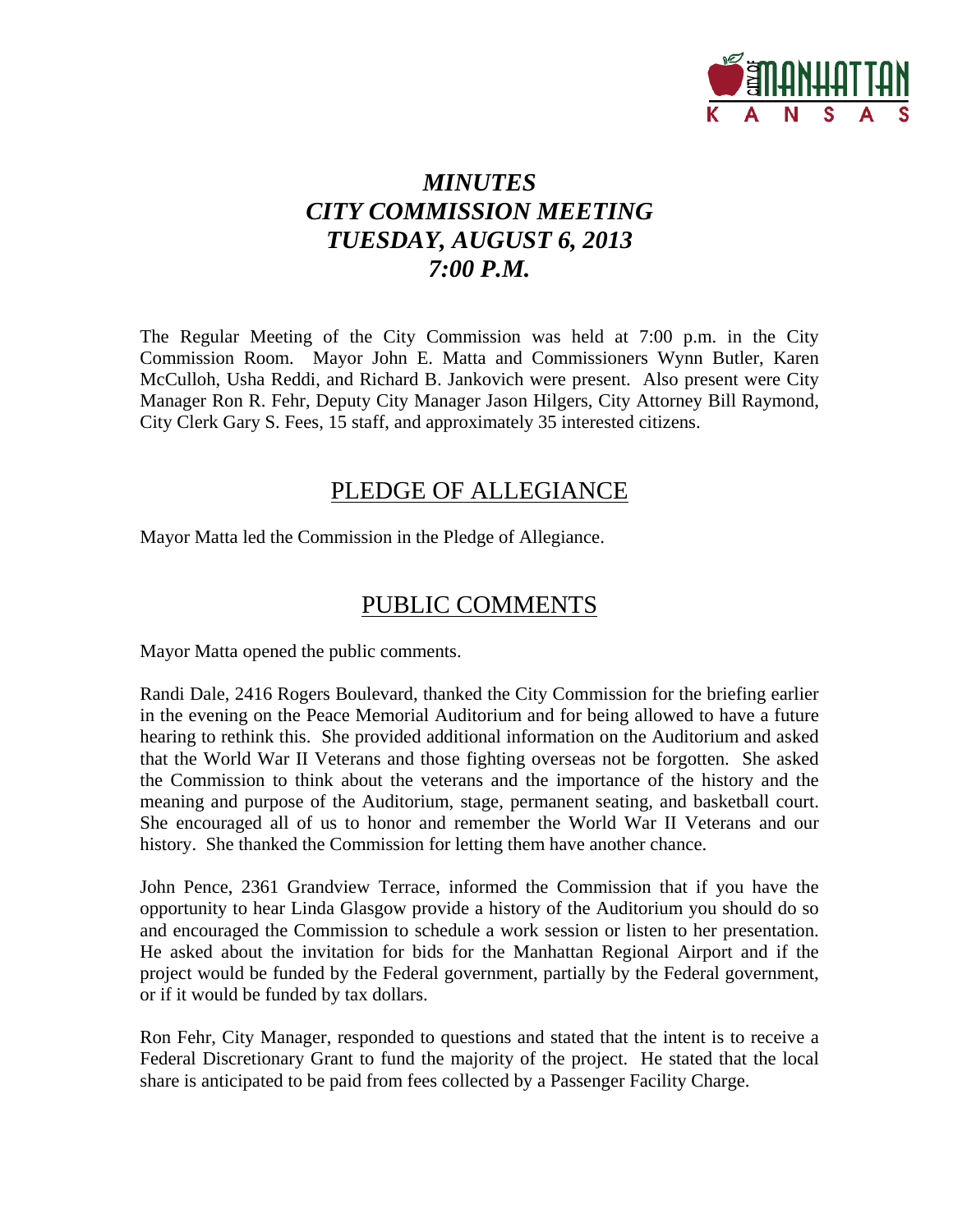## PUBLIC COMMENTS *(CONTINUED)*

John Pence, 2361 Grandview Terrace, asked if the new Sunset Zoo building was having a preschool and if so, would it be a breakeven operation or a profit center.

Ron Fehr, City Manager, stated that Sunset Zoo facility would be operating a new childcare center and that it was part of the program that voters approved for the new facility. He provided additional information on the item and informed Mr. Pence that a previous City Commission approved the childcare center and that the center is designed to pay for itself.

John Pence, 2361 Grandview Terrace, expressed concerns with the additional expense and future traffic considerations for the proposed bike lane along the sidewalk on North Manhattan Avenue and Bluemont Avenue. He requested that this item be looked at again, unless the project was already signed, sealed, and delivered.

Mayor Matta stated that the Aggieville Business Association initially opposed this project and then changed their minds and voiced support for the project, which a majority of the City Commission ultimately supported.

Commissioner Butler informed Mr. Pence that the Bicycle Advisory Committee looked at this item too and the Committee supported the project.

Andy Kazar, 4220 Taneil Drive, asked about the K-18/K-113 proposed improvements.

Mayor Matta stated that the Public Comments section is for non-agenda items only and that comments relating to the K-18/K-113 Interchange Improvements Study would be heard later during discussion of the agenda item.

Lanard Reid, 526 Vattier Street, informed the Commission that he attended a City Commission meeting last month and stated that he has an ongoing racial and bias treatment towards him. He informed the Commission that he submitted paperwork to the Commissioners last month with two pages of names of people that know him. He wondered if any of those people were contacted by members of the City Commission.

Commissioner Jankovich informed Mr. Reid that he contacted and received responses from several individuals.

Lanard Reid, 526 Vattier Street, stated that he received two sets of paperwork returned to him untouched and has received indifference to him since he returned back to Manhattan. He informed the Commission of a recent situation last Saturday and stated that he was threatened by a bar owner in Aggieville and the police showed up; it was not a good sign. He provided additional information regarding his discussions with the personnel at the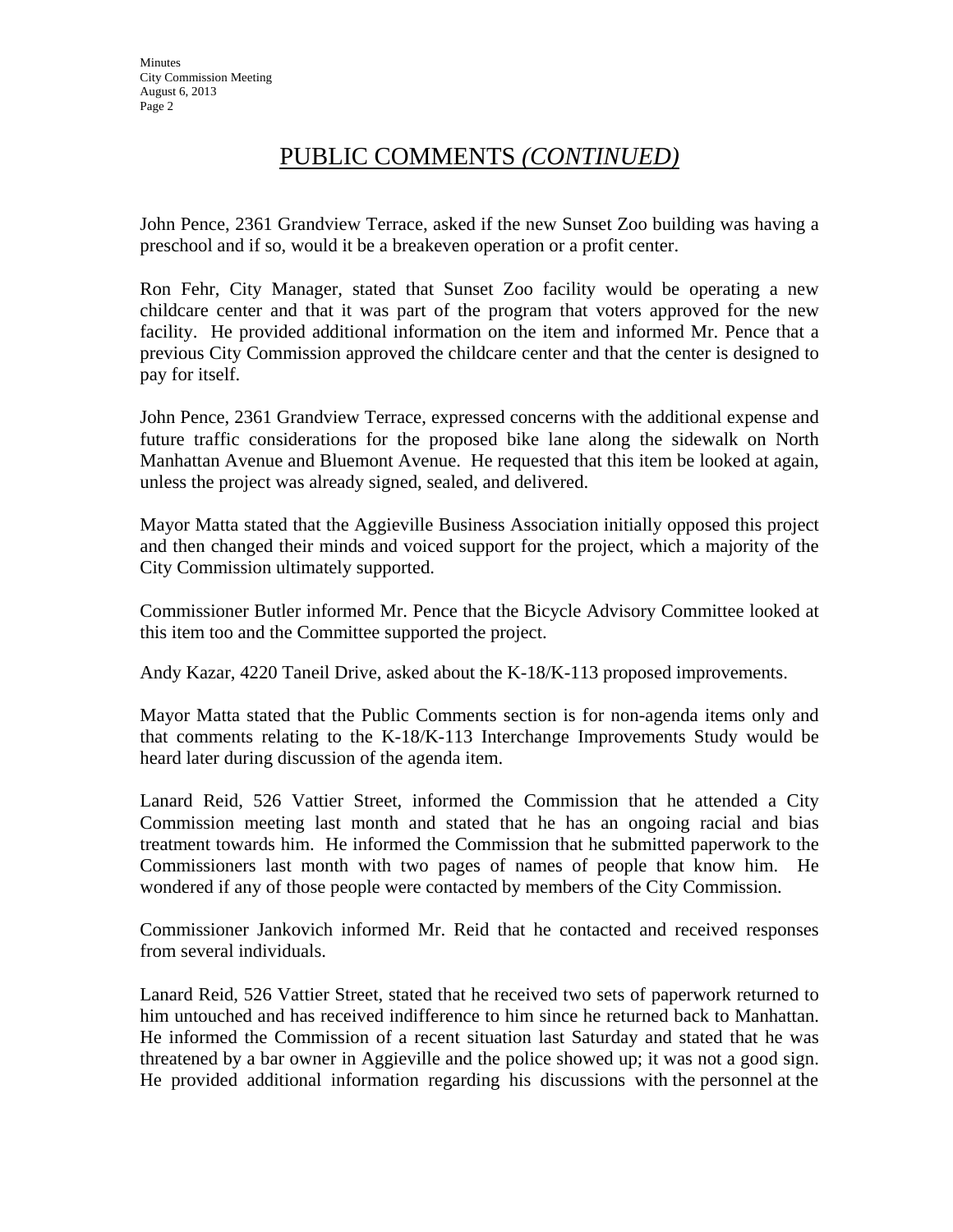## PUBLIC COMMENTS *(CONTINUED)*

Riley County Police Department and comments made, being accused of going around Manhattan and causing trouble.

Mayor Matta informed Mr. Reid that the City Commission is not an investigative body. He stated that if you have a legal issue and feel you are being discriminated against, you need to go to the Human Rights and Services Board or personally seek legal advice for your concerns.

Lanard Reid, 526 Vattier Street, informed the Commission that he planned to attend the Riley County Law Board meeting this month and provided a list of agencies that he has contacted to help him resolve this issue with the Riley County Police Department and some of the citizens. He stated that he would continue to be persistent and thanked the Commissioners for their time.

Hearing no other comments, Mayor Matta closed the public comments.

## COMMISSIONER COMMENTS

Commissioner Jankovich informed the community that on Saturday, August 10, 2013, the Manhattan Konza Rotary Club is hosting Water Matter's Day and encouraged people to attend. He stated that during the morning at the Manhattan Public Library this event will include a host of speakers discussing water issues, and displays and events will be available at City Pool in the afternoon, including a demonstration from a world-class kayaker. He also said that it is time for schools to begin in Manhattan. He encouraged those that have the opportunity, desire, and time to get involved with the Schools of Hope Reading Program, to contact RSVP for additional information about the Program.

Commissioner Reddi stated that August 14, 2013, is the first day of school for Manhattan-Ogden USD 383. She encouraged drivers to be cautious and patient with school busses and children crossing the street during this time.

Commissioner McCulloh said that it doesn't seem possible that school is almost starting. She informed the community that there will be a future work session in the fall with the Parks and Recreation Advisory Board regarding the pools. She asked that if citizens have comments that they would like to share regarding the pools, please contact her.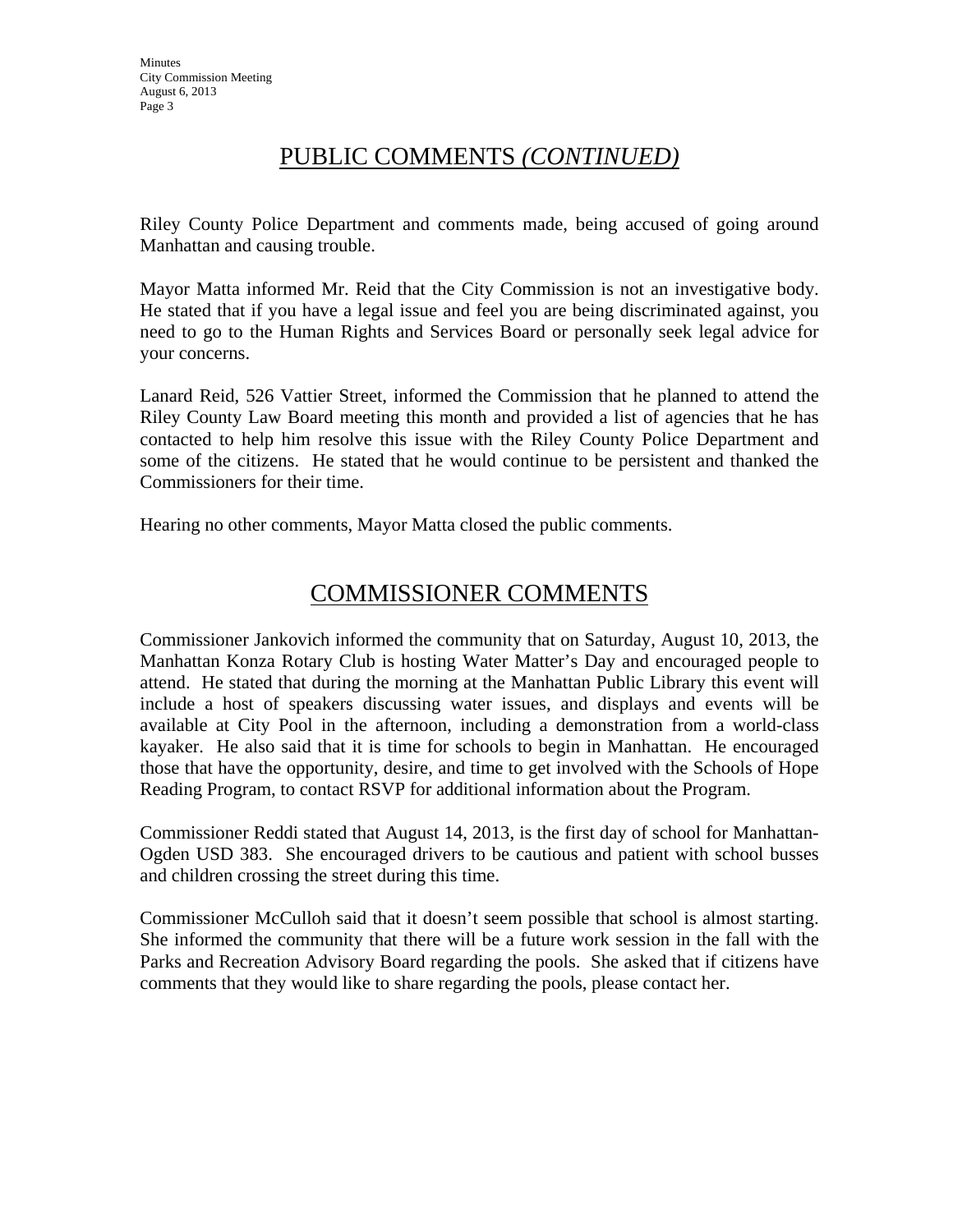**Minutes** City Commission Meeting August 6, 2013 Page 4

## CONSENT AGENDA

(\* denotes those items discussed)

### **MINUTES**

The Commission approved the minutes of the Regular City Commission Meeting held Tuesday, July 16, 2013.

### **CLAIMS REGISTER NO. 2737**

The Commission approved Claims Register No. 2737 authorizing and approving the payment of claims from July 10, 2013, to July 30, 2013, in the amount of \$4,129,158.62.

### **LICENSES**

The Commission approved a Tree Maintenance License for calendar year 2013 for Haslett Tree Service, 105 Tremont Street, Junction City, and an annual Cereal Malt Beverages Off-Premises License for Hy-Vee Gas, 206 Leavenworth Street.

### **ORDINANCE NO. 7018 – ADOPT – 2012 INTERNATIONAL BUILDING CODE**

The Commission approved Ordinance No. 7018 adopting the 2012 edition of the International Building Code.

### **ORDINANCE NO. 7019 – ADOPT – 2012 INTERNATIONAL EXISTING BUILDING CODE**

The Commission approved Ordinance No. 7018 adopting the 2012 edition of the International Existing Building Code.

#### **ORDINANCE NO. 7020 – ADOPT – 2012 INTERNATIONAL FIRE CODE**

The Commission approved Ordinance No. 7018 adopting the 2012 edition of the International Fire Code.

### **ORDINANCE NO. 7021 – ADOPT – 2012 INTERNATIONAL FUEL GAS CODE**

The Commission approved Ordinance No. 7018 adopting the 2012 edition of the International Fuel Gas Code.

### **ORDINANCE NO. 7022 – ADOPT – 2012 INTERNATIONAL MECHANICAL CODE**

The Commission approved Ordinance No. 7018 adopting the 2012 edition of the International Mechanical Code.

### **ORDINANCE NO. 7023 – ADOPT – 2012 INTERNATIONAL PLUMBING CODE**

The Commission approved Ordinance No. 7018 adopting the 2012 edition of the International Plumbing Code.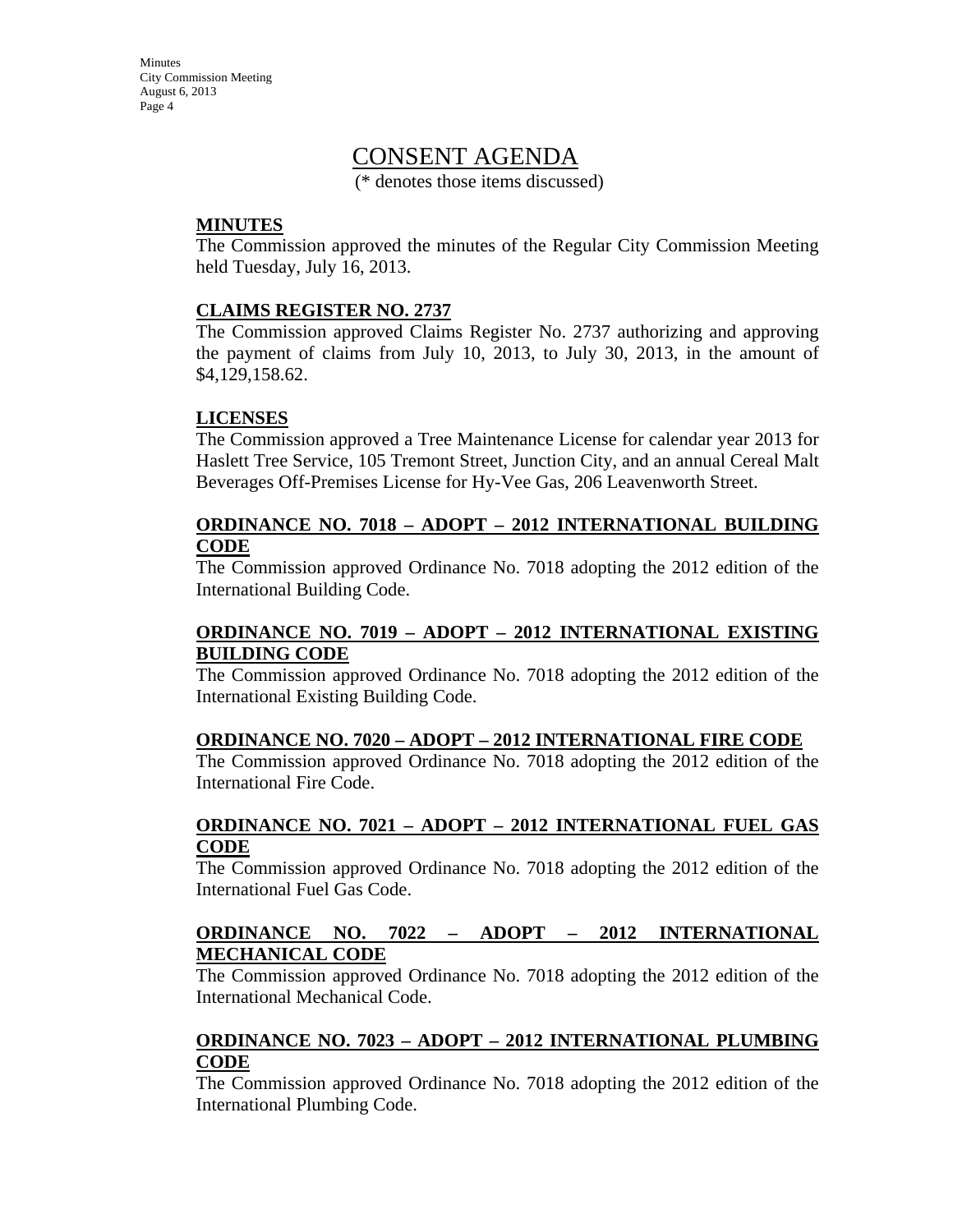# CONSENT AGENDA *(CONTINUED)*

### **ORDINANCE NO. 7024 – ADOPT – 2012 INTERNATIONAL PROPERTY MAINTENANCE CODE**

The Commission approved Ordinance No. 7018 adopting the 2012 edition of the International Property Maintenance Code.

### **ORDINANCE NO. 7025 – ADOPT – 2012 INTERNATIONAL RESIDENTIAL CODE**

The Commission approved Ordinance No. 7018 adopting the 2012 edition of the International Residential Code.

### **ORDINANCE NO. 7026 – ADOPT – 2011 NATIONAL ELECTRICAL CODE**

The Commission approved Ordinance No. 7026 adopting the 2011 National Electrical Code.

### **ORDINANCE NO. 7027– AMEND – CONTRACTORS LICENSING AND DEMOLITIONN OF STRUCTURES**

The Commission approved Ordinance No. 7027 amending Chapter 8 of the Code of Ordinances, City of Manhattan, Kansas, pertaining to the licensing of contractors and the demolition of structures.

### **ORDINANCE NO. 7028 – NO PARKING, NO PARKING SCHOOL DAYS 8 A.M. – 4 P.M., BUS LOADING ZONE – BERGMAN ELEMENTARY, MARLATT ELEMENTARY, BLUEMONT ELEMENTARY SCHOOL, AND MANHATTAN HIGH SCHOOL EAST CAMPUS**

The Commission approved Ordinance No. 7028 designating a "No Parking" zone along the east side Gary Avenue from its intersection with Lombard Street, thence north 150 feet; a "No Parking School Days 8 A.M. - 4 P.M." zone along the north side of Hobbs Drive, from Browning Avenue to Vaughn Drive and along the west side of 8<sup>th</sup> Street, from Bluemont Avenue to Vattier Street; and a "Bus Loading Zone" along the east side of Browning Avenue from 320 feet south of centerline of Hobbs Drive thence south 200 feet; along the west side of  $9<sup>th</sup>$  Street and east side of  $10^{th}$  Street, from Pierre Street to Poyntz Avenue; and along the west side of Westbaker Street from 350 feet south of Churchill Street, thence south 200 feet.

### **ORDINANCE NO. 7029 – REPLACE YIELD SIGNS WITH STOP SIGNS**

The Commission approved Ordinance No. 7029 authorizing the replacement of yield signs with stop signs on the east and west approach's to  $8<sup>th</sup>$  Street on Vattier Street.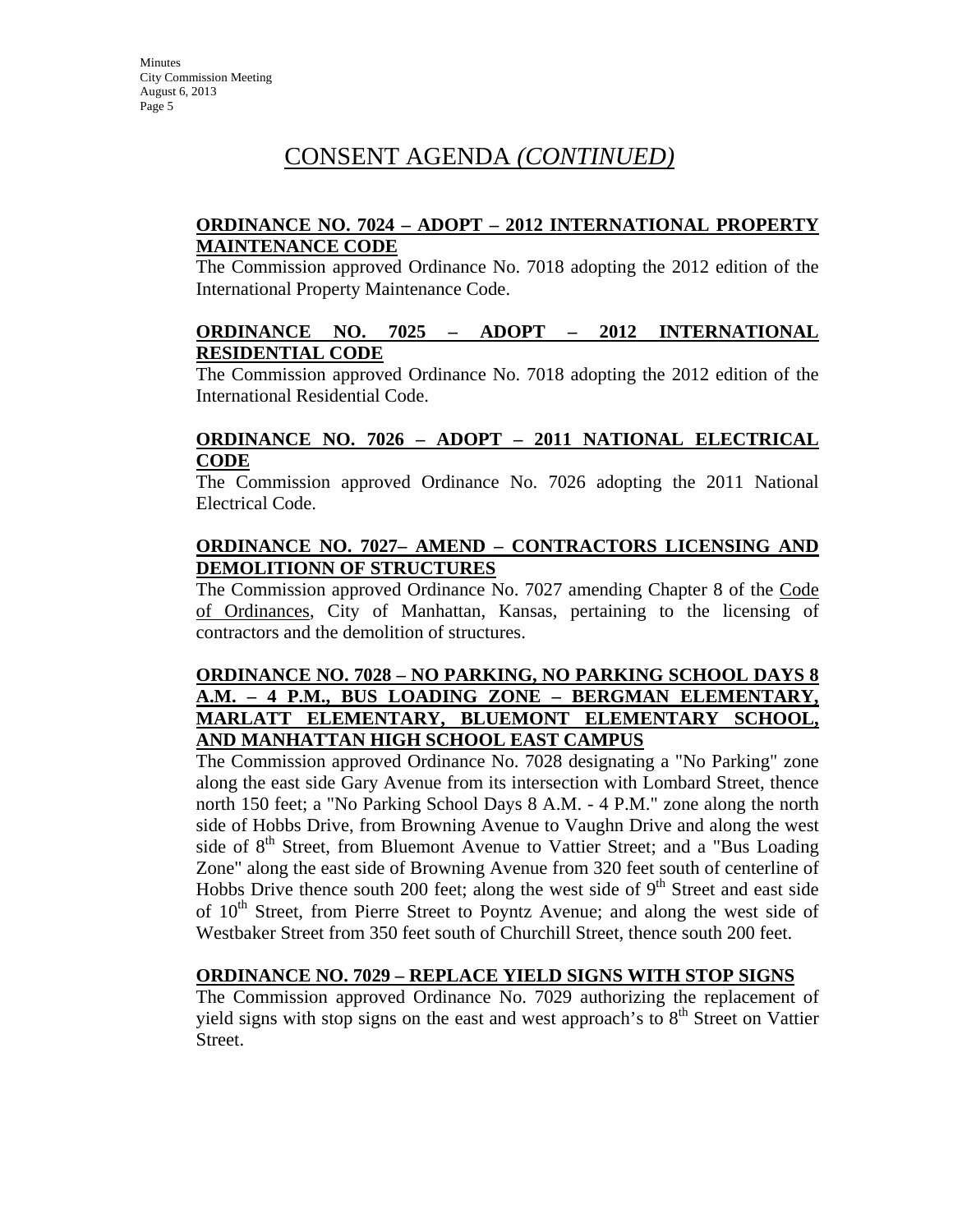## CONSENT AGENDA *(CONTINUED)*

### **AWARD CONTRACT – THE CONGRESSIONAL ADDITION – WATER (WA1310), SANITARY SEWER (SS1309), AND STREET (ST1311) IMPROVEMENTS**

The Commission accepted the Engineer's Opinion of Probable Cost, submitted by SMH Consultants, in the amount of \$1,248,136.50 and awarded and authorized the Mayor and City Clerk to execute a construction contract in the amount of \$1,049,728.10 with Bayer Construction, Inc., of Manhattan, Kansas, for The Congressional Addition Water (WA1310), Sanitary Sewer (SS1309), and Street (ST1311) Improvements.

### **REJECT BID – US 24 AND EAST POYNTZ AVENUE INTERSECTION IMPROVEMENTS (ST1107)**

The Commission accepted the Engineer's Opinion of Probable Cost, submitted by the City Engineer, in the amount of \$558,343.15; rejected the bid from Emery Sapp and Sons, Inc., of Kansas City, Missouri, in the amount of \$615,362.12; and authorized staff to rebid the US 24 Highway and East Poyntz Avenue Intersection Improvements (ST1107) project with the US 24/Leavenworth Street project (ST1207) in 2014.

### **\* AWARD CONTRACT – AIRPORT PERIMETER WILDLIFE FENCE (AP1202, CIP #AP003P))**

Ron Fehr, City Manager, responded to questions from the Commission and provided clarification on the grant award and the City's share of the costs.

The Commission accepted the Engineer's Opinion of Probable Cost, submitted by Mead and Hunt, Inc., in the amount of \$851,210.00 and awarded and authorized the Mayor and City Clerk to execute a construction contract in the amount of \$668,532.03 with RMD Holdings, LTD, of Chesterfield, Michigan, contingent on receipt of Federal Aviation Administration (FAA) funding, for the Airport Perimeter Wildlife Fence (AP1202).

### **\* TASK ORDER NO. 9 – AIRPORT PERIMETER WILDLIFE FENCE (AP1202, CIP #AP003P)**

Ron Fehr, City Manager, responded to questions from the Commission and provided clarification on the grant award and the City's share of the costs.

The Commission authorized the Mayor and City Clerk to execute Task Order No. 9 in the amount of \$149,883.50 with Mead & Hunt, Inc., of Madison, Wisconsin, for construction administration of the Airport Perimeter Wildlife Fence (AP1202), contingent on FAA funding.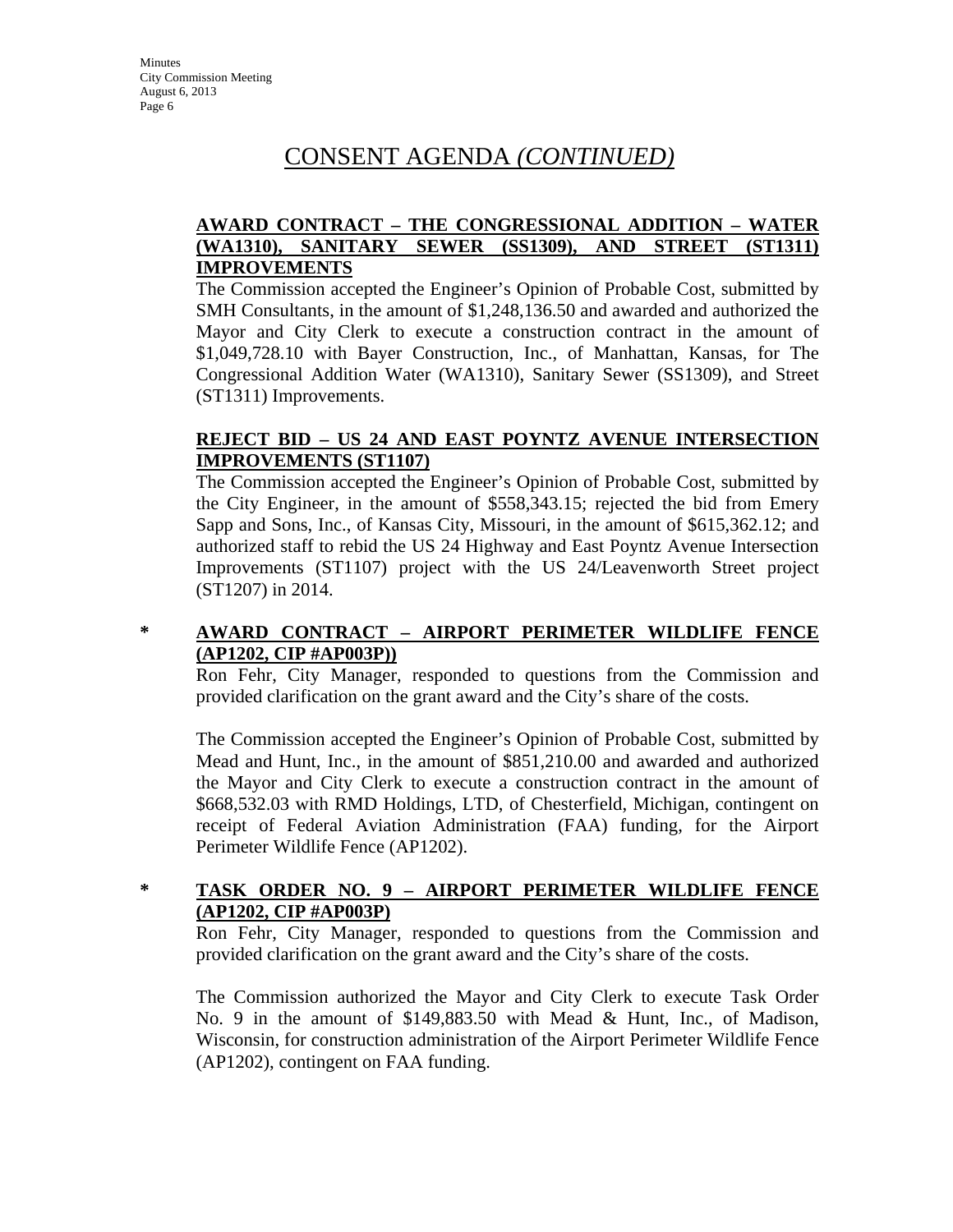# CONSENT AGENDA *(CONTINUED)*

### **\* GRANT AGREEMENT – AIRPORT PERIMETER WILDLIFE FENCE (AP1202, CIP #AP003P)**

Ron Fehr, City Manager, responded to questions from the Commission and provided clarification on the grant award and the City's share of the costs.

The Commission accepted the federal Grant Offer (AIP 3-20-0052-45) from FAA in the amount of \$876,905.00 for the Airport Perimeter Wildlife Fence (AP1202).

### **BOARD APPOINTMENTS – PARKS AND RECREATION ADVISORY BOARD**

The Commission approved the following appointments by Mayor Matta to the Parks and Recreation Advisory Board.

Appointment of Aaron Estabrook, 3317 Woodduck Way, to fill the unexpired USD 383 Board of Education term of Curt Herrman. Mr. Estabrook's term begins immediately, and will expire June 30, 2015.

Appointment of Marcia Rozell, 2500 Marion Avenue, to a four-year USD 383 Board of Education term. Ms. Rozell's term begins immediately, and will expire June 30, 2017.

After discussion and comments from the Commission, Commissioner Jankovich moved to approve the consent agenda. Commissioner Butler seconded the motion. On a roll call vote, motion carried 5-0, with the exception of Item D, ORDINANCE NOs. 7018-7027 – ADOPT – 2012 INTERNATIONAL CODES AND 2011 NATIONAL ELECTRICAL CODE and CONTRACTORS LICENSING AND DEMOLITION OF STRUCTURES, which carried 4-1, with Mayor Matta voting against the item.

# GENERAL AGENDA

### **PUBLIC HEARING – ADOPT - 2014 BUDGET**

Bernie Hayen, Director of Finance, presented the item and provided an overview of the 2014 City Budget, including an overview of the Bond and Interest Fund, Enterprise Funds, General Funds, and Special Revenue Funds; a review of budget reductions and funding changes; an overview of changes to the proposed City mill levy; an overview of property taxes for outside agencies and for City services; an overview of the City Enterprise Funds including the Water Fund, Wastewater Fund, and the Stormwater Fund; a review of items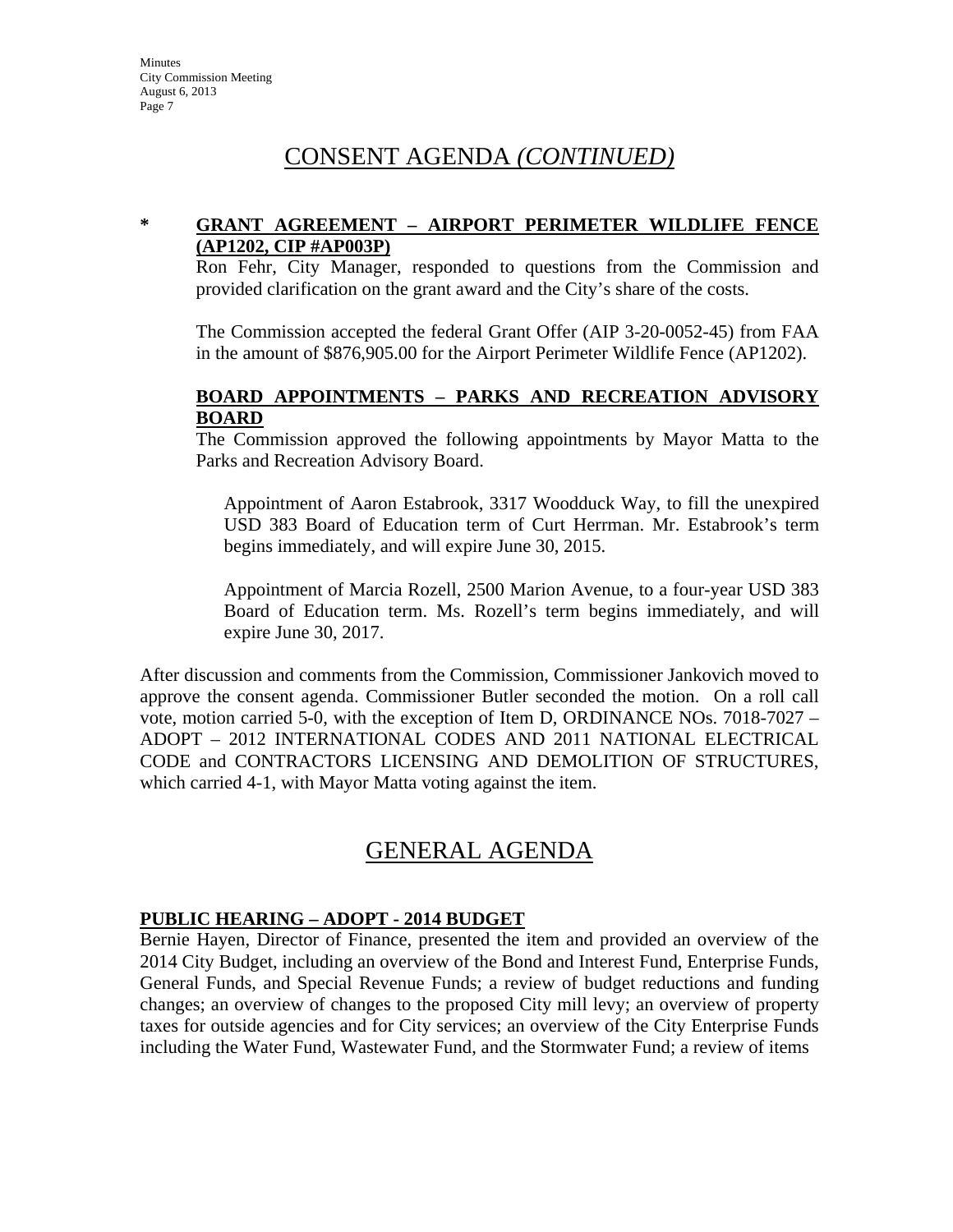### **PUBLIC HEARING – ADOPT - 2014 BUDGET** *(CONTINUED)*

to be discussed before approving the 2014 City Budget; and an overview of proposed actions for the City Commission to consider. He then responded to questions from the Commission regarding water revenues and water use compared to last year. He stated that second reading for these items would be held at the Tuesday, August 20, 2013, City Commission meeting.

Mayor Matta opened the public hearing.

John Pence, 2361 Grandview Terrace, asked questions regarding the proposed 2014 Budget increases and expenditures. He asked if the document published in *The Manhattan Mercury* was correct and voiced concerns with the proposed General Fund Budget increases.

Bernie Hayen, Director of Finance, stated that what was published in the newspaper was correct.

Ron Fehr, City Manager, responded to questions about the 2014 Budget and budget documents available on the City's website. He informed Mr. Pence that the City is required to have a balanced budget and responded to additional questions regarding items increased in the City's 2014 Budget.

John Pence, 2361 Grandview Terrace, asked about employee salaries and what type of raises are proposed for employees. He also voiced concern in the calculation of minimum water and sewer rates for individuals living in one and two bedroom units. He asked that the current ordinance regarding water and sewer rates be examined.

Ron Fehr, City Manager, provided additional information on the 2014 Budget and increases for a 1.7% Cost of Living Adjustment and up to 2% merit pool budgeted for City employees. He informed Mr. Pence that City staff are looking at alternatives for the winter quarter average and will be bringing the item to the City Commission.

Hearing no other comments, Mayor Matta closed the public hearing.

### **FIRST READING – ADOPT - 2014 BUDGET**

Commissioner Butler stated that he has always been concerned with the General Fund and wanted to discuss the Manhattan Arts Center and Wolf House as well as several other items. He requested that each item be discussed and voted on separately in order to dedicate additional funds to road improvements.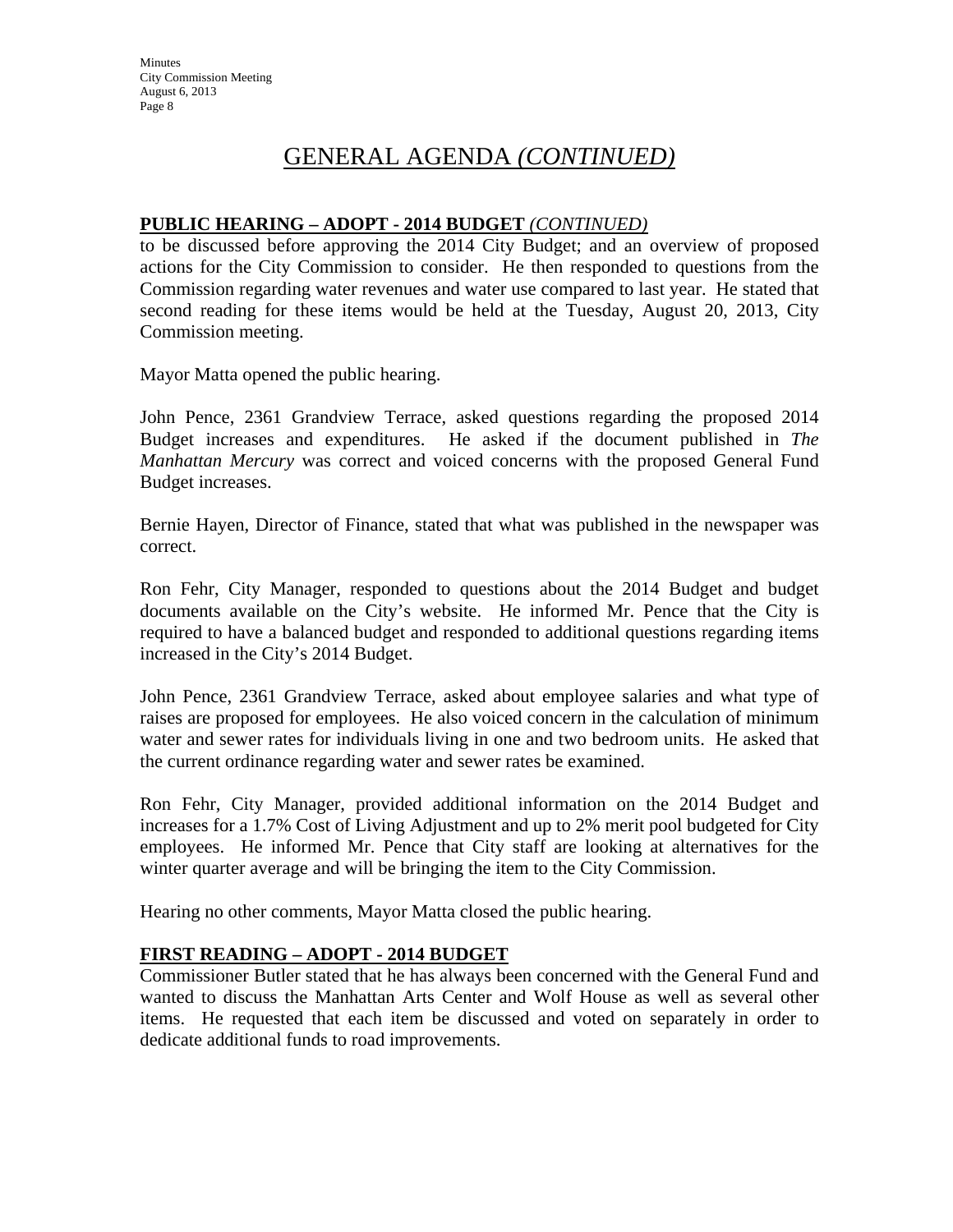### **FIRST READING – ADOPT - 2014 BUDGET** *(CONTINUED)*

After discussion and comments from the Commission, Ron Fehr, City Manager, provided alternatives for the Commission to consider in addressing individual items or amendments for discussion and for a vote by the Commission.

After further discussion of the Commission, Ron Fehr, City Manager, responded to questions from the Commission and provided clarification on the process to address amendments to the proposed motion. He provided clarification and information on the Convention and Visitors Bureau (CVB) Funds dedicated to the Flint Hills Discovery Center and the Charter Ordinance governing the funds.

After discussion and comments from the Commission, Mayor Matta stated that he would support Commissioner Butler's position from the standpoint that the City has a high priority for road maintenance and needs to free up funds for neglected roads. He stated that he would support funding the Manhattan Arts Center and Wolf House Museum from the Convention and Visitors Bureau (CVB) Funds through the bed tax which brings in visitors. However, he stated that this does not mean that it does not fit in the definition or have made the determination that it does not qualify for economic development funds.

After discussion, Commissioner Butler moved to fund the Manhattan Arts Center (MAC) at \$43,700.00 and the Wolf House Museum at \$5,000.00 from the Convention and Visitors Bureau's (CVB) Fund. Commissioner Matta seconded the motion.

Lyle Butler, President, Manhattan Area Chamber of Commerce, provided information on the Convention and Visitors Bureau's (CVB) focus to put heads in beds and marketing efforts that attract people to Manhattan from outside of our market. He presented historical information on the CVB and the need for marketing dollars. He informed the Commission that he looked forward to an extended discussion about the purpose of CVB and use of future funds.

After additional discussion and comments from the Commission, Commissioner Butler called for the question. Mayor Matta seconded the motion. On a roll call vote, motion carried 5-0.

On a roll call vote, the initial motion to fund the Manhattan Arts Center (MAC) at \$43,700.00 and the Wolf House Museum at \$5,000.00 from the Convention and Visitors Bureau's (CVB) Fund failed 2-3, with Commissioners McCulloh, Reddi, and Jankovich voting against the motion.

Commissioner Butler moved to fund the Manhattan Arts Center at \$43,700.00 and the Wolf House Museum at \$5,000.00 from the Economic Development Fund in order to get these items out of the General Fund. Commissioner Jankovich seconded the motion.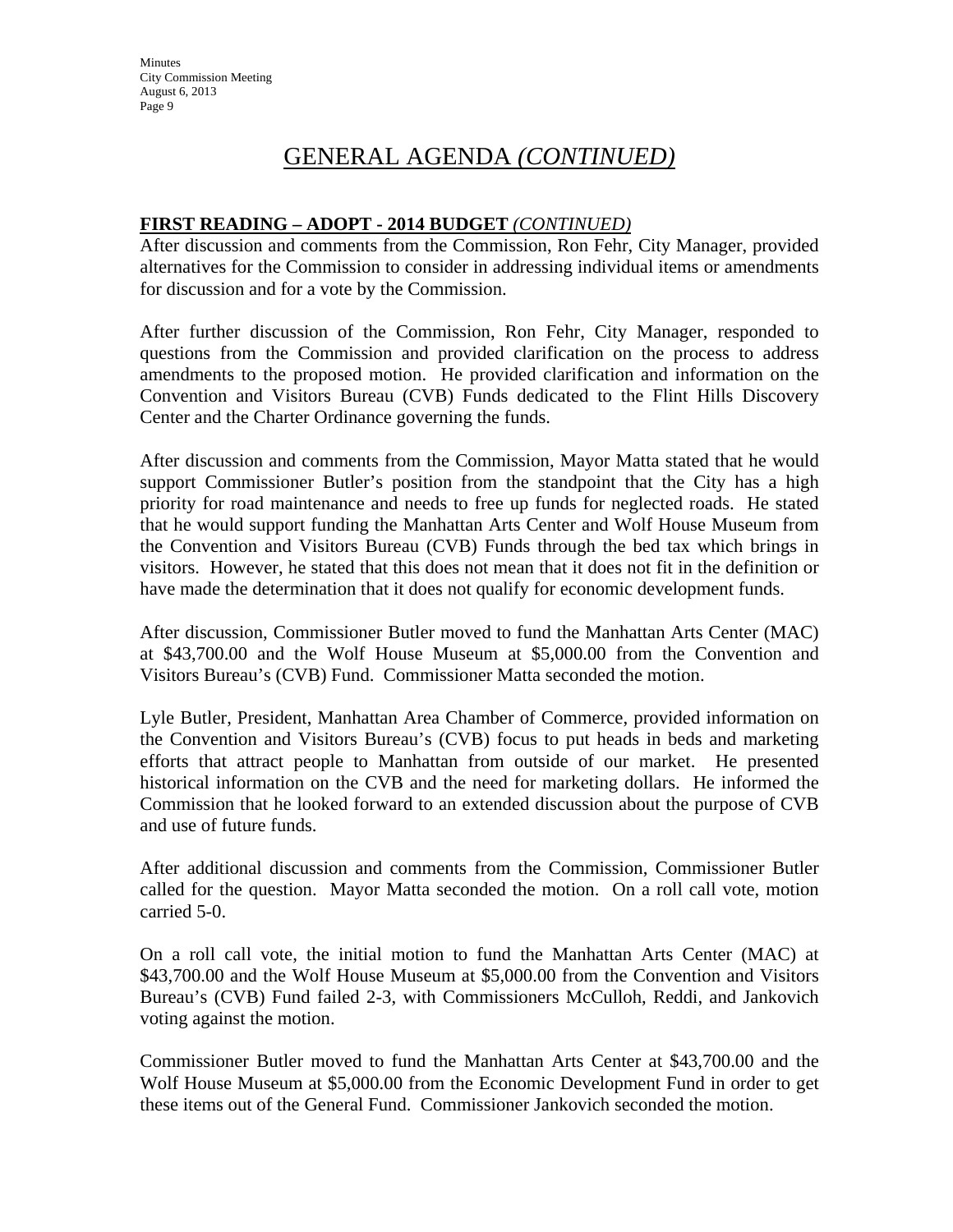### **FIRST READING – ADOPT - 2014 BUDGET** *(CONTINUED)*

After comments from the Commission, on a roll call vote, motion carried 4-1, with Commissioner Reddi voting against the motion.

Ron Fehr, City Manager, responded to questions from the Commission regarding the pumper truck and clarified this would replace a unit in the Capital Improvements Program.

Scott French, Director of Fire Services, provided additional information on the pumper truck and stated that it would serve as a reserve apparatus. He responded to questions from the Commission and elaborated on the fire trucks, discussed the response times and benefits with the new fifth fire station, and provided information on the proposed Training Officer position. He stated that the Training Officer position would be a priority over the pumper truck at this time.

After additional discussion on the item and comments from the Commission, Commissioner Butler stated that since the reserve pumper truck is not vital, moved to eliminate the pumper truck and remove the Training Officer position from this year's budget in order to save about \$81,000.00 which could be re-allocated to roads. Mayor Matta seconded the motion.

Ron Fehr, City Manager, clarified that the City has added an additional fifth fire station and added a full complement of line personnel without adding administration. He stated that as the Fire Department grows, there is a need to add back the Training Officer position.

After discussion and comments from the Commission, on a roll call vote, motion failed 2-3, with Commissioners McCulloh, Reddi, and Jankovich voting against the motion.

After comments from the Commission regarding funding social service agencies, Commissioner Butler moved to increase the funding of the social service agencies to an amount of 1.7% increase above the 2013 funding levels. Mayor Matta seconded the motion.

Ron Fehr, City Manager, responded to questions from the Commission on the funding levels received from the State of Kansas for road maintenance. He explained the challenge in keeping up with street maintenance issues due to increased costs and funding levels.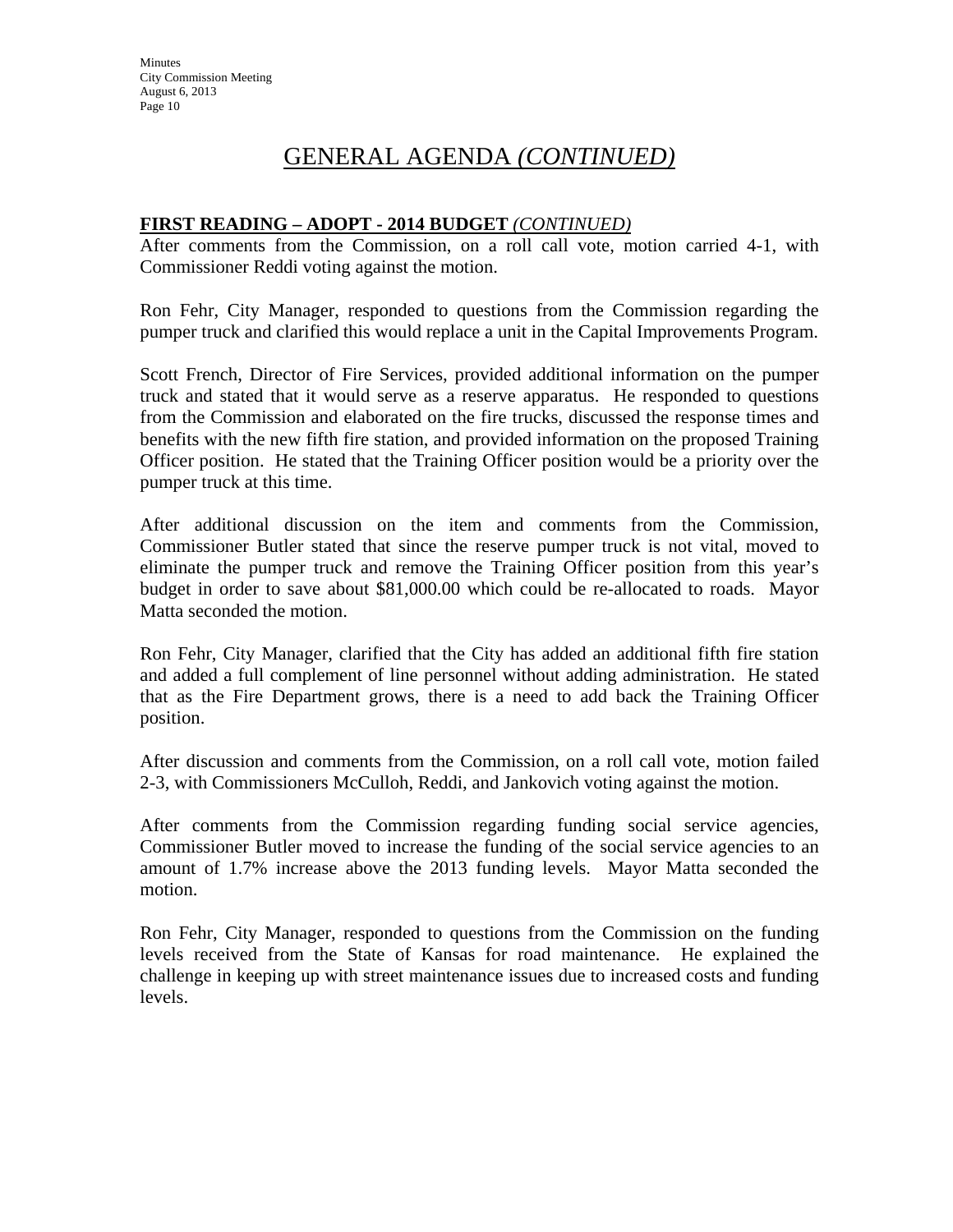**Minutes** City Commission Meeting August 6, 2013 Page 11

## GENERAL AGENDA *(CONTINUED)*

### **FIRST READING – ADOPT - 2014 BUDGET** *(CONTINUED)*

After comments and discussion of the Commission regarding funding levels for social service agencies, Sarah Blair, Vice Chair, Social Services Advisory Board (SSAB), and Andrew Rickel, Chair, Social Services Advisory Board, provided additional information on SSAB and responded to questions from the Commission related to the agency recommended funding levels, agency evaluations and contracts, and the challenges in meeting the needs of a growing community. They responded to questions from the Commission and informed the Commission that SSAB unanimously recommended the proposed funding allocations for the social service agencies.

After additional discussion and comments from the Commission, on a roll call vote, the motion to increase the funding of the social service agencies to an amount of 1.7% increase above the 2013 funding levels failed 2-3, with Commissioners McCulloh, Reddi and Jankovich voting against the motion.

The Commission discussed the funds available in the water bill donation program for social services and the collections to be provided to SSAB to deliberate and make funding recommendations for the use of these additional donation funds.

Ron Fehr, City Manager, informed the Commission that the fund amount would be determined at year-end and could carry forward that amount to the next budget year for SSAB.

Sarah Blair, Vice Chair, Social Services Advisory Board, informed the Commission that the Board was waiting for their direction when the utility donation funds would be available to cover additional needs and stated that it was up to the Commission.

Commissioner Butler moved to reduce funding for the Flint Hills ATA Bus to a 1.7% increase over last year's budget for On Demand Service. Mayor Matta seconded the motion.

After clarification of the motion, on a roll call vote, the motion carried 3-2, with Commissioners McCulloh and Reddi voting against the motion.

Ron Fehr, City Manager, responded to questions from the Commission regarding the City/University Fund. He provided clarification of the current process used to identify specific projects that are recommended for funding.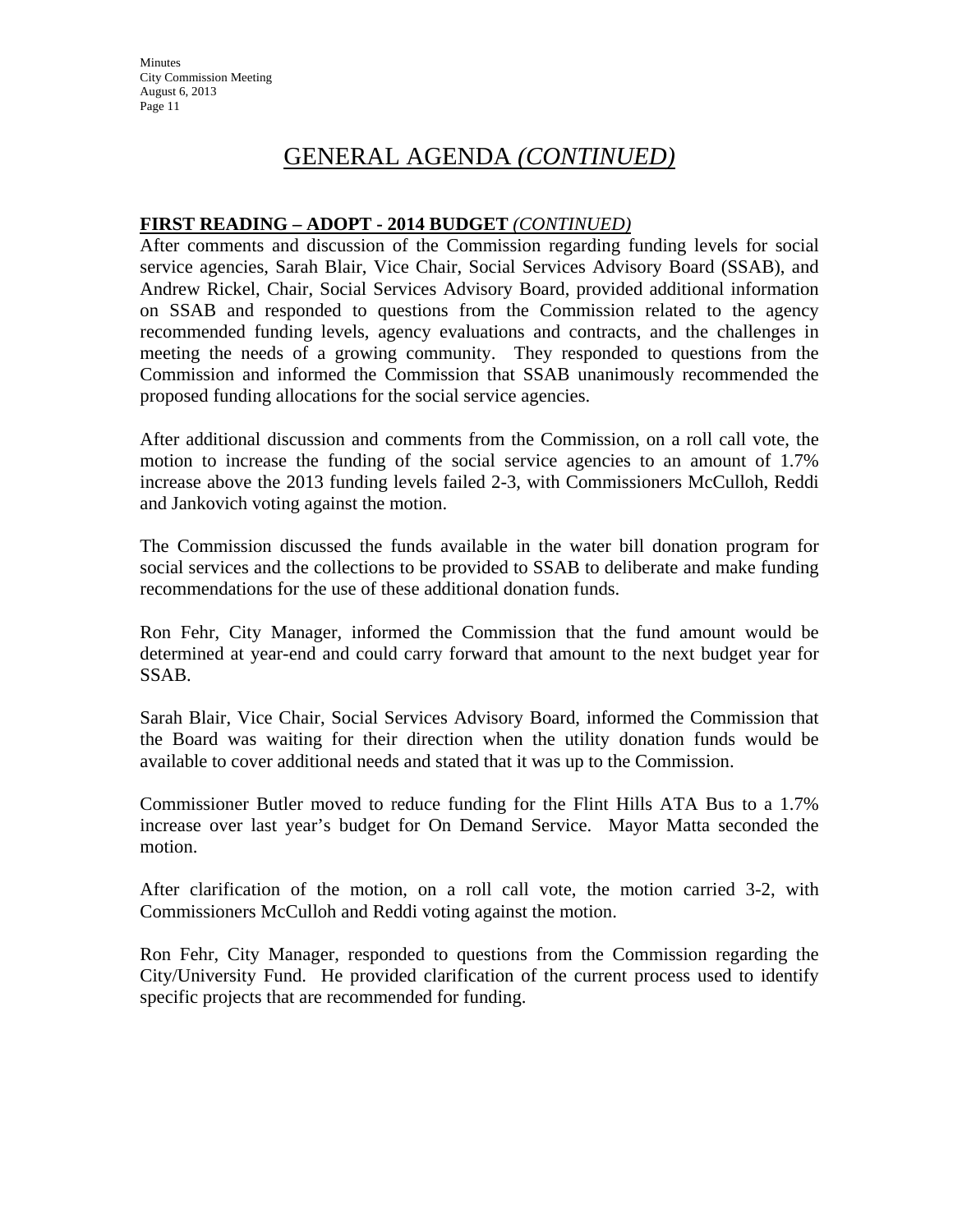**Minutes** City Commission Meeting August 6, 2013 Page 12

## GENERAL AGENDA *(CONTINUED)*

### **FIRST READING – ADOPT - 2014 BUDGET** *(CONTINUED)*

After further discussion and comments from the Commission, there was a consensus to leave the funding requests as recommended for 2013 City/University Fund. However, the Commission agreed to address the City/University Fund and discuss projects identified for 2014 and future years in order to ensure the projects are beneficial to both the City of Manhattan and Kansas State University during a future work session.

Ron Fehr, City Manager, provided additional information on projects identified for the City/University Fund and the process. He then responded to questions from the Commission and recommended that the Commission make a separate motion to indicate that the General Fund savings from the re-allocation of funds for Manhattan Arts Center and Wolf House and for the savings as a result of the action item for Flint Hills ATA Bus funding reduction be transferred to street maintenance.

After additional comments from the Commission, Commissioner Jankovich moved to approve the use of the savings from the General Fund through the shifting to other funds for the items approved, specifically, to roads through the General Fund. Commissioner Butler seconded. On a roll call vote, motion carried 5-0.

Ron Fehr, City Manager, responded to additional questions from the Commission and provided clarification on the remaining items related to the adoption of the 2014 City Budget.

After additional discussion and comments from the Commission, Commissioner Jankovich moved to approve first reading of the 2014 City Budget Ordinance as amended, to include related 2014 City Budget items 1c *[made a determination that the Economic Development Fund expenditures proposed in the budget are an economic development initiative]*, 2a *[approved first reading of an ordinance increasing the stormwater rate]*, 2b *[approved first reading of an ordinance increasing the wastewater rate]*, and 2c *[approved Resolution No. 080613-A increasing recreation facility rental fees and first reading of an ordinance increasing cemetery fees and charges].* Commissioner McCulloh seconded the motion.

On a roll call vote, motion carried 5-0.

At 9:10 p.m., the City Commission took a brief recess.

#### **FIRST READING – REZONE - 1021 AND 1027 THURSTON STREET**

Eric Cattell, Assistant Director for Planning, presented an overview of the item. He then responded to questions from the Commission regarding the requested rezoning, factors that were considered in creating the M-FRO, and how much time it would take to update the Comprehensive Plan.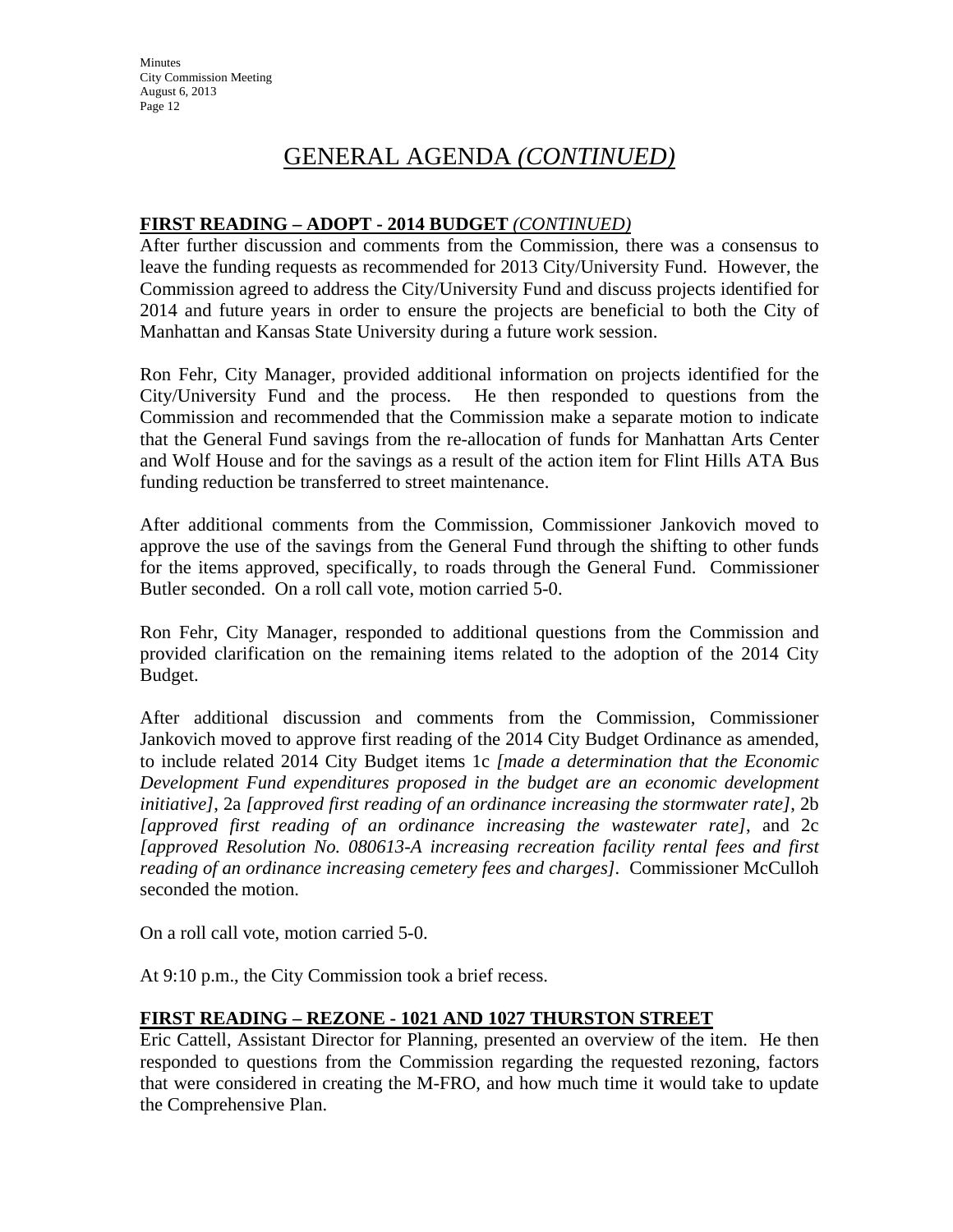### **FIRST READING – REZONE - 1021 AND 1027 THURSTON STREET**

#### *(CONTINUED)*

Dale Houdeshell, Director of Public Works, responded to questions from the Commission and stated that there were no particular sewer problems in this area and that a further study would be needed with the new Campus Master Plan.

John Musselman, Owner, 3032 Conrow Drive, thanked the Commission for their public service and provided background information regarding the current conditions of the properties and on the rezoning request. He highlighted the benefits of rezoning these properties and asked the Commission to support the request.

Wayne Sloan, 1044 Brianna Court, President, BHS Construction, informed the Commission on the importance of construction projects for local firms. He questioned if this request could wait two years for the Comprehensive Plan to be finished. He stated that the majority of homes in that particular area are not owner-occupied and encouraged the Commission to consider this rezoning.

Linda Weis, 215 Pine Drive, asked the Commission to consider the full discussion of the Manhattan Urban Area Planning Board meeting and stated that the item for the rezoning denial was a 4-3 vote. She provided additional information on the condition of the properties and stated that the current house is not only vacant, but has critters and creatures living in it. She stated that the character of the neighborhood is appropriate for the rezoning request and believed that in this case, the rezoning was a wise decision. She asked the Commission to support the rezoning and appreciated their time and help.

John Pence, 2361 Grandview Terrace, property owner of 1030 Thurston Street, voiced opposition to the rezoning on the standpoint of spot zoning and provided additional information on the neighborhood. He stated that it was unexplainable to him why it would take up to 18 to 24 months to update the Comprehensive Plan. He informed the Commission that if rezoned, everyone's property in the area would increase in value. He wanted a guarantee that if this rezoning is approved, that the Commission consider rezoning more than one owner's property in order to allow other property owners to create more profitable properties with equal zoning. He then responded to questions from the Commission.

Clint Junghans, Applicant, 5838 Davis Creek Road, Junction City, informed the Commission that the community wants services, the City and County needs tax revenue, students need housing, and the campus is growing. He asked the Commission to strongly consider the rezoning.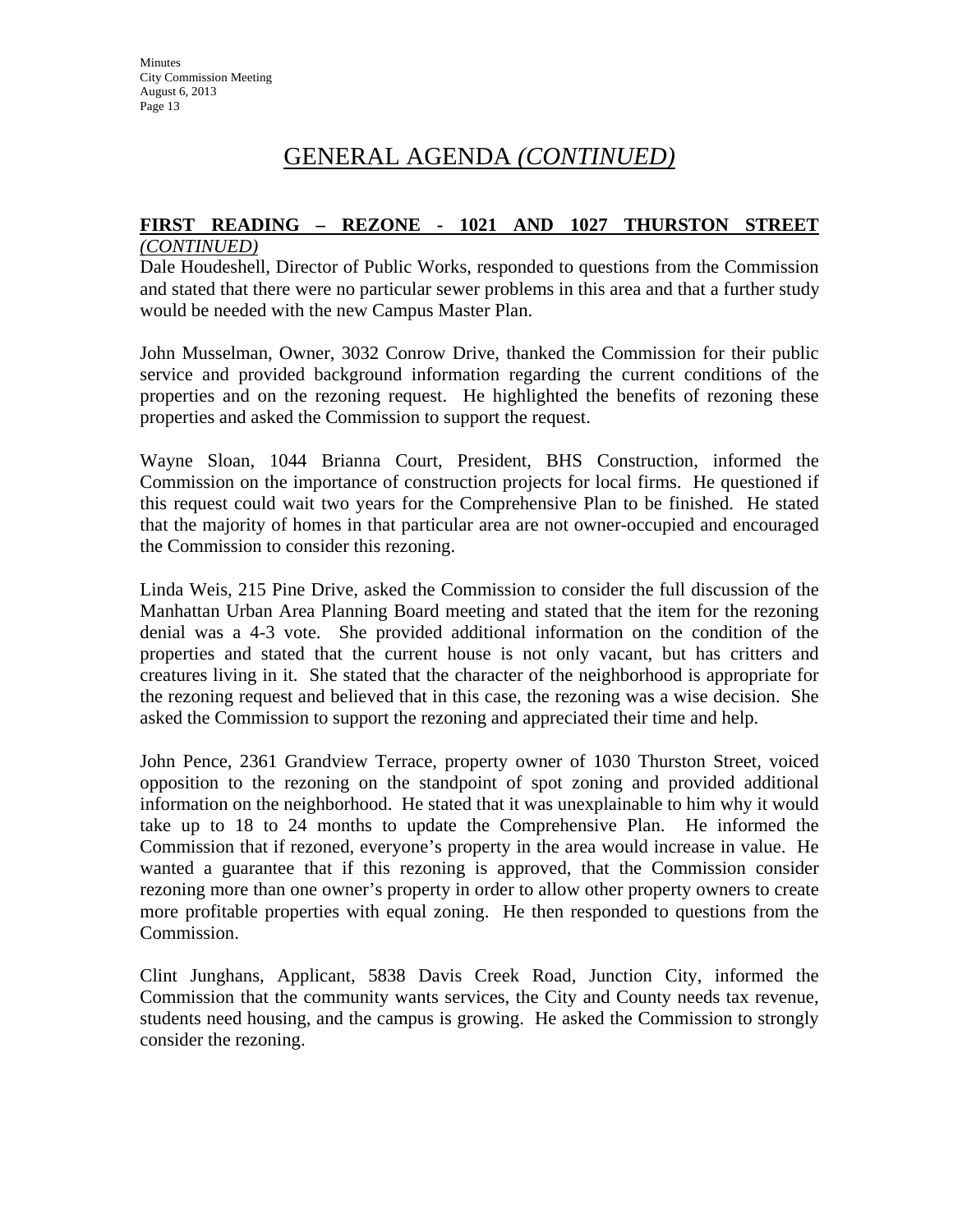## **FIRST READING – REZONE - 1021 AND 1027 THURSTON STREET**

### *(CONTINUED)*

John Pence, 2361 Grandview Terrace, property owner of 1030 Thurston Street, stated that this is a valuable decision for a person that owns property. He also voiced concern with the notice procedures for the rezoning. He asked why the City's Code Department sends expensive registered mailings for tall grass nuisances. He requested that the City look at their rules and regulations regarding sending expensive registered letters if they are worried about their budget.

Ron Fehr, City Manager, provided information on the legal notice requirements and notification signage that is placed on properties being considered for rezoning. He also discussed the notification process for rezoning items before the Manhattan Urban Area Planning Board.

Eric Cattell, Assistant Director for Planning, informed the Commission that they have instituted mandatory neighborhood meetings by the applicants and also pushes out information through the City's electronic InTouch notification system. He provided additional information on the statutory notification requirements and process required.

Linda Weis, 215 Pine Drive, stated that proper notice was given and a neighborhood meeting was held.

After discussion and comments from the Commission, Ron Fehr, City Manager, responded to questions from the Commission. He stated that if the Commission desires to have the Planning Board revisit the item, it could request that they look at a larger area than what is being proposed for rezoning.

Eric Cattell, Assistant Director for Planning, provided additional information and options related to the rezoning process. He then responded to questions from the Commission regarding how long it would take to rezone the area. He informed the Commission that the Comprehensive Plan update will take 18 to 24 months.

John Pence, 2361 Grandview Terrace, asked further questions about the rezoning process and stated that two years is too long to wait for an update to the Comprehensive Plan for this area.

Dale Houdeshell, Director of Public Works, responded to questions on the sewer capacity in the area of the proposed rezoning and for Bertrand and Thurston Streets.

Ron Fehr, City Manager, and Eric Cattell, Assistant Director for Planning, responded to questions and provided additional options on the item and clarification of the rezoning process.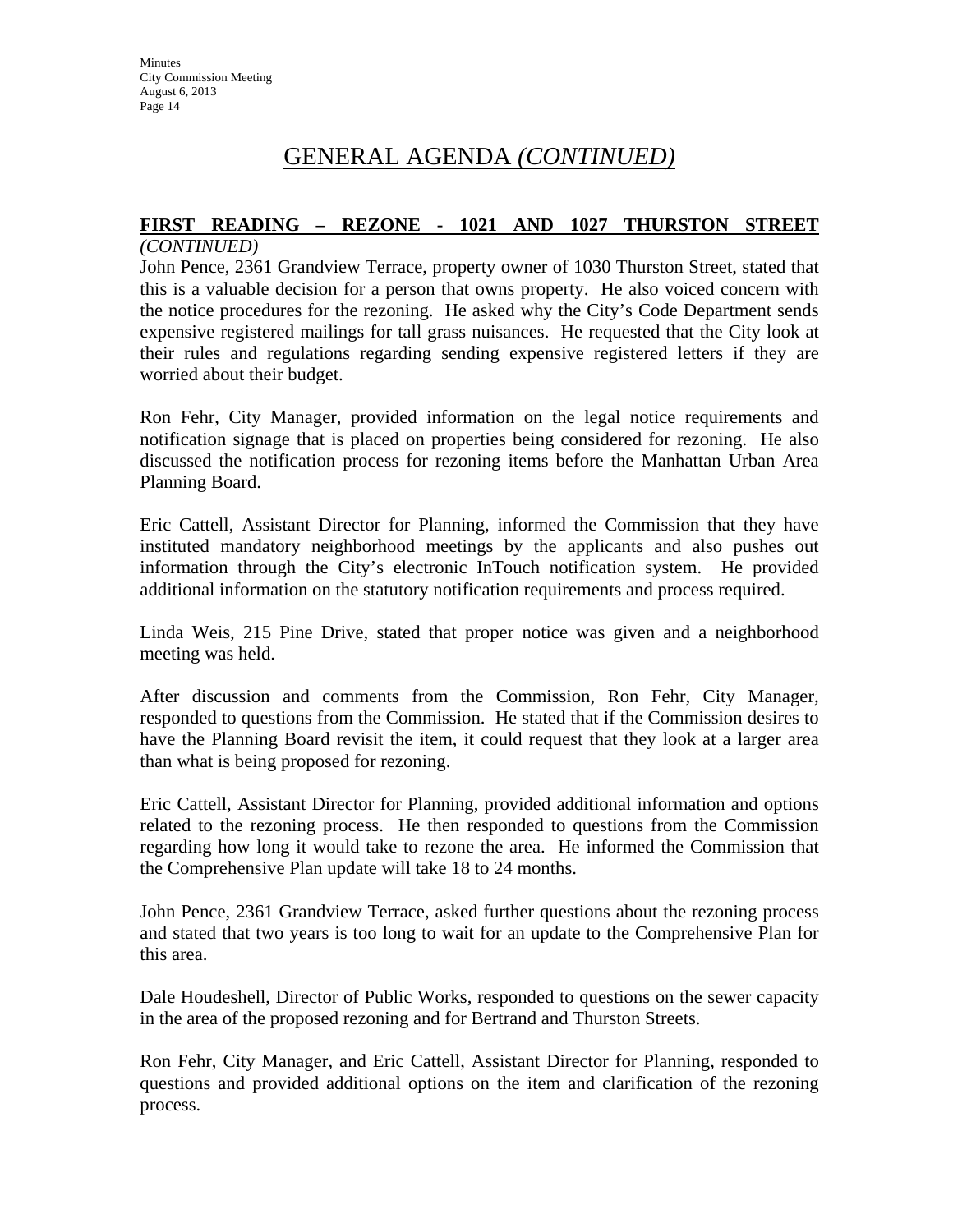## **FIRST READING – REZONE - 1021 AND 1027 THURSTON STREET**

### *(CONTINUED)*

Linda Weis, 215 Pine Drive, informed the Commission that she was not aware of anyone owning more than one lot in the block, but would volunteer in any way she could to follow-up and contact out-of-town landowners to get their support.

After discussion and comments from the Commission, Commissioner Jankovich moved to approve first reading of an ordinance rezoning 1021 and 1027 Thurston Street from R-2/TNO, Two-Family Residential District with TNO, Traditional Neighborhood Overlay District, to R-3/M-FRO, Multiple Family District with Multi-Family Redevelopment Overlay District, based on the Commission's analysis. *(Staff Report is attached as Attachment No. 1.)* Commissioner Butler seconded the motion. On a roll call vote, motion carried 4-1, with Commissioner Reddi voting against the motion.

After additional discussion, Commissioner Jankovich moved to request the Manhattan Urban Area Planning Board revisit the zoning for the 1000 block of Thurston Street for rezoning to R-3/M-FRO. Commissioner Butler seconded the motion.

Eric Cattell, Assistant Director for Planning, provided clarification on the motion.

Commissioner Reddi stated that she was concerned with setting a precedent on zoning that goes against the Comprehensive Plan.

On a roll call vote, motion carried 4-1, with Commissioner Reddi voting against the motion.

### **FIRST READING - AMEND PRELIMINARY DEVELOPMENT PLAN - LOTS 4 AND 5, HERITAGE SQUARE SOUTH COMMERCIAL PLANNED UNIT DEVELOPMENT**

Eric Cattell, Assistant Director for Planning, presented the item and responded to questions from the Commission regarding the floodplain area.

Tim Schultz, Developer, provided additional information on the proposed amendment and Commercial Planned Unit Development at Heritage Square South. He discussed the predevelopment area current conditions and floodplain area. He stated that the building is proposed to be about eight inches higher than the two foot requirement for floodplain elevation compliance.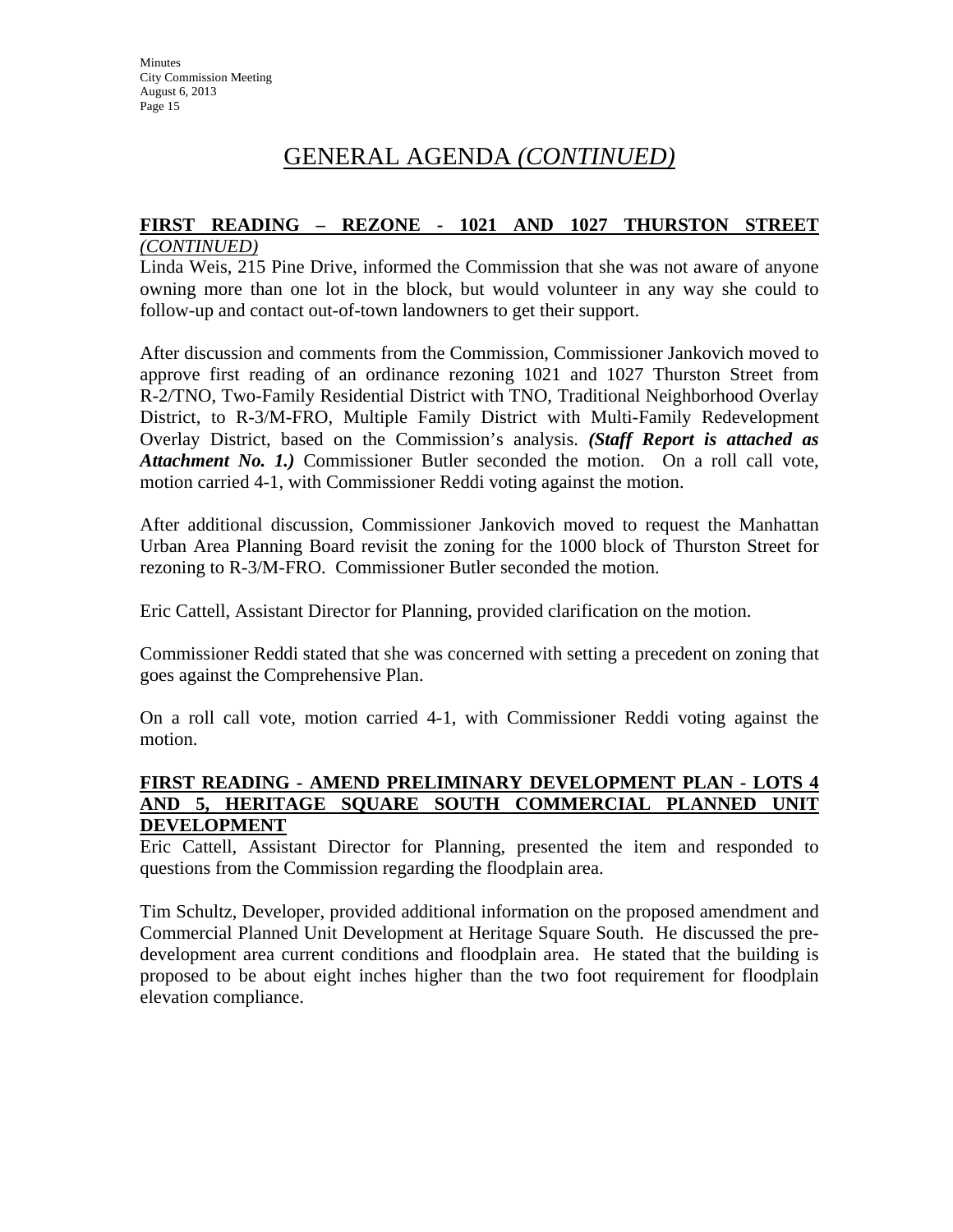### **FIRST READING - AMEND PRELIMINARY DEVELOPMENT PLAN - LOTS 4 AND 5, HERITAGE SQUARE SOUTH COMMERCIAL PLANNED UNIT DEVELOPMENT** *(CONTINUED)*

After discussion, Commissioner McCulloh moved to consider first reading of an ordinance amending the Preliminary Development Plan of Lots 4 and 5, Heritage Square South Commercial Planned Unit Development and Ordinance No. 6607*. (Staff Report is attached as Attachment No. 2.)* Commissioner Reddi seconded the motion. On a roll call vote, motion carried 5-0.

### **DISCUSSION - K-18/K-113 INTERCHANGE IMPROVEMENTS STUDY**

Peter Clark, Civil Design/Traffic Engineer, introduced the item and provided background information on the K-18/K-113 Interchange Improvements Study.

Chuck Bartlett, Alfred Benesch & Company, and Jim Jussel, Traffic Engineer, Alfred Benesch & Company, presented an overview of the item. Both responded to questions relating to the proposed diverging diamond intersection operation and bicycle and pedestrian considerations. They also provided alternative considerations for the design at Rosencutter Road and Richards Drive.

Rob Ott, City Engineer, discussed options for the K-18/K-113 interchange and informed the Commission that there were 127 different ideas discussed. He provided additional information on the traffic study counts that were completed, safety considerations, and future considerations for the bridge replacement.

Joe Knopp, 104 Oakwood Circle, Manhattan resident, voiced concerns with the diverging diamond intersection proposal and with the additional expense in changing an intersection that was recently designed and constructed. He asked if the current intersection was poorly designed and if this is a safety or a convenience issue. He stated that there are more pressing needs in this community than this project to spend money on and urged the Commission to be cautious before proceeding forward on this project.

Bill Holton, 315 Poliska Lane, asked the Commission to have a left turn lane at Poliska Lane off Fort Riley Boulevard. He asked to not cut off his access from Fort Riley Boulevard and stated the difficulty in trying to go up the hill behind his home in the winter.

Marlene Sedillos, 2410 Justin Drive, informed the Commission that she lives off Poliska Lane and voiced concern with closing off turn lanes to houses and businesses in the area.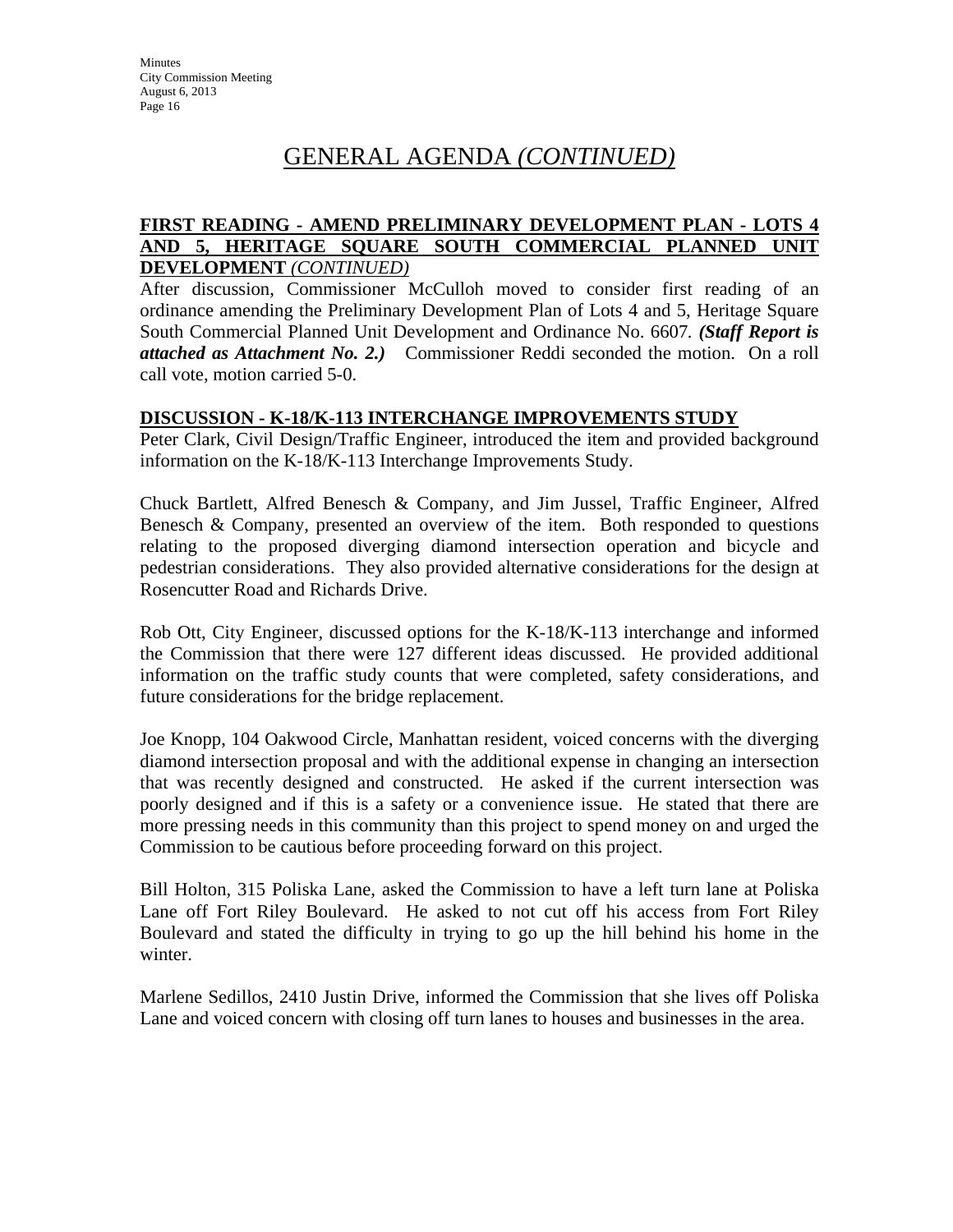**Minutes City Commission Meeting** August 6, 2013 Page 17

## **GENERAL AGENDA (CONTINUED)**

### DISCUSSION - K-18/K-113 INTERCHANGE IMPROVEMENTS STUDY (CONTINUED)

Lyle Butler, President, Manhattan Area Chamber of Commerce, informed the Commission that he recently experienced a diverging diamond intersection in Loveland, Colorado, and it does work. He stated there are several diverging diamond intersections in Springfield, Missouri.

After further discussion and comments from the City Commission, Rob Ott, City Engineer, responded to questions from the Commission regarding comments about Poliska Lane and safety considerations, discussed the previous design of the current interchange, highlighted project funding from the Kansas Department of Transportation (KDOT), and discussed the project timeline. He informed the Commission that he would discuss possible options and timing with KDOT, coordinate a project timeline, work on a design contract, and then bring the item back to the City Commission.

As this was a discussion item only, there was no formal action taken on the item.

#### **ADJOURNMENT**

At 11:45 p.m., the Commission adjourned.

MMC, City Clerk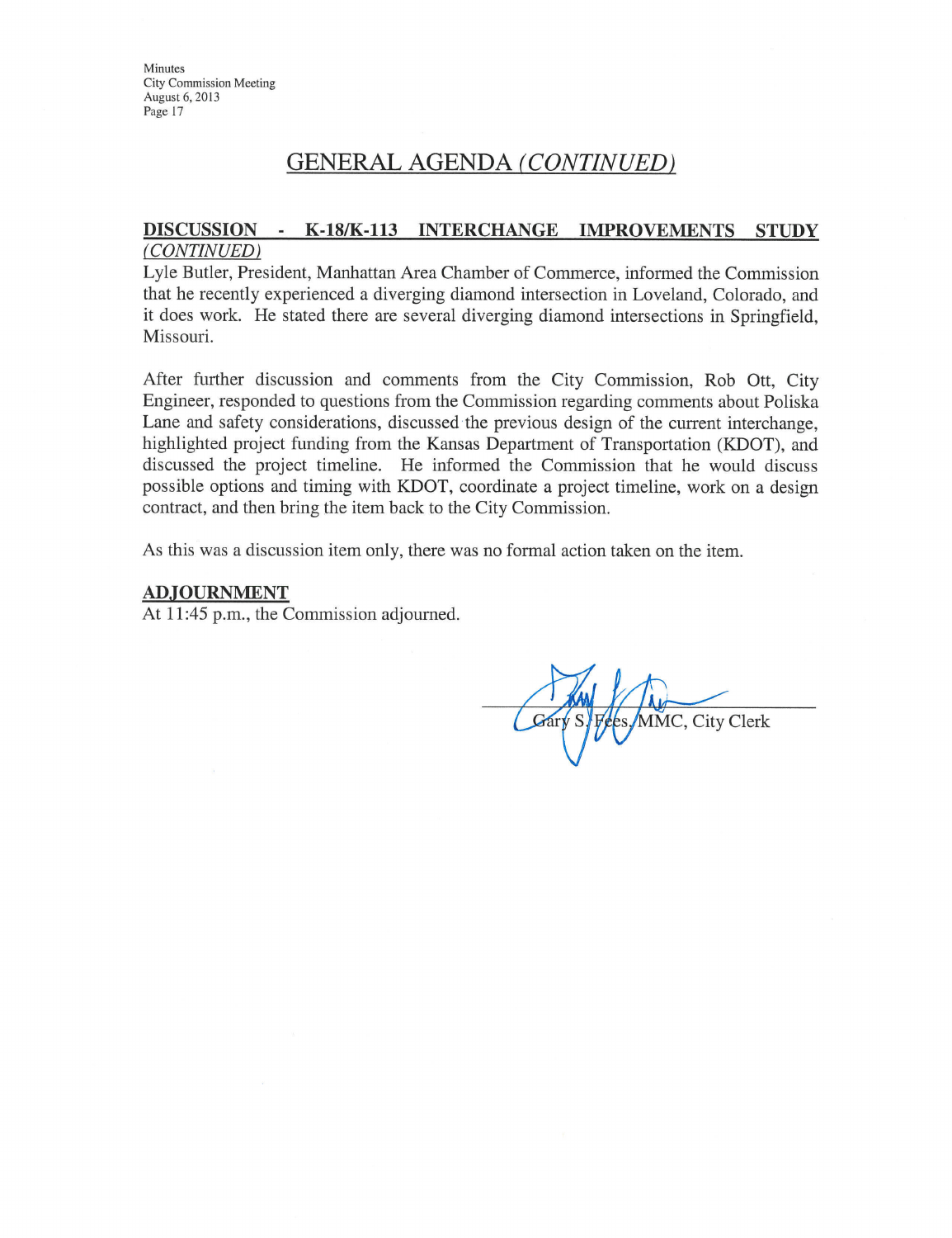### **STAFF REPORT**

**APPLICATION:** The application is a request to rezone property located at 1021 Thurston Street and 1027 Thurston Street.

**FROM:** R-2, Two-Family Residential District with TNO, Traditional Neighborhood Overlay District.

**TO:** R-3/M-FRO, Multiple-Family Residential District with Multi-Family Redevelopment Overlay District.

**APPLICANTS:** Clint Junghans, Matt Junghans, and Gareth Rohr.

**ADDRESS:** 420 North Franklin Street, Junction City, KS 66441.

**OWNERS:** John F. Musselman III IRA (1021 Thurston Street) and John F. Musselman, III, Trust (1027 Thurston Street).

**ADDRESS:** 3032 Conrow Drive, Manhattan, KS 66503.

**LEGAL DESCRIPTION:** The legal descriptions of the rezoning site are:

1021 Thurston Street: Lot 584, Ward 3, City of Manhattan, Riley County, Kansas.

1027 Thurston Street: Lot 585, Ward 3, City of Manhattan, Riley County, Kansas.

**LOCATION:** The rezoning site is located approximately 50 feet east of the intersection of N. 11<sup>th</sup> Street and Thurston Street along the south side of Thurston Street.

**AREA:** The total area of the rezoning site is approximately 15,000 square feet in area, having a total dimensioned area of 100 feet in width by 150 feet in depth consisting of:

- Lot 584 is 50 feet in width and 150 feet in depth, or 7,500 square feet in area.
- Lot 585 is 50 feet in width and 150 feet in depth, or 7,500 square feet in area.

**DATE OF NEIGHBORHOOD MEETING:** April 25, 2013.

**DATE OF PUBLIC NOTICE PUBLICATION:** Monday, June 24, 2013.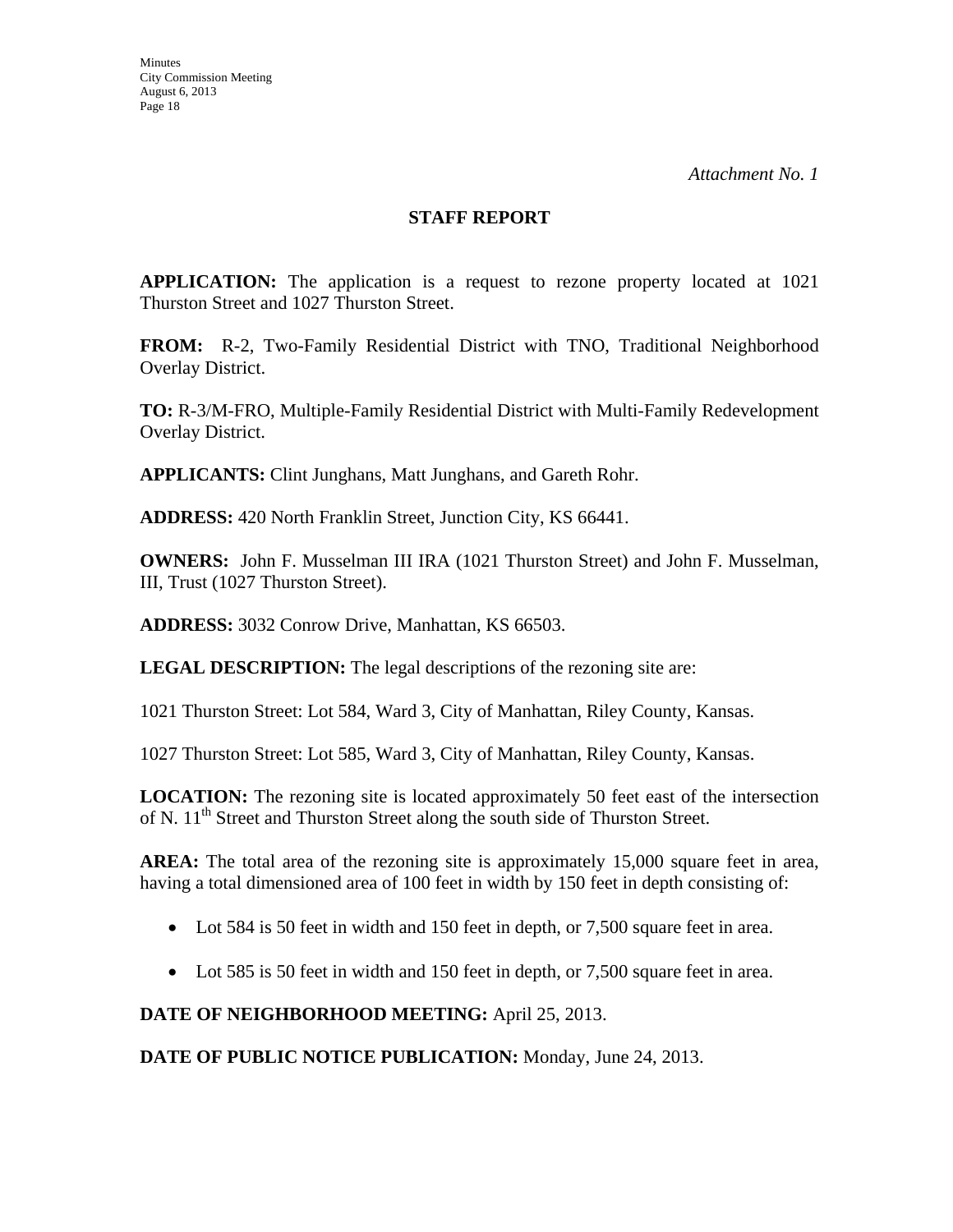### **DATE OF PUBLIC HEARING: PLANNING BOARD:** Monday, July 15, 2013. **CITY COMMISSION:** Tuesday, August 6, 2013.

## **THIRTEEN MATTERS TO BE CONSIDERED WHEN REZONING**

### **1. EXISTING USE (Note: Existing use information was obtained from the Riley County GIS web page):**

The existing use of 1021 Thurston Street is a  $1\frac{1}{2}$  story full basement, four bedroom, two baths, single-family bungalow style dwelling unit structure constructed in 1922 and converted to two dwelling units.

The existing use of 1027 Thurston Street is a  $1\frac{1}{2}$  story full basement, five bedroom, two baths, single-family bungalow style dwelling unit structure constructed in 1925 and is used as a single-family dwelling.

**2. PHYSICAL AND ENVIRONMENTAL CHARACTERISTICS:** The rezoning site is generally flat with existing residential structures, open yards, and mature trees. The site drains to the alley or street.

Off-street parking for 1021 Thurston Street is accessed from a driveway on the east side of the structure leading to a detached garage from a curb cut on Thurston Street. Off-street parking is also accessed off the alley.

Off-street parking for 1027 Thurston Street is accessed from a curb-cut and driveway on the east side of the structure leading to a detached garage. Off-street parking is also accessed off the alley.

### **3. SURROUNDING LAND USE AND ZONING:**

**NORTH:** Thurston Street, single-family and two-family dwelling units, and one twelve dwelling unit apartment building, Bertrand Street, single-family and two-family dwelling units, one three-family residential dwelling unit; R-2/TNO Districts.

**SOUTH:** Public alley, newly constructed multiple-family apartment building, mix of single-family, two-family, a three-family, and a newly constructed twelve dwelling unit apartment building, Kearney Street, apartment buildings, and a mix of single-family and two-family dwelling units; R-3/M-FRO Districts.

**EAST:** Single and two-family dwelling units, N. 10<sup>th</sup> Street; R-2/TNO Districts, and R-1, Single-Family Residential District with TNO, Traditional Neighborhood Overlay District.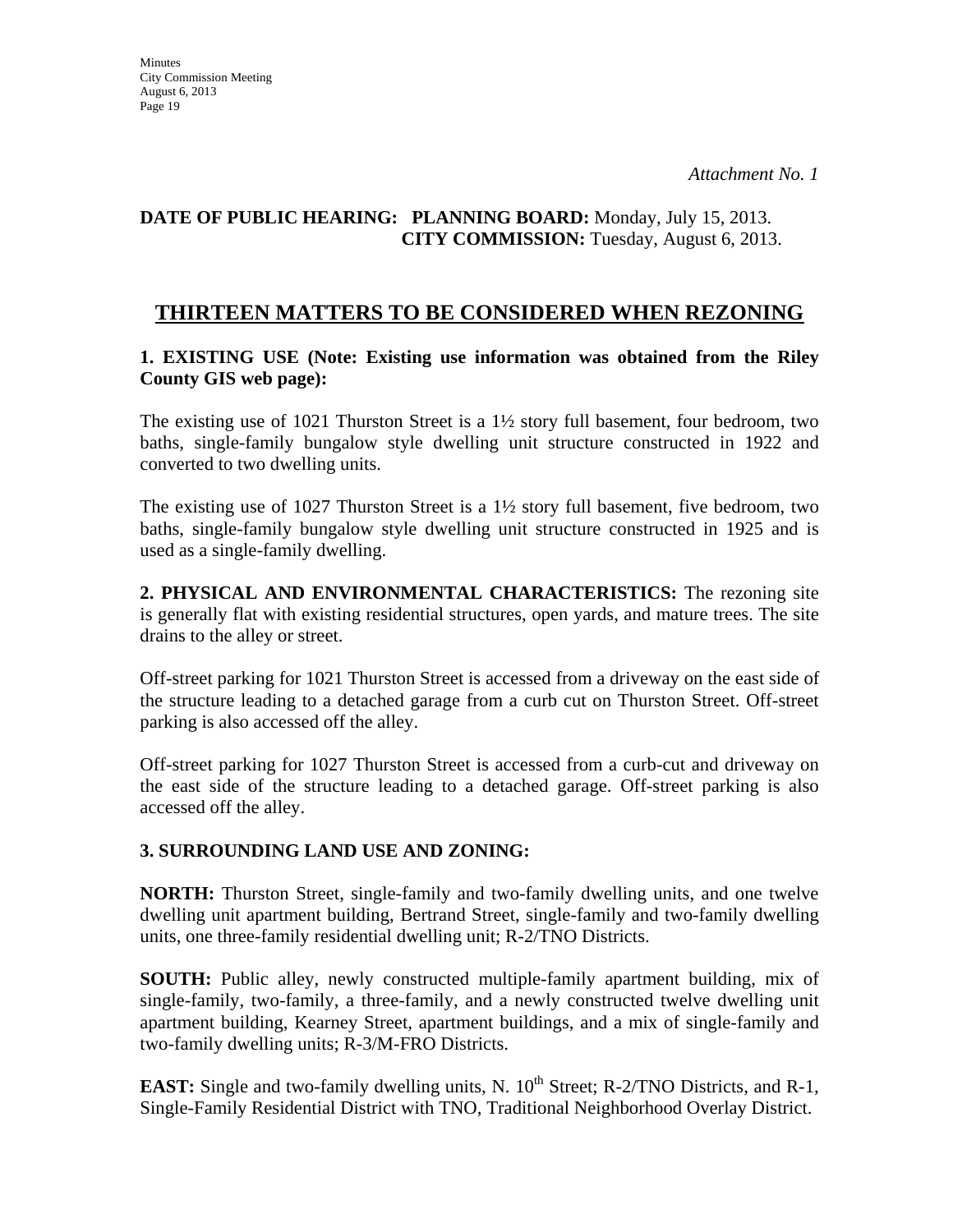**WEST:** Single-family, two-family, multiple-family dwelling units, including newer apartment buildings; R-3/M-FRO Districts.

**4. GENERAL NEIGHBORHOOD CHARACTER:** The rezoning site is within a larger R-2/TNO Districts to the north, east and west of the rezoning site (see **OTHER APPLICABLE FACTORS**). The larger area is bounded on the south by a public alley, the majority of which is gravel; N.  $10^{th}$  Street on the east; N.  $11^{th}$  Street on the west; and, Ratone Street on the north. Within this larger area, the neighborhood is largely singlefamily and two-family dwelling units, with one three-family dwelling unit conversion, and one twelve dwelling unit apartment building. This larger area is part of the older wellestablished grid street patterned neighborhoods of the community. The front yards of most residences are maintained as landscaped green space along tree lined streets, with parking areas generally located in the rear yard with access off the alley. Many of the residential structures are located closer to the front property line compared to homes in newer residential subdivisions.

The general neighborhood to the south and west is a mixture of developing multiplefamily new construction, older single-family, two-family, multiple-family conversions, and multiple-family apartment buildings.

The general neighborhood to the east of N.  $10^{th}$  Street is a combination of single-family and two-family dwellings.

**5. SUITABILITY OF SITE FOR USES UNDER CURRENT ZONING:** The rezoning site consists of two 7,500 square foot lots, which individually, conform to the minimum lot size requirements for one single-family dwelling unit or one two-family dwelling unit. Both lots are suitable for the uses under the current R-2/TNO Districts.

**6. COMPATIBILITY OF PROPOSED DISTRICT WITH NEARBY PROPERTIES AND EXTENT TO WHICH IT MAY HAVE DETRIMENTAL AFFECTS:** The proposed rezoning is not compatible with the existing larger R-2/TNO Districts' area, which consists primarily of single-family and two-family dwelling units. Expanding the R-3/M-FRO Districts, as proposed, will increase traffic, light and noise, and may encourage additional individual rezoning changes either abutting the R-2/TNO Districts or along any boundary of the R-3/M-FRO Districts.

The R-3/M-FRO Districts consist of more than 20 blocks in which there are single-family, two-family, older smaller multiple-family conversions, and new apartment buildings. There is no evidence presented by the applicants that development in the M-FRO is at or near build-out. Building sites are available in the R-3/M-FRO Districts. Before extending the R-3/M-FRO Districts, the existing R-3/M-FRO Districts should be developed and nearby neighborhoods should be reevaluated. The TNO District was added to the existing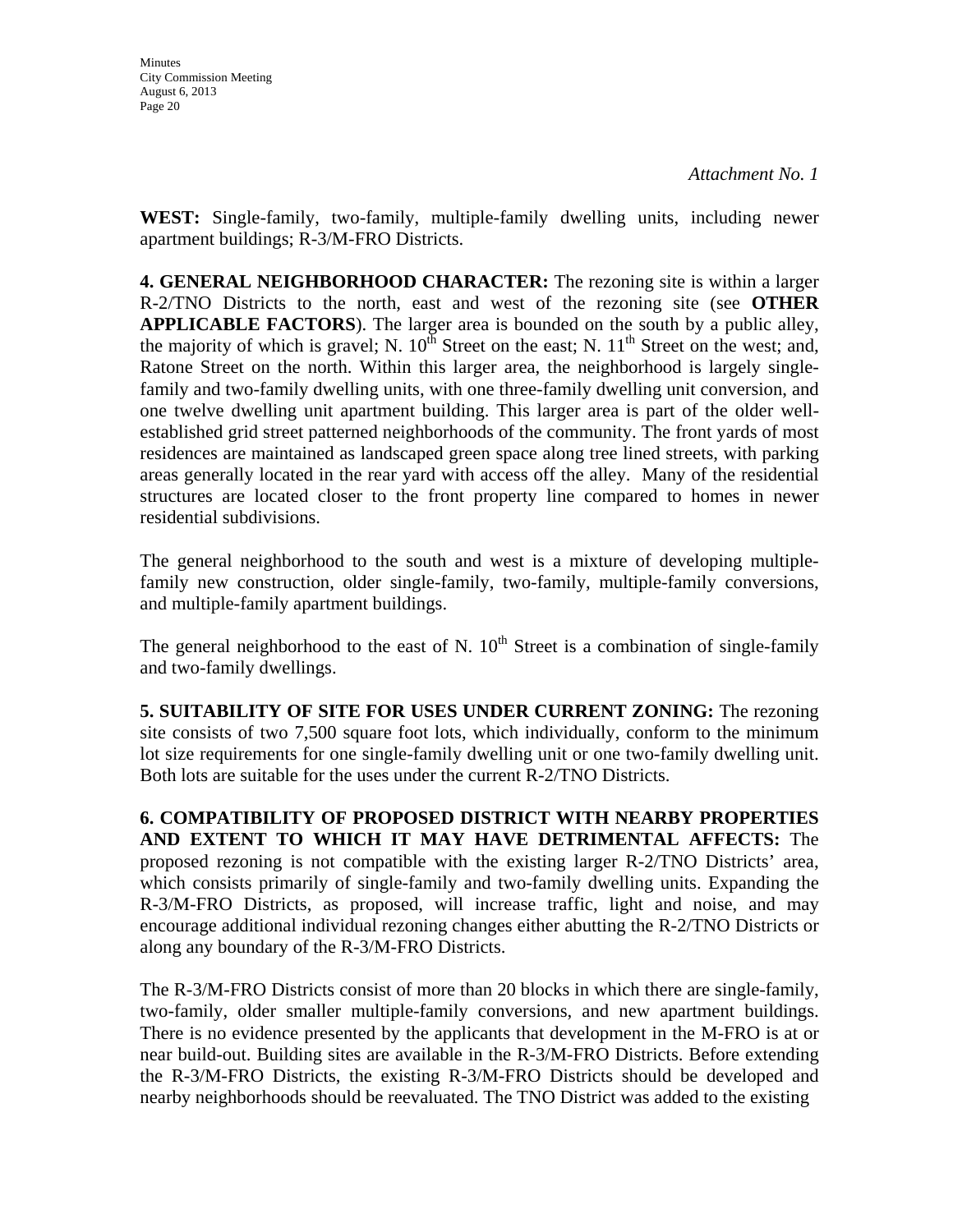R-2 District in which the rezoning site is located to protect the character of the singlefamily and two-family neighborhood.

To determine compatibility as well as expansion of the R-3/M-FRO Districts, a rezoning decision should be based on a broader analysis on the neighborhood rather than an incremental basis. An update of the Comprehensive Plan will occur over the next two years and a review of the neighborhoods in the surrounding area should be part of the Plan update.

**7. CONFORMANCE WITH COMPREHENSIVE PLAN:** The Downtown Core Neighborhoods Future Land Use Map of the Comprehensive Plan shows the rezoning site as RLM, Residential Low to Medium density. The RLM designation is a residential category with a density range of less than one dwelling unit/acre up to eleven dwelling units per net acre. The proposed R-3 District is a high-density designation. The RHD designation is a residential category with a density range of 19 or more dwelling units/acre. Policies of the RLM and RHD categories are below with policy statements italicized.

Residential Low to Medium (RLM) policies:

### *RLM 1: Characteristics*

*The Residential Low/Medium Density designation incorporates a range of single-family, single-family attached, duplex, and town homes, and in appropriate cases include complementary neighborhood-scale supporting land uses, such as retail, service commercial, and office uses in a planned neighborhood setting, provided they conform*  with the policies on Neighborhood Commercial Centers. Small-scale multiple-family *buildings and condominiums may be permissible as part of a planned unit development, or special mixed-use district, provided open space requirements are adequate to stay within desired densities.* 

### *RLM 2: Appropriate Density Range*

*Densities in the Residential Low/Medium designation range between less than one dwelling unit/acre up to 11 dwelling units per net acre.* 

### *RLM 3: Location*

*Residential Low/Medium Density neighborhoods typically should be located where they have convenient access and are within walking distance to community facilities and services that will be needed by residents of the neighborhood, including schools, shopping areas, and other community facilities. Where topographically feasible, neighborhoods should be bounded by major streets (arterials and/or collectors) with a direct connection to work, shopping and leisure activities.*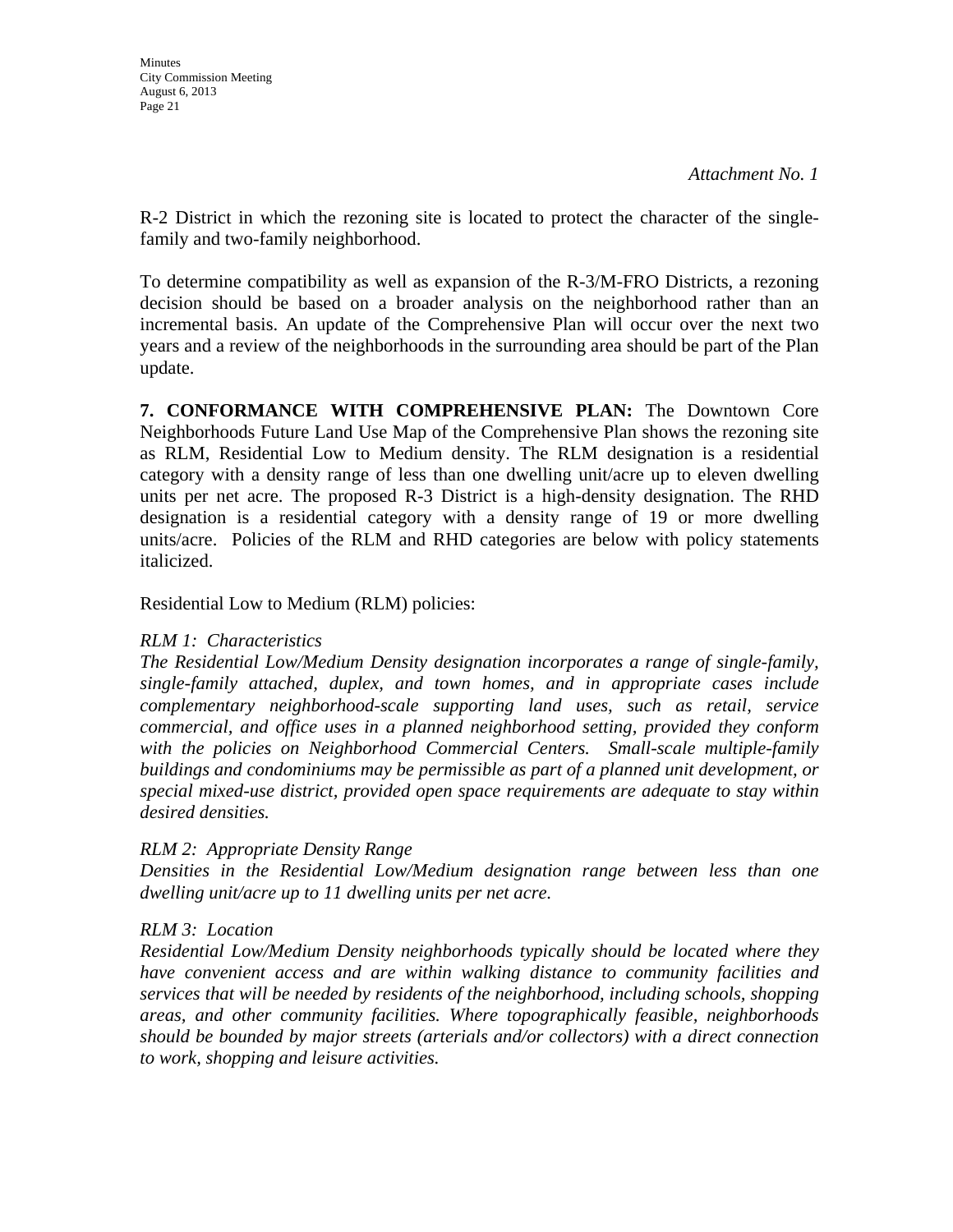### *RLM 4: Variety of Housing Styles*

*To avoid monotonous streetscapes, the incorporation of a variety of housing models and sizes is strongly encouraged in all new development.* 

Residential High Density (RHD) policies include:

### *RHD 1: Characteristics*

*The Residential High Density designation is designed to create opportunities for higher density neighborhoods in both an urban downtown setting and a suburban setting. Within an urban or downtown setting, the designation accommodates higher-intensity residential housing products, such as mid to high-rise apartments, townhomes and condominiums, combined with complementary non-residential land uses, such as retail, service commercial, and office uses, often within the same building. In other areas of the community, Residential High Density neighborhoods can be accommodated in a less vertical or urban fashion, such as in planned apartment communities with complimentary neighborhood service commercial, office and recreational facilities. These neighborhoods could be implemented through a Planned Unit Development or by following design and site plan standards (design review process).* 

#### *RHD 2: Appropriate Density Range*

*Possible densities under this designation are 19 dwelling units per net acre and greater.* 

### *RHD 3: Location*

*Residential High Density uses are typically located near intersections of arterials and collector streets, sometimes providing a transition between commercial or employment centers and lower density neighborhoods. High-density neighborhoods should not be located in settings where the only access provided consists of local streets passing through lower density neighborhoods. In a more urban or downtown setting, residential high density may be combined with active non-residential uses in a vertically mixed-use building.* 

#### *RHD 4: Building Massing and Form*

*Plain, monolithic structures shall be avoided. Infill projects should be compatible with the established mass and scale of other buildings along the block. In a planned apartment community context, large buildings shall be designed with a variety of wall planes and roof forms to create visual interest.* 

#### *RHD 5: Mix of Uses*

*Non-residential uses should generally not exceed 25% of the total floor area in a mixeduse structure.*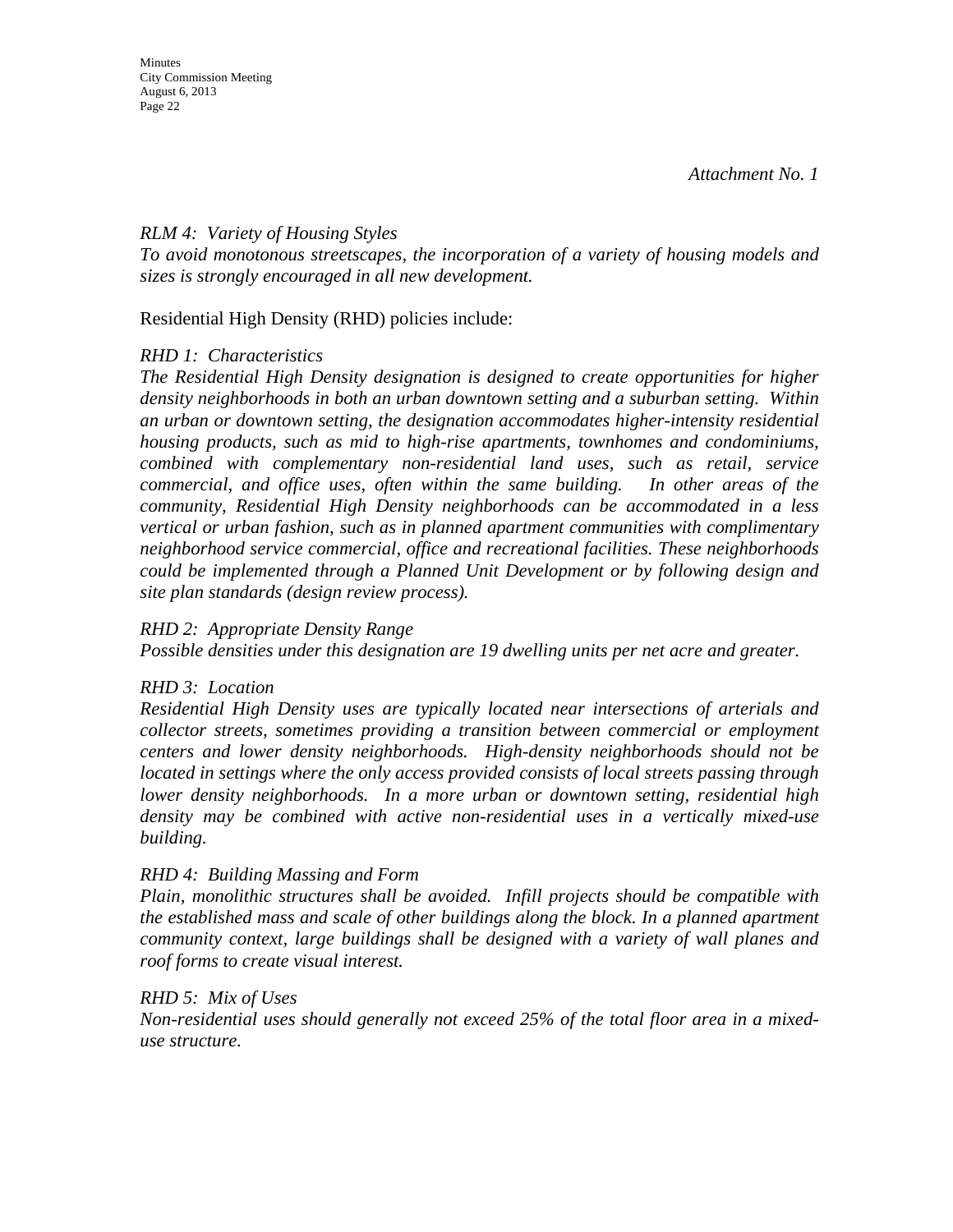### *RHD 6: Parking Location and Design*

*Within an established urban neighborhood, such as the downtown core, adequate offstreet parking should be located behind buildings or within mixed-use parking structures.* 

*RHD 7: Structured Parking* 

*Structured parking garages, often necessary for this type of development intensity, should be designed with a similar level of architectural detail as the main building. Incorporating active uses, such as retail spaces, into the ground floor is strongly encouraged, particularly in downtown settings.* 

The existing rezoning site has a density of approximately 11 dwelling units per acre, which is based on two-dwelling units for each 7,500 square feet of lot area  $(7,500)$  square feet  $(sf)/43,560$  sf/acre = 0.172 acres; 2 dwelling units/0.172 acres = 11.6 dwelling units **per acre**. The proposed rezoning to R-3/M-FRO results in a density of approximately 15,000 sf/43,560 sf/acre = 0.344 acres; 12 dwelling units/0.344 acres = **34.8 dwelling units per acre**, based on the applicant's intent to build a twelve dwelling unit family apartment building (*application documents*). Based on the minimum lot area per unit in R-3 District, and reduced setbacks and parking requirements of the M-FRO district, a 15 dwelling unit apartment building is a possibility, which results in a density of **43.6 dwelling units per acre**.

The proposed rezoning of 1021 Thurston Street and 1027 Thurston Street to R-3/M-FRO Districts does not conform to the Comprehensive Plan.

### **8. ZONING HISTORY AND LENGTH OF TIME VACANT AS ZONED:**

| A, First Dwelling House: One and Two Family Dwellings                                                                                                              |
|--------------------------------------------------------------------------------------------------------------------------------------------------------------------|
| A, First Dwelling House: One and Two Family Dwellings<br>B, Second Dwelling House: One and Two Family Dwellings,<br><b>Apartment Houses</b>                        |
| R-2, Two-Family Residential District<br>R-3, Multiple-Family Residential District                                                                                  |
| R-2, Two-Family Residential District                                                                                                                               |
| Manhattan Urban Area Planning Board holds public hearings to<br>consider Phase 3 rezonings of Sub Areas A, B, C and D, and<br>recommends approval, on vote of 6-0. |
|                                                                                                                                                                    |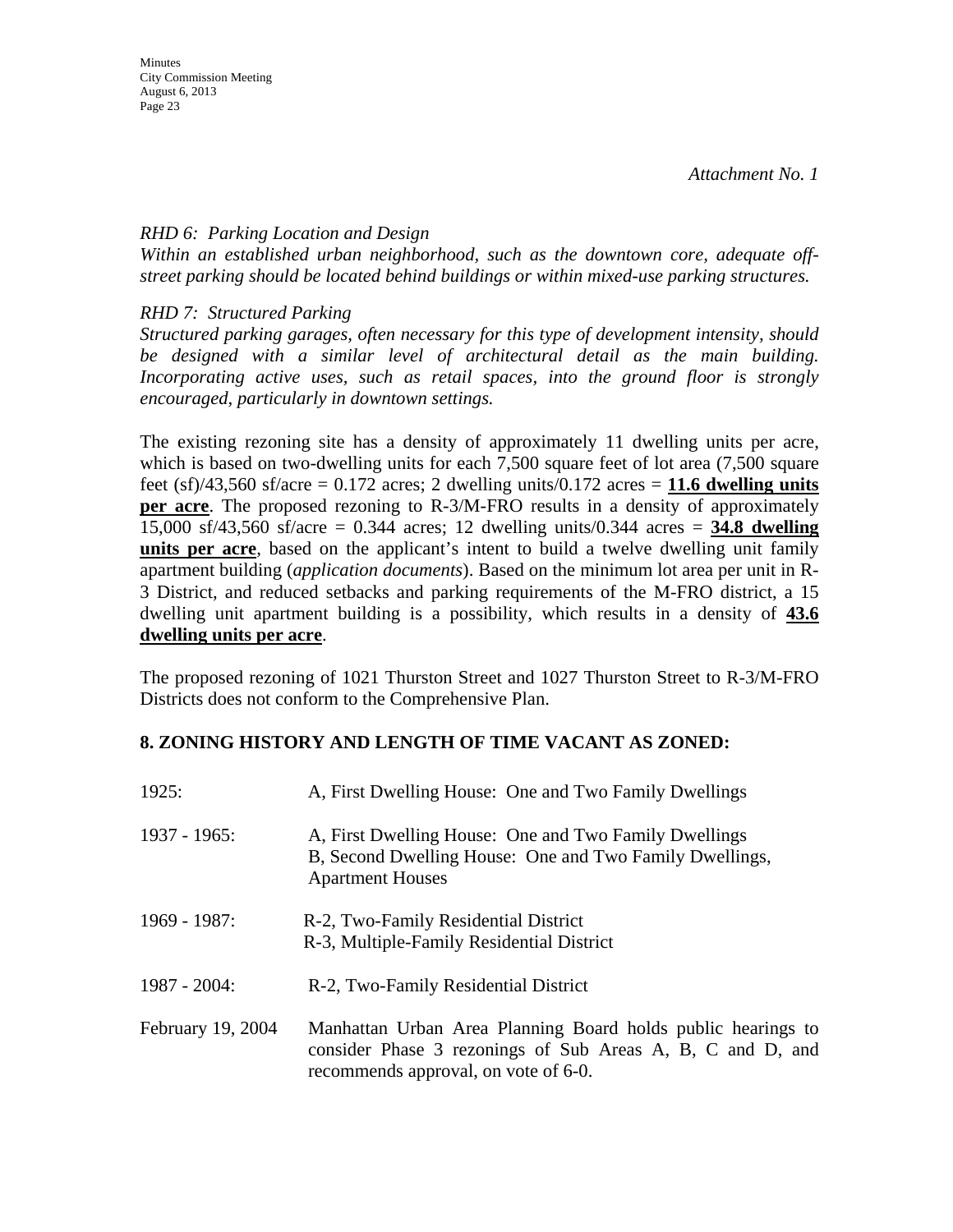| March 16, 2004 | City Commission, on a vote of 5-0, approves, first reading of an<br>ordinance rezoning the Phase 3 Sub Areas A, B, C and D, as<br>recommended by City Administration and the Planning Board. |
|----------------|----------------------------------------------------------------------------------------------------------------------------------------------------------------------------------------------|
| April 6, 2004  | City Commission approves Ordinance Nos. 6392, 6393, 6394 and<br>6395 rezoning the Phase 3 Sub Areas A, B, C and D, as<br>recommended by City Administration and the Planning Board.          |

The house at 1021 Thurston Street was built in 1922 and the house at 1027 Thurston Street was built in 1925.

*Note: The entire chronology for the TNO and M-FRO studies and implementation is attached for reference and to represent the time and community effort to establish zoning districts in the older neighborhoods.* 

**9. CONSISTENCY WITH INTENT AND PURPOSE OF THE ZONING ORDINANCE:** The intent and purpose of the Zoning Regulations is to protect the public health, safety, and general welfare; regulate the use of land and buildings within zoning districts to assure compatibility; and to protect property values.

### Existing R-2 with TNO Districts (1021 Thurston Street and 1027 Thurston Street)

The R-2, Two-Family Residential District is designed to provide a dwelling zone at a density no greater than two (2) attached dwelling units per 7,500 square feet.

The TNO District is intended to conserve the traditional character of the older neighborhoods through Compatibility Standards. The Compatibility Standards require that new infill residential buildings, and additions or modifications to existing residential buildings, incorporate basic design and site layout elements characteristic of homes in the traditional neighborhoods. The TNO is used in conjunction with an underlying residential district.

The TNO District was applied to the underlying R-2 District to reduce development intensity and conserve the traditional character of the older neighborhoods through Compatibility Standards. The TNO District maintains most of the requirements of the underlying zoning district with the exception of maximum lot coverage and the size of the second dwelling unit, and adds Compatibility Standards, that require new infill residential buildings, and additions or modifications to existing residential buildings, to incorporate basic design and site layout elements characteristic of homes in the traditional neighborhoods of Manhattan.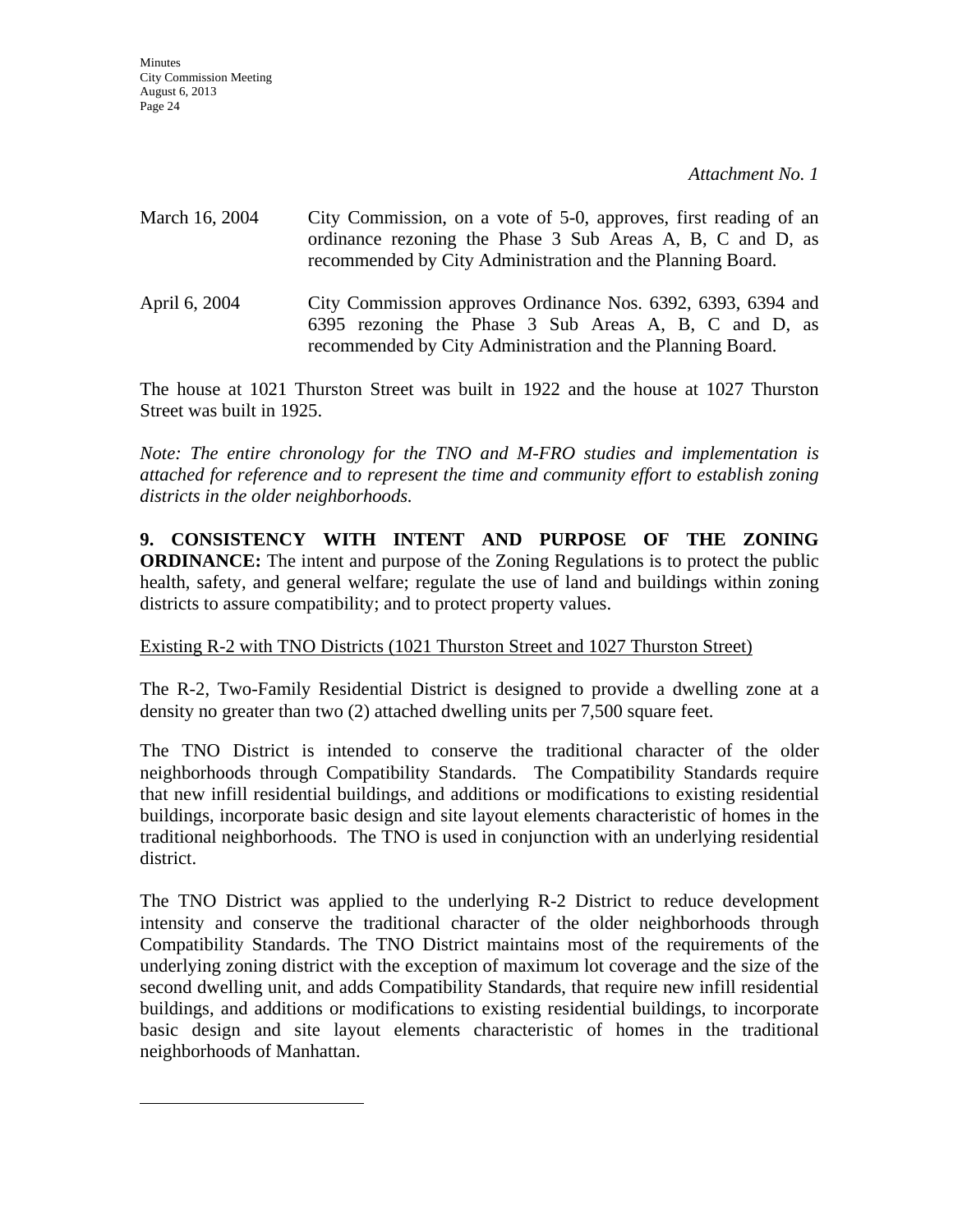### Proposed R-3 with M-FRO Districts (1021 Thurston Street and 1027 Thurston Street)

The proposed R-3 District is designed to provide for multiple-family development at a density no greater than one (1) dwelling unit per 1,000 square feet.

The Multi-Family Redevelopment Overlay (M-FRO) is designed to ensure that multiplefamily infill development is functionally integrated into surrounding areas and compatible with the traditional character of the older neighborhoods of Manhattan. The intent is to provide a framework within which higher density housing can be built, while being sensitive to surrounding neighborhoods and the public streetscape with regard to design and site layout. The M-FRO is used in conjunction with the underlying R-3, Multiple-Family Residential District.

The proposed rezoning would not be consistent with the intent and purposes of the Zoning Regulations because the rezoning is not consistent with the Comprehensive Plan's recommendation that the rezoning site be zoned to allow residential low to medium density, which the current R-2/TNO Districts reflect. The TNO District was added to the existing R-2 District in which the rezoning site is located to protect the character of the single-family and two-family neighborhood. The proposed R-3/M-FRO Districts would implement a zone which would increase density, which the Comprehensive Plan does not recommend. The proposed rezoning of the also changes the character of the broader R-2/TNO Districts' neighborhood in which single-family and two-family dwelling units were intended to be protected from intensification and larger structures.

 **10. RELATIVE GAIN TO THE PUBLIC HEALTH, SAFETY AND WELFARE THAT DENIAL OF THE REQUEST WOULD ACCOMPLISH, COMPARED WITH THE HARDSHIP IMPOSED UPON THE APPLICANT:** Denial does not appear to be a hardship upon the applicant. The rezoning to R-3/M-FRO District will result in an increase in intensity north of the unpaved alley and encourage further rezoning to higher density and added traffic on congested public streets in the neighborhood.

**11. ADEQUACY OF PUBLIC FACILITIES AND SERVICES:** Adequate public streets, water, and public sidewalks serve the rezoning site. Adequacy of sanitary sewer should be confirmed with a capacity analysis. As a part of the upcoming Comprehensive Plan update, expansion of the R-3/M-FRO Districts should be accompanied by additional analysis of sanitary sewer capacity. The 15 foot wide alley serving the rezoning site is largely an unimproved gravel and dirt surface, with the western 100 feet recently paved with a new concrete surface adjacent to a new apartment building on Kearney Street.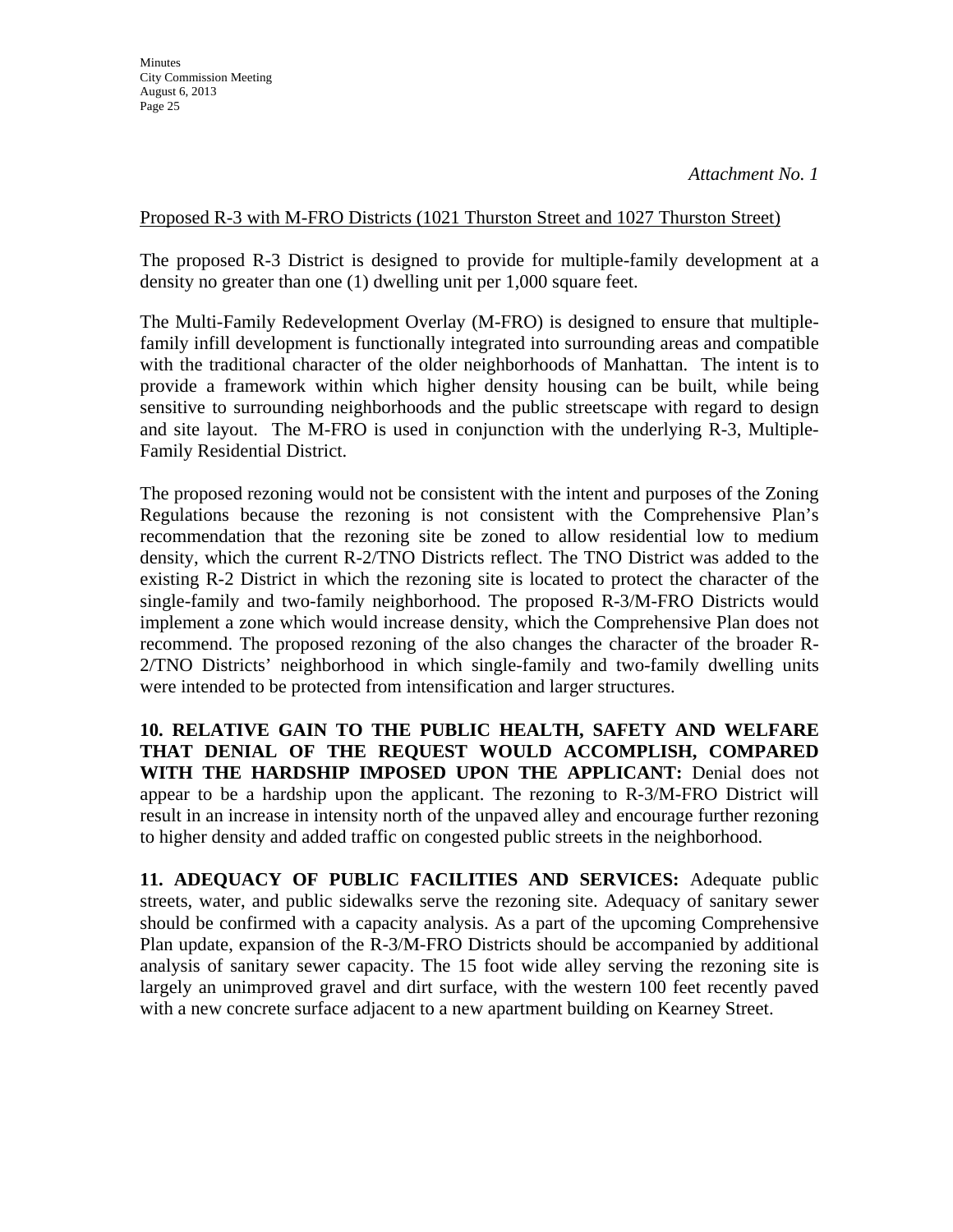### **12. OTHER APPLICABLE FACTORS:**

 In 2004, the rezoning site was part of a larger tract of land described as Phase 3, Sub Area C, Tract 1 (*map attached*), which consisted of 38 total zoning lots generally bounded on the east by N.  $10<sup>th</sup>$  Street, on the south by the alley south of Thurston Street, on the west by N.  $11<sup>th</sup>$  Street, and on the north by Ratone Street. The rezoning site is at the southern edge of the area that was shown as Sub Area C, Tract 1.

 Over a two to three year period a community process determined areas appropriate for upzoning to R-3 (to the south and west of the proposed rezoning site) and which areas were appropriate to remain zoned with either the TNO or M-FRO Districts added to the underlying zone. (*A January 22, 2004 Cover memorandum for Phase 3 is attached for reference and background*.)

Changes in Single-Family Characteristics Neighborhood Study Updates

 The general neighborhood trends between 2000 and 2010 with **respect to the rezoning site** are unchanged (Note: A lower index score, in parentheses means that an area has fewer families and has become more rental in nature.) Population density (1) is unchanged, based on 17-24 persons/acre; number of housing units per block, 33-62 units per block, is unchanged; number of children (0), with a range of 0-3 per block, is unchanged; number of family households (0), in a range of 0-5 per block, is unchanged; number of owner occupied housing units (0) with a range of 0-4 owner occupied is unchanged; and, the neighborhood index (0) with a composite range of 0-2 is unchanged.

**13. STAFF COMMENTS:** The proposed rezoning site and surrounding neighborhood's characteristics were carefully analyzed, and, after extensive public collaboration over a period of several years, the rezoning site and R-2 District in which it is located remained R-2 District, except for the addition of the TNO District. It may be appropriate to rezone the site, but it should be considered in a larger neighborhood setting than as a piecemeal change. The update to the Comprehensive Plan will allow the area to be reconsidered for an increase in density, as well as a capacity for public services.

City Administration recommends denial of the proposed rezoning of 1021 Thurston Street and 1027 Thurston Street from R-2, Two-Family Residential District with TNO, Traditional Neighborhood Overlay District, to R-3/M-FRO, Multiple-Family Residential District with Multi-Family Redevelopment Overlay District, based on the findings in the Staff Report.

**As a reminder, if the Planning Board is inclined to recommend approval of the rezoning, the Board will need to clearly express the reasons for recommending approval and make findings with respect to the rezoning standards.**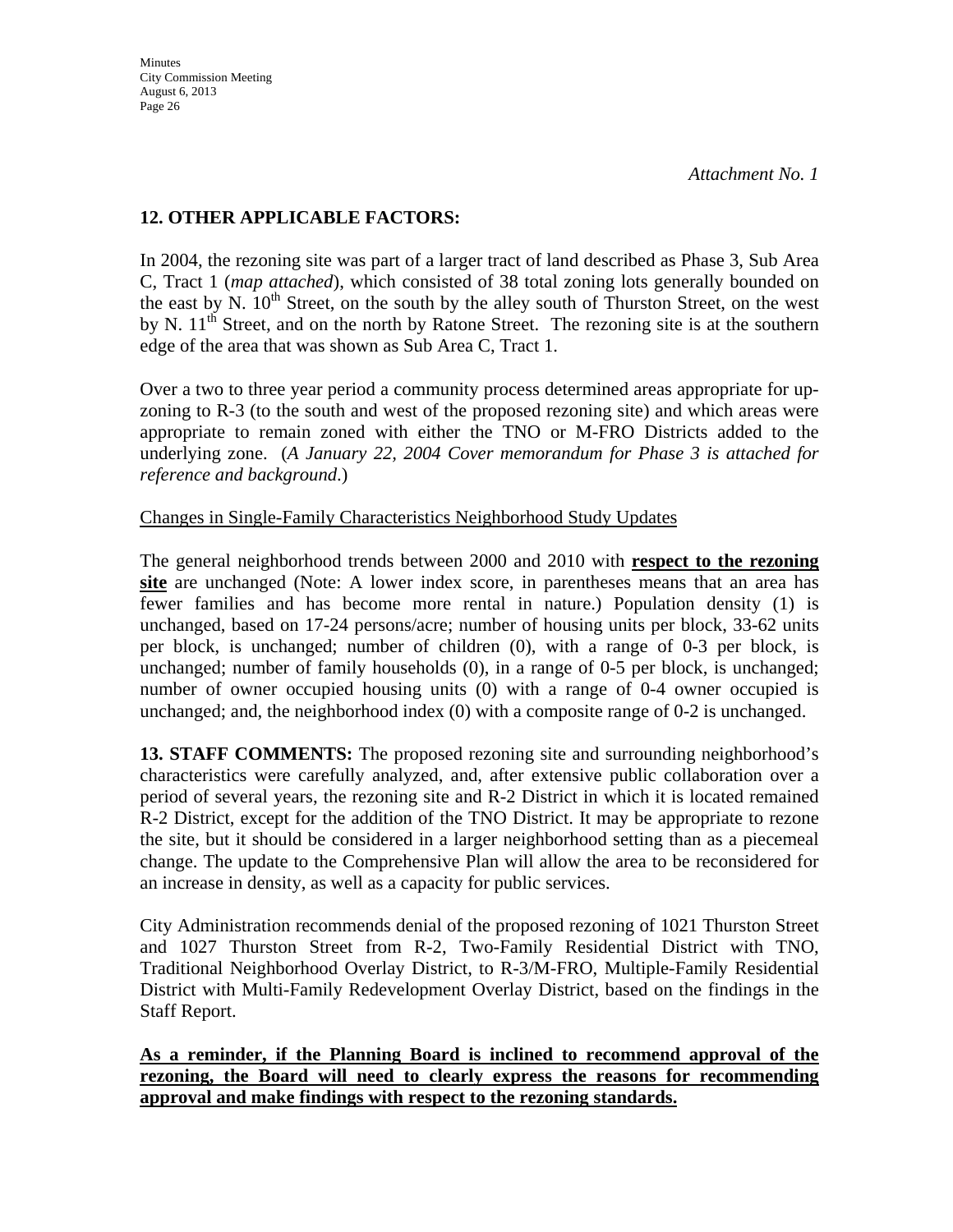### **ALTERNATIVES:**

- 1. Recommend approval of the proposed rezoning of 1021 Thurston Street and 1027 Thurston Street from R-2, Two-Family Residential District with TNO, Traditional Neighborhood Overlay District, to R-3/M-FRO, Multiple-Family Residential District with Multi-Family Redevelopment Overlay District, stating the basis for such recommendation.
- 2. Recommend denial of the proposed rezoning, stating the specific reasons for denial.
- 3. Table the proposed rezoning to a specific date, for specifically stated reasons.

### **POSSIBLE MOTION:**

The Manhattan Urban Area Planning Board recommends denial of the proposed rezoning of 1021 Thurston Street and 1027 Thurston Street from R-2, Two-Family Residential District with TNO, Traditional Neighborhood Overlay District, to R-3/M-FRO, Multiple-Family Residential District with Multi-Family Redevelopment Overlay District, based on the findings in the Staff Report.

**PREPARED BY:** Steve Zilkie, AICP, Senior Planner.

**DATE:** July 10, 2013.

13055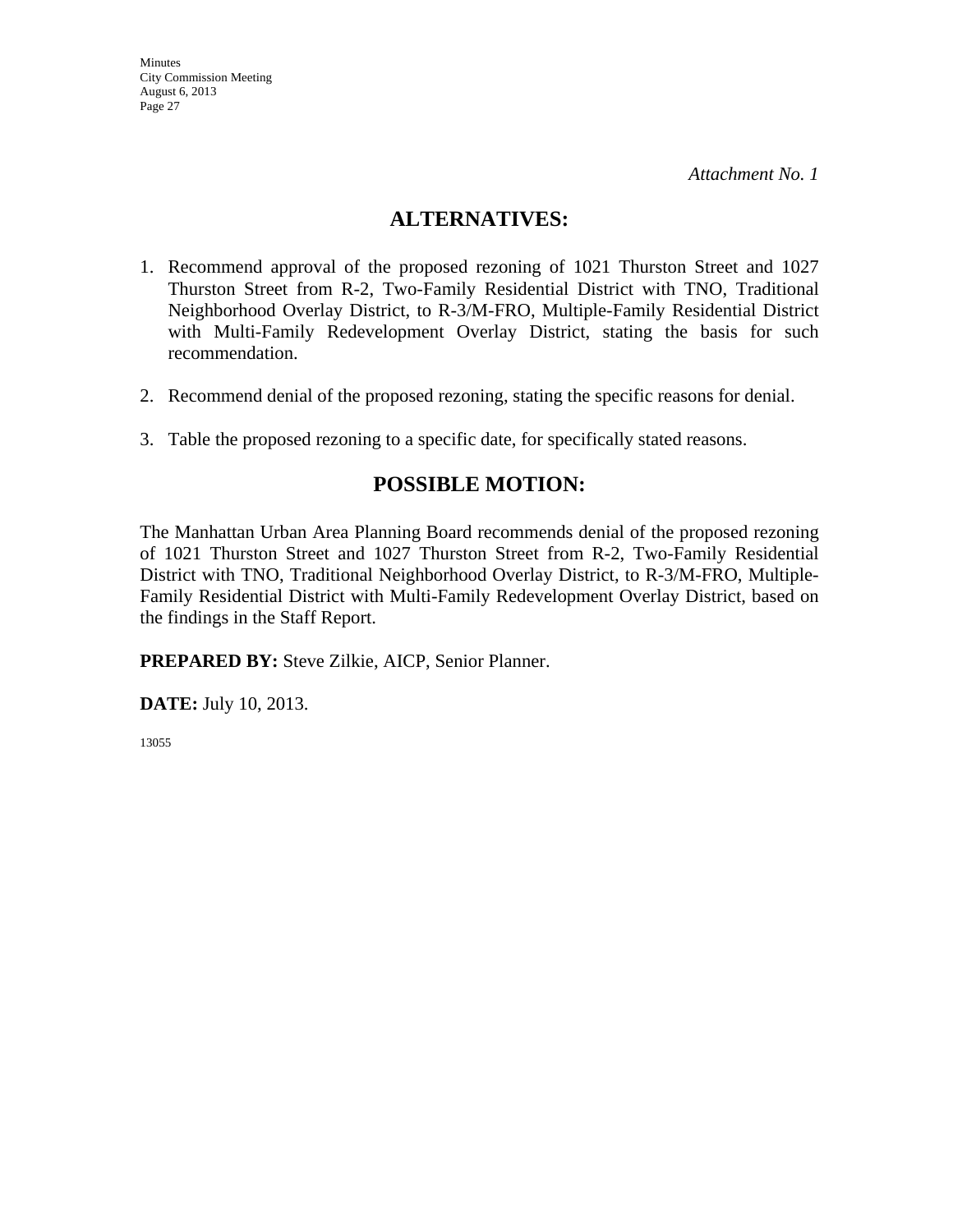## **BACKGROUND**

**PROPOSED AMNENDMENT:** Amend Ordinance No. 6607 and the approved Preliminary Development Plan of Lot 4 and Lot 5, Heritage Square South Commercial Planned Unit Development. The amendment is proposed as a Final Development Plan.

**The proposed amendment is required** because:

- Condition No. 11, Ordinance No .6607, states, "An amendment(s) of the PUD shall be submitted for review and approval, prior to issuance of any necessary permits for development on Lots 2, 3, 4, 5, 7, 8 and 10."
- In addition, the applicant has proposed a pole sign on Lot 4. Condition 7 states, "One (1) pole sign shall be permitted per lot on Lots 6, 7, 8 and 10, and no pole signs shall be permitted on Lots 1, 2, 3, 4, 5 and 9. Pole signs shall have a maximum total height of 50 feet above the ground; shall not exceed a maximum total 120 square feet in area; and shall include skirting of the pole. The skirting and the base of pole signs shall include materials and architectural quality similar to those of the associated principal building such as brick, stone and/or stucco; and, pole signs shall include an enhanced landscaped area around the base."

**APPLICANT:** Leiszler Real Estate – Alison Leiszler Bridges.

**ADDRESS:** 635 W. Crawford, Clay Center, KS 67432.

**OWNER:** Heritage Square Land Co. LLC – Tim Schultz.

**ADDRESS:** 1213 Hylton Heights Road, Suite 129, Manhattan KS 66502.

**LEGAL DESCRIPTION:** Lot 4 and Lot 5, Heritage Square South P.U.D., a Commercial Planned Unit Development, an addition of the City of Manhattan, Pottawatomie County, Kansas..

**LOCATION:** Lot 4 and lot 5 are generally located southwest of the intersection of South Port Drive and U.S.-24 Highway, approximately 3,600 feet east of Manhattan's city limits.

**AREA:** Lot 4: 48,101 square feet (1.104 acres). Lot 5: 50,156 square feet (1.151 acres).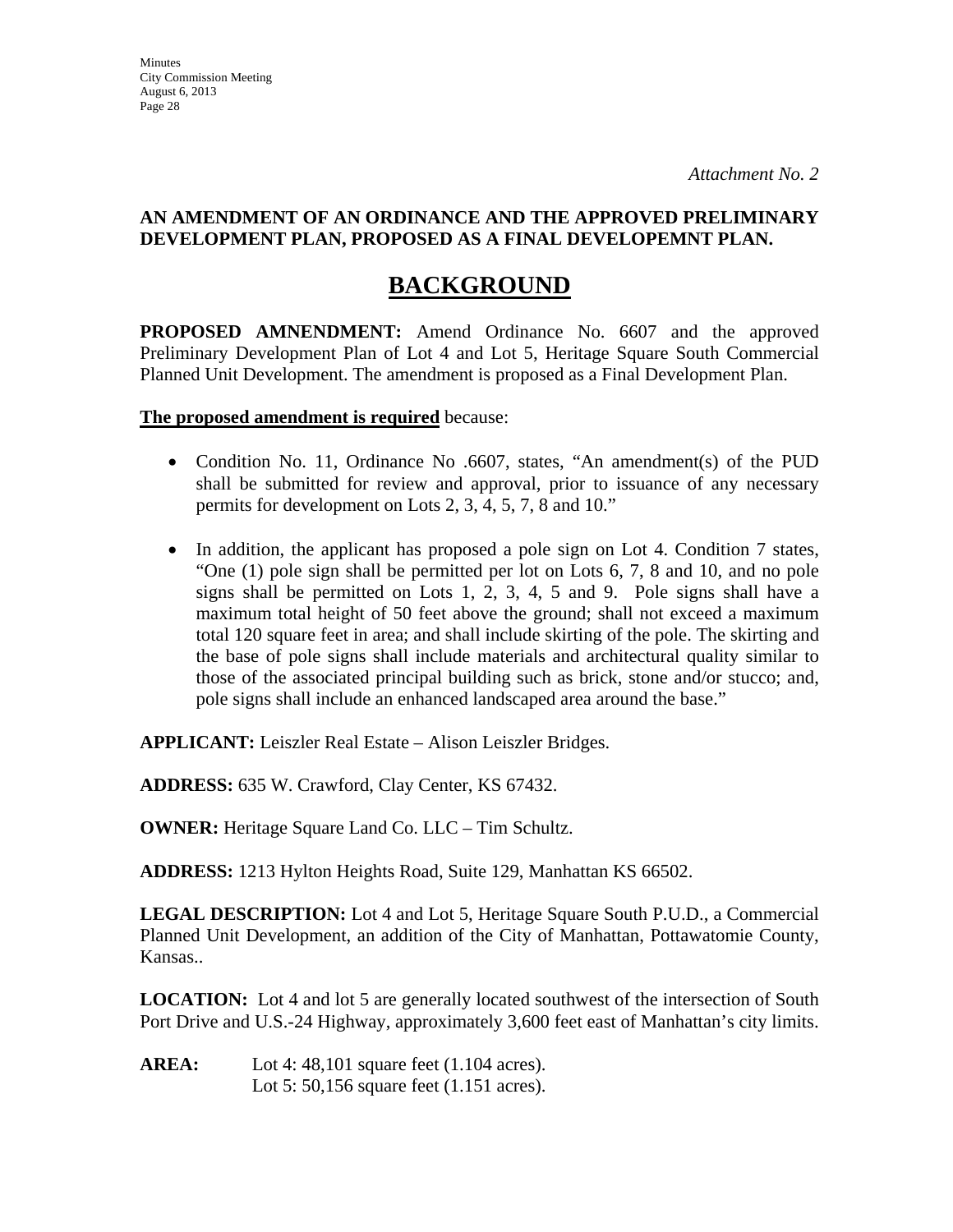### **DATE OF NEIGHBORHOOD MEETING:** April 16, 2013.

### **DATE OF PUBLIC NOTICE PUBLICATION:** Monday, June 24, 2013.

### **DATE OF PUBLIC HEARING: PLANNING BOARD:** Monday, July 1, 2013. **CITY COMMISSION:** Tuesday, August 6, 2013.

### **EXISTING PUD:**

### **EXISTING PUD AFFECTING LOT 4 AND 5**

#### **Ordinance No. 6607**

The Heritage Square South Commercial Planned Unit Development, and Ordinance No. 6607, approved February 6, 2007, is subject to the following conditions of approval:

- 1. Permitted uses shall include all of the Permitted Uses and Conditional Uses allowed in the C-5, Highway Service Commercial District, except for Adult Businesses and Commercial off-street parking lots as a Principal Use. Additional Permitted Uses include: Antique shops; Apparel stores; Blueprinting, desktop publishing, and photocopying establishments; Book stores; Camera and photographic supply stores; Carpet and rug stores; China and glassware stores; Department stores; Farm and ranch supply stores; Florist shops; Furrier shops; Governmental buildings; Hardware stores; Hobby shops; Motel; Medical clinic; Outdoor seating for restaurants; and Tavern.
- 2. Landscaping and irrigation shall be provided pursuant to a Landscaping Performance Agreement between the City and the owner, which shall be entered into prior to issuance of a building permit.
- 3. All landscaping and irrigation shall be maintained in good condition.
- 4. Light poles shall be provided as described in the application documents. Exterior building lighting shall be provided as proposed and be of a cut-off design, so as to not cast direct light or glare onto streets or adjacent property.
- 5. Ground Signs shall be permitted and constructed as proposed.
- 6. Wall signs shall be permitted as proposed.
- 7. One (1) pole sign shall be permitted per lot on Lots 6, 7, 8 and 10, and no pole signs shall be permitted on Lots 1, 2, 3, 4, 5 and 9. Pole signs shall have a maximum total height of 50 feet above the ground; shall not exceed a maximum total 120 square feet in area; and shall include skirting of the pole. The skirting and the base of pole signs shall include materials and architectural quality similar to those of the associated principal building such as brick, stone and/or stucco; and, pole signs shall include an enhanced landscaped area around the base.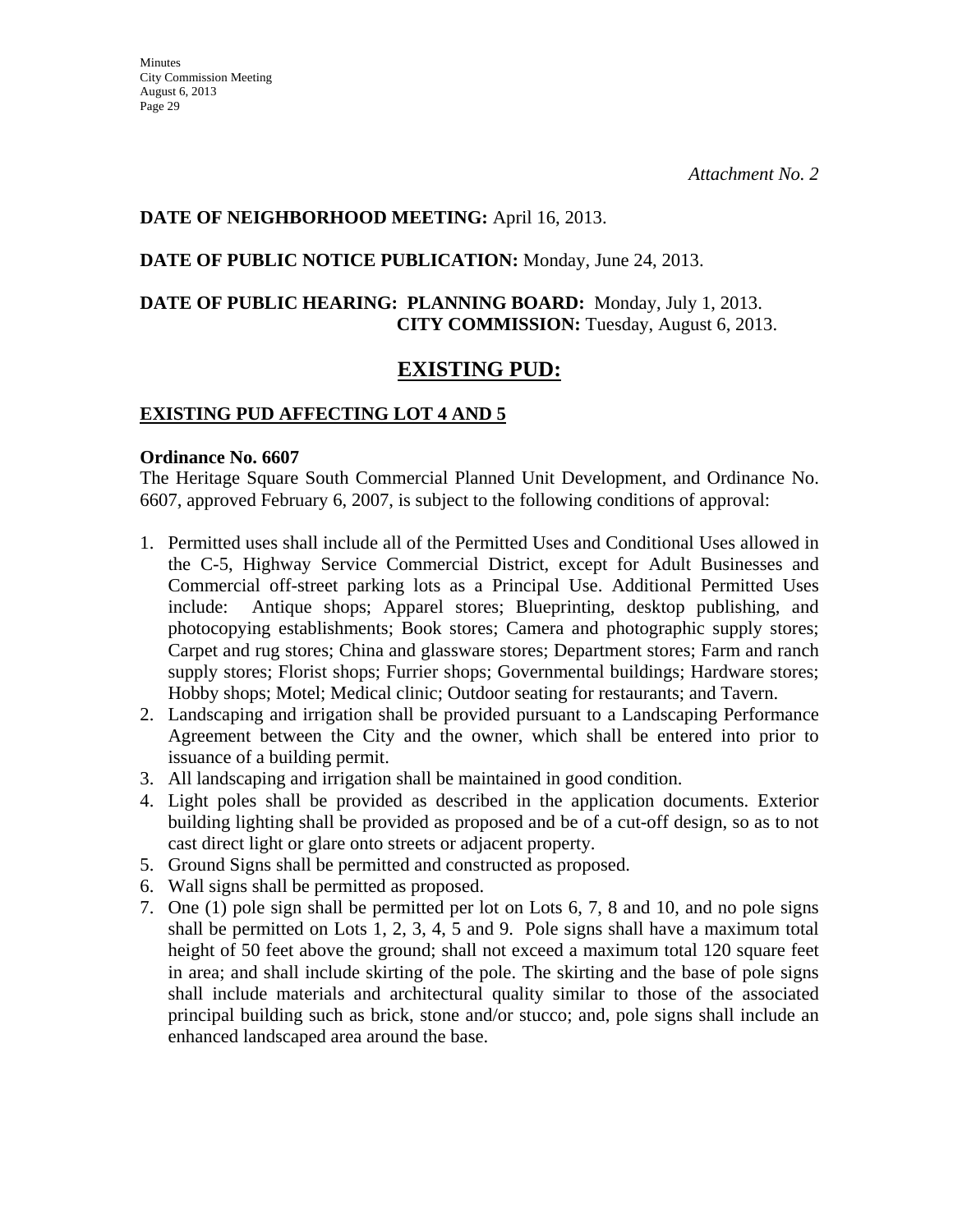- 8. Exempt signage shall be permitted as described in Article VI, Section 6-104  $(A)(1),(2),(4),(5),(7)$  and  $(8)$ ; and Section 6-104  $(B)(2)$ , of the Manhattan Zoning Regulations. Temporary sales aids and portable signs, as described in Article VI, Signs, of the Manhattan Zoning Regulations, shall be prohibited.
- 9. Traffic and drainage improvements to US-24 shall be provided as required by the Kansas Department of Transportation, and the applicant shall submit with the Final Plat either the approved access permit, or a letter from a KDOT representative authorizing the project based on the approved concept.
- 10. Drainage improvements shall be provided as proposed in the application documents and as per the City Engineer's requirements.
- 11. An amendment(s) of the PUD shall be submitted for review and approval, prior to issuance of any necessary permits for development on Lots 2, 3, 4, 5, 7, 8 and 10.

### **Permitted Uses**

The Permitted Uses in the PUD are set out above in Condition No. 1.

### **Existing Development**

The PUD consists of Lot 1(Fastenal); Lot 2 (Dollar General); Lot 3 (Aaron's Furniture); Lot 6 (Tractor Supply Co.); Lots 7 and 8 (Midway Wholesale); Lot 9 (Heritage Commons, a multiple-tenant commercial building currently occupied by a state government agency, liquor store, and restaurant, with the balance of the building vacant); and, Lot 10, a vacant approximate 12 acre tract of land.

### **PROPOSED AMENDMENT**

### **PUD AMENDMENT AND PROPOSED IMPROVEMNTS ON LOTS 4 AND 5**

Building and Other Structures

Lot 4 – The proposed structure and use on Lot 4 is a one story approximate 22-25 foot tall tan and dark tan stucco and stone veneer commercial building for a Short Stop convenience store and future retail or service commercial space, such as a restaurant. A metal awning is over the store front windows and doors. Patio area is on the southwest side of the building. Building coverage is approximately 7,268 square feet of lot coverage. The Short Stop has a drive thru window on the north side of the store. Three gas pump islands and six gas pumps are proposed on the east side of Lot 4. The gas canopy covering the gas pump islands is an approximate 17.5 foot tall structure constructed of steel post supports and awning owning over the gas pump islands. A pole sign is proposed generally to the north side of the building.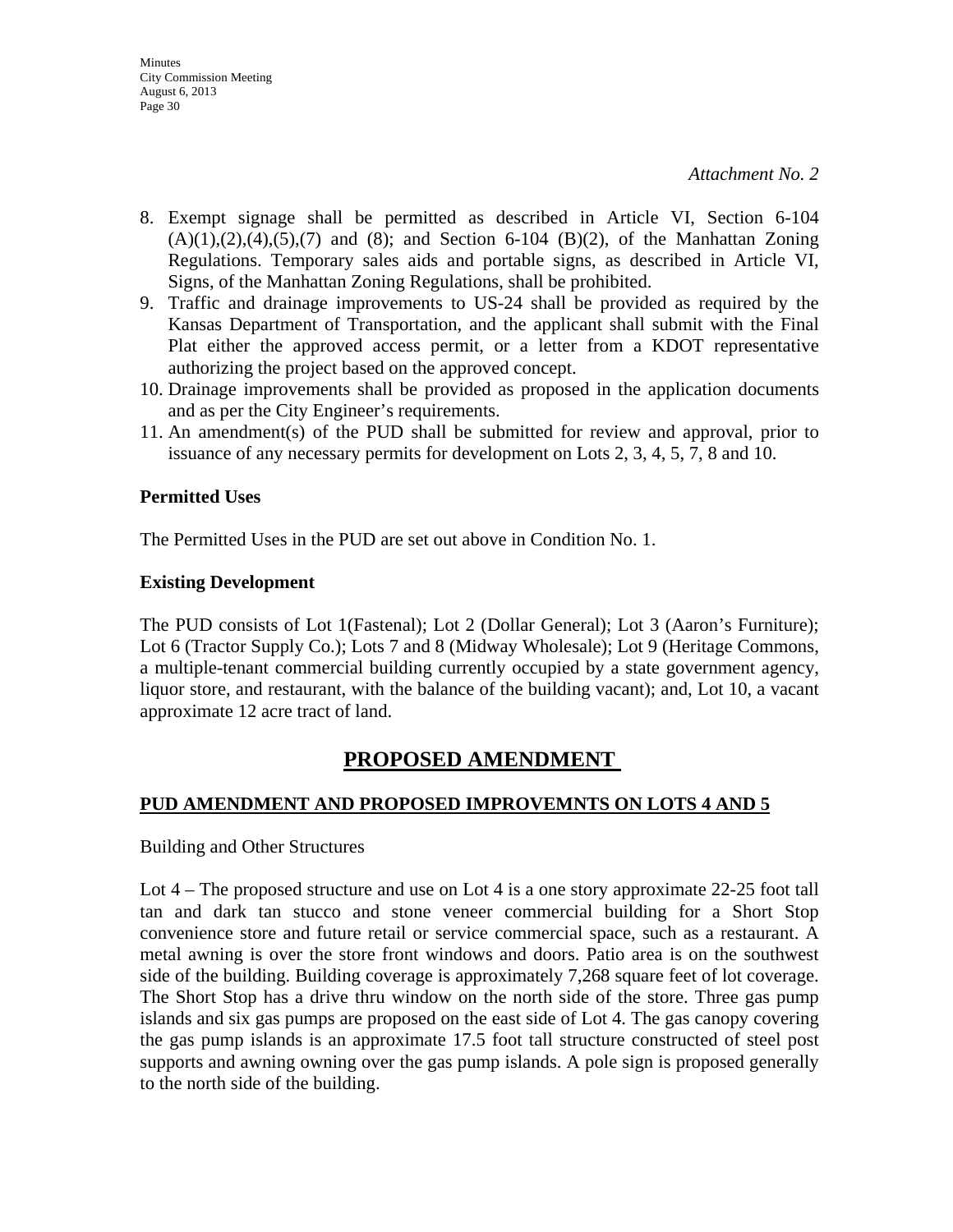Lot 5 – The proposed structure and use on Lot 5 is a one story approximate 19 foot tall tan and dark tan stucco and stone veneer one lane automatic car wash bay with a floor area of approximately 2,576 square feet and six vacuum bays on the west side of the automatic car wash.

Two screened trash enclosures are proposed, both on Lot 5 and are described below.

### **Signs**

A range of internally illuminated pole, ground and wall signs are proposed to identify the Short Stop, future commercial space and car wash. (See attached sheets from JS Sign for details on proposed signage. Signs on architectural sheets are not the proposed signage.)

Condition No. 7 – Proposed Pole Sign

The PUD is generally a C-5 District, and pole signs are allowed. For comparison purposes, the proposed pole sign is 30 feet in height and in a landscape base, as required for ground or pole signs in the PUD, and less than the maximum height in the C-5 District, which is 50 feet. Square footage of sign area is 244 square feet, 124 square feet in area greater than Condition No. 7, with aluminum covers over supporting poles, rather than stone, stucco or similar building material cover over support poles (Condition No. 7). Square footage of total sign area along Lot 4's US 24 Highway frontage could be a maximum of 800 square feet of sign area. The sign is setback 30 feet versus the building setback of 50 feet. The lowest part of the sign is 8 feet 6 inches above grade. If the lowest part of the sign was less than six feet it would be considered a ground sign, based on the Manhattan Zoning Regulations. In this instance, the differences are marginal between the limitations of Condition No. 7 and what would be allowed in a service commercial zone, such as C-5 District. The commercial messages on the signs are standard formats for convenience stores with gas pumps.

Note: There is an existing identification sign in the western part of Lot 5 that was constructed as a part of the Heritage Square PUD and is not included with the amendment.

### **Lighting**

All exterior lighting fixtures are downcast and will consist of building wall packs, and parking lot lights on 25foot tall poles.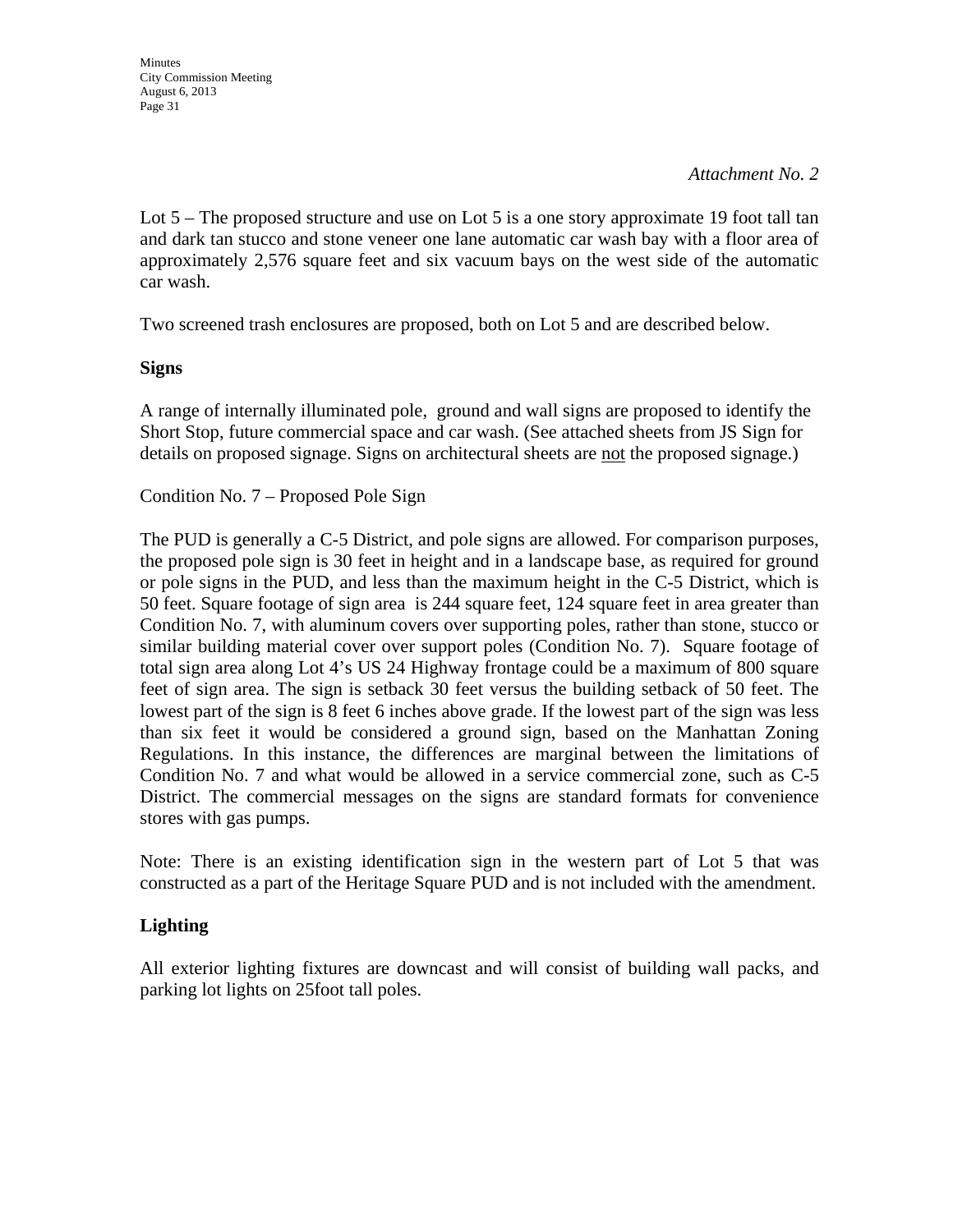Minutes City Commission Meeting August 6, 2013 Page 32

# **MATTERS TO BE CONSIDERED WHEN AMENDING A PLANNED UNIT DEVELOPMENT**

**1. WHETHER THE PROPOSED AMENDMENT IS CONSISTENT WITH THE INTENT AND PURPOSE OF THE APPROVED PUD, AND WILL PROMOTE THE EFFICIENT DEVELOPMENT AND PRESERVATION OF THE ENTIRE PUD:** The proposed amendment is consistent with the intent and purpose of the approved commercial PUD intended to consist of a broad range of highway service and retail uses. The approved Preliminary PUD shows a commercial building footprint (approximately 5,500 square feet of floor/lot area) and parking. Lot 4 with gas canopy and gas pumps on the east side of the site, but no other information was provided with the initial rezoning such as architectural, signage and other required information. The building on Lot 5 (approximately 9,880 square feet of building/lot area), and parking on the south and west sides of the building, was the only information shown on the Preliminary PUD. Very minimal landscaping was shown for both lots. The proposed amendment will promote the efficient development of the site, and PUD, by allowing construction of retail uses and signage intended to be part of the retail and commercial shopping area.

**2. WHETHER THE PROPOSED AMENDMENT IS MADE NECESSARY BECAUSE OF CHANGED OR CHANGING CONDITIONS IN OR AROUND THE PUD, AND THE NATURE OF SUCH CONDITIONS:** The amendment is made necessary because Condition No. 7 and No. 11, Ordinance No. 6607, which requires an amendment of the PUD prior to issuance of any permits for development, and limitation on the number of pole signs. The PUD has been amended three times in 2013, which includes the current application, with only one lot remaining to be developed.

**3. WHETHER THE PROPOSED AMENDMENT WILL RESULT IN A RELATIVE GAIN TO THE PUBLIC HEALTH, SAFETY, CONVENIENCE OR GENERAL WELFARE, AND IS NOT GRANTED SOLELY TO CONFER A SPECIAL BENEFIT UPON ANY PERSON:** The proposed amendment will result in a gain to the public by allowing development of a vacant tract of land. The amendment is necessary because of two conditions of the approval of the Ordinance creating the PUD and not because the amendment will confer a special benefit to any person.

# **ADDITIONAL MATTERS TO BE CONSIDERED WHEN AMENDING A PLANNED UNIT DEVELOPMENT**

**1. LANDSCAPING:** Landscaping consists of ornamental trees, shrubs and flowering plants, grasses and lawn areas, which will be maintained with underground irrigation.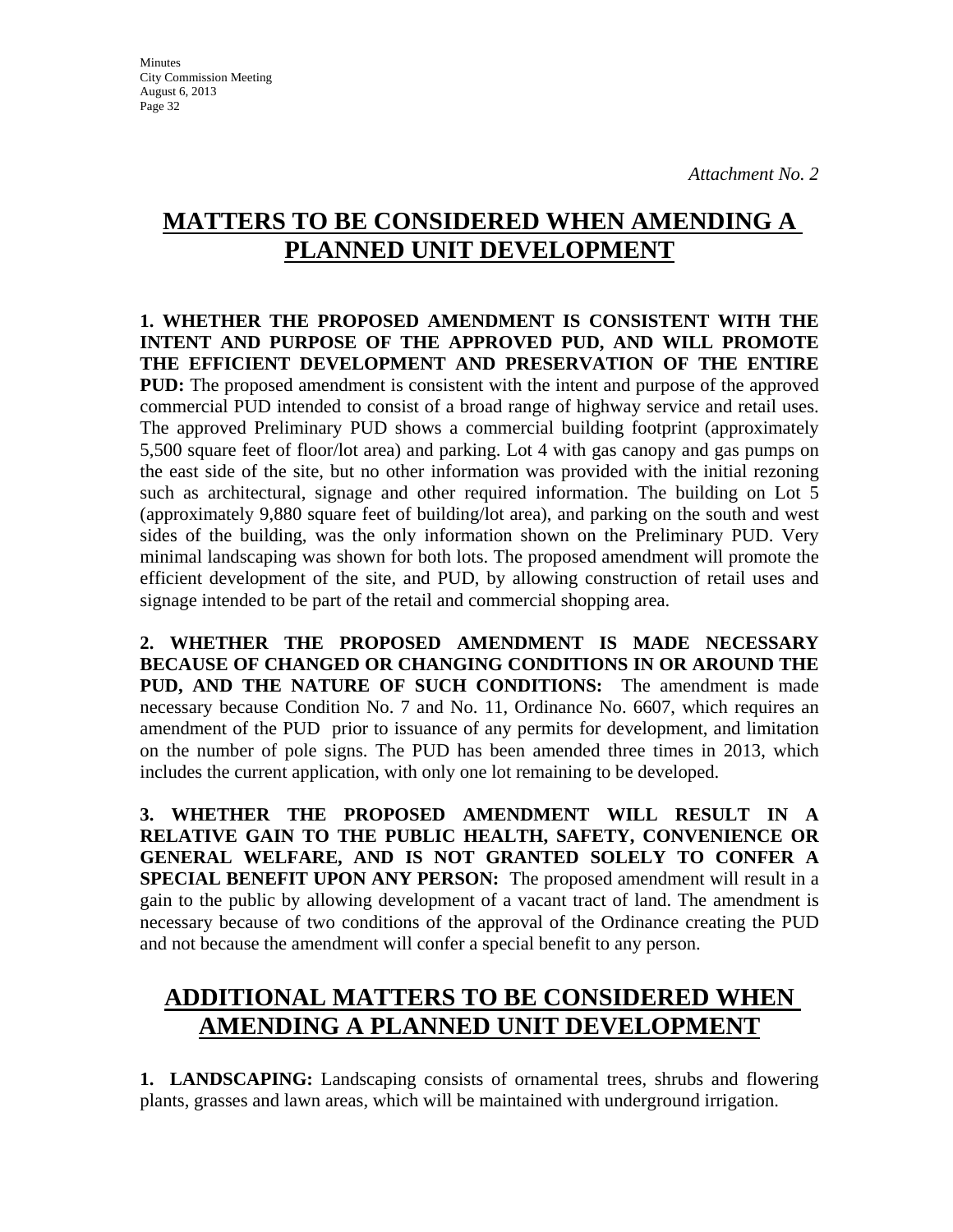**2. SCREENING:** A six foot tall split block trash container enclosure is located behind the Short Stop building, but on Lot 5, for the uses on Lot 4. A second six foot tall split block trash container enclosure is on Lot 5 near the vacuum bay area for the car wash.

### **To insure the trash enclosures are available for the proposed uses on Lots 4 and 5, a condition of approval is that trash containers shall be shared between Lots 4 and 5.**

**3. DRAINAGE:** The site will drain to the north to an open swale and storm inlets, connecting under the highway and northern undeveloped area to the Big Blue River. A dedicated drainage easement between Lots 4 and 5 was vacated and dedicated as a utility easement in order to allow the parking lot surfacing, which would not be otherwise be allowed in the drainage easement.

**4. CIRCULATION**: The existing street system provides an internal circulation plan which is safe, convenient and efficient for movement of goods, motorists, and pedestrians. Conflicts between motorists and pedestrians are minimized. Lot 4 is accessed from a curb cut off the entrance street and along the South Port Road. A second curb cut on Lot 5 off South Port Road allows access to Lots 4 and 5. Lot 5 is also accessed from a curb cut on South Port Drive.

Public Access. Pedestrians are, or will be, accommodated by sidewalks that will be constructed throughout the development located along one side of all streets as the area develops.

With Lots 4 and 5, a public sidewalk will be constructed in South Port Drive right-of-way to the south of both lots, with a pedestrian connection from the public sidewalk to an internal pedestrian sidewalk in front of the Short Stop building.

Traffic. A Traffic Report was submitted and accepted by the City Engineer in 2006. Access to the development is from U.S.-24 Highway onto a main entry drive to the internal streets of the development, which connect to the east and west of the PUD. Major highway improvements including left turning lanes, a traffic signal and closure of two existing median crossings, were constructed.

Off-Street Parking. Twenty two (22) off-street parking spaces are proposed on Lot 4, and 15 parking spaces are proposed on Lot 5, a total of 37 off-street parking spaces. For the combined uses on Lot 4, 21 parking spaces are required. The car wash requires four offstreet parking spaces, and 15 are provided, which includes shared parking between Lots 4 and 5. **To insure the shared condition is maintained, a condition of approval requiring shared parking between Lots 4 and 5 is proposed.**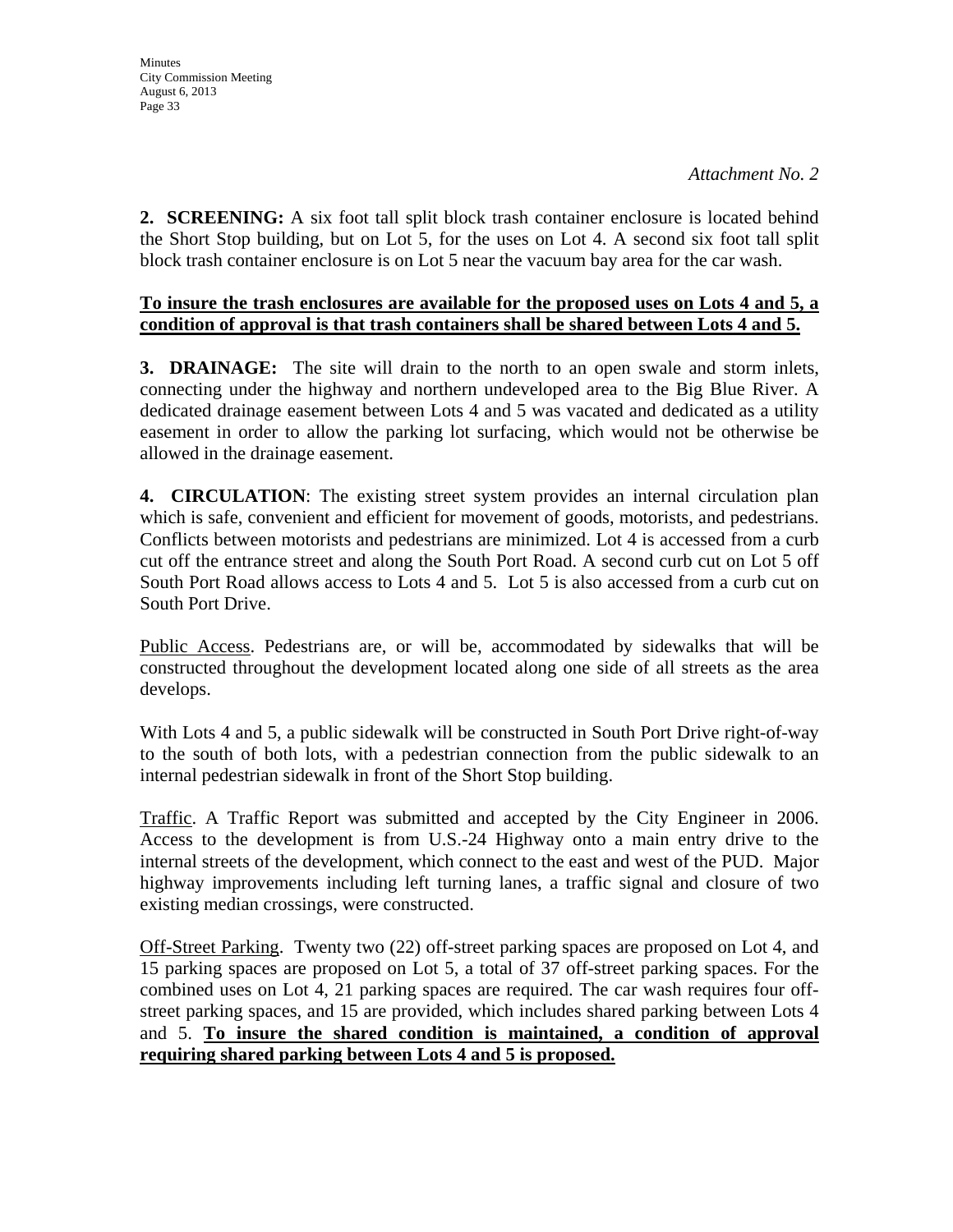**5. OPEN SPACE/LANDSCAPED AND COMMON AREA:** Landscaping and lawn areas set aside on Lots 4 and 5. Common use facilities include the trash enclosures and shared parking.

**6. CHARACTER OF THE NEIGHBORHOOD:** The neighborhood is generally characterized as a major highway service commercial street corridor with retail uses near, and along both sides, of US 24 Highway.

### **MATTERS TO BE CONSIDERED WHEN REZONING**

**1. EXISTING USE:** Lots 4 and 5 are vacant commercial tracts of land.

**2. PHYSICAL AND ENVIRONMENTAL CHARACTERISTICS:** Lots 4 and 5 are flat tracts of land with frontage on three public rights-of-way, US-24 Highway on the north, South Port Drive on the east and South Port Road on the south and west. The existing grade of the site is at 1014 feet.

Lot 4 is shown on adopted Flood Insurance Rate Map (FIRM) Panel 359 of 500, dated July 6, 2010, Zone X, areas outside 0.2% annual chance floodplain in the northwest corner, Zone X, 0.2% annual chance floodplain (500-year) for the majority of the lot, and 1% (100-year) floodplain in the southeast corner of the lot and marginally along the north lot line, Base Flood Elevation (BFE) 1010 feet National Geodetic Vertical Datum (NGVD).

Lot 5 is shown on adopted Flood Insurance Rate Map (FIRM) Panel 359 of 500, dated July 6, 2010, in Zone X, 0.2% annual chance floodplain (500-year) in the approximate southeast half, and Zone X, areas outside 0.2% annual chance floodplain, in the northwest half.

Lots 4 and 5 are shown on the Preliminary FIRM for Riley County, undated Panel 359 of 500, Zone AE, BFE 1014 feet (NGVD), except the northwest part of Lot 5 is in Zone X, areas outside 0.2% annual chance floodplain, and the southeast corner of Lot 4 is also in the same Zone X. Preliminary FIRMS are expected to be adopted in the 2013-2014 time period. For future compliance with flood plain elevation requirements, the lowest enclosed floors of the Short Stop building and car wash will be constructed two feet above BFE, or at 1016 feet (NGVD) as shown on the PUD grading plan, Sheet C-3. Gas pump mechanical/electrical service equipment for gas pumps and vacuum cleaners should be at least one foot above future 1014 feet BFE or flood-proofed.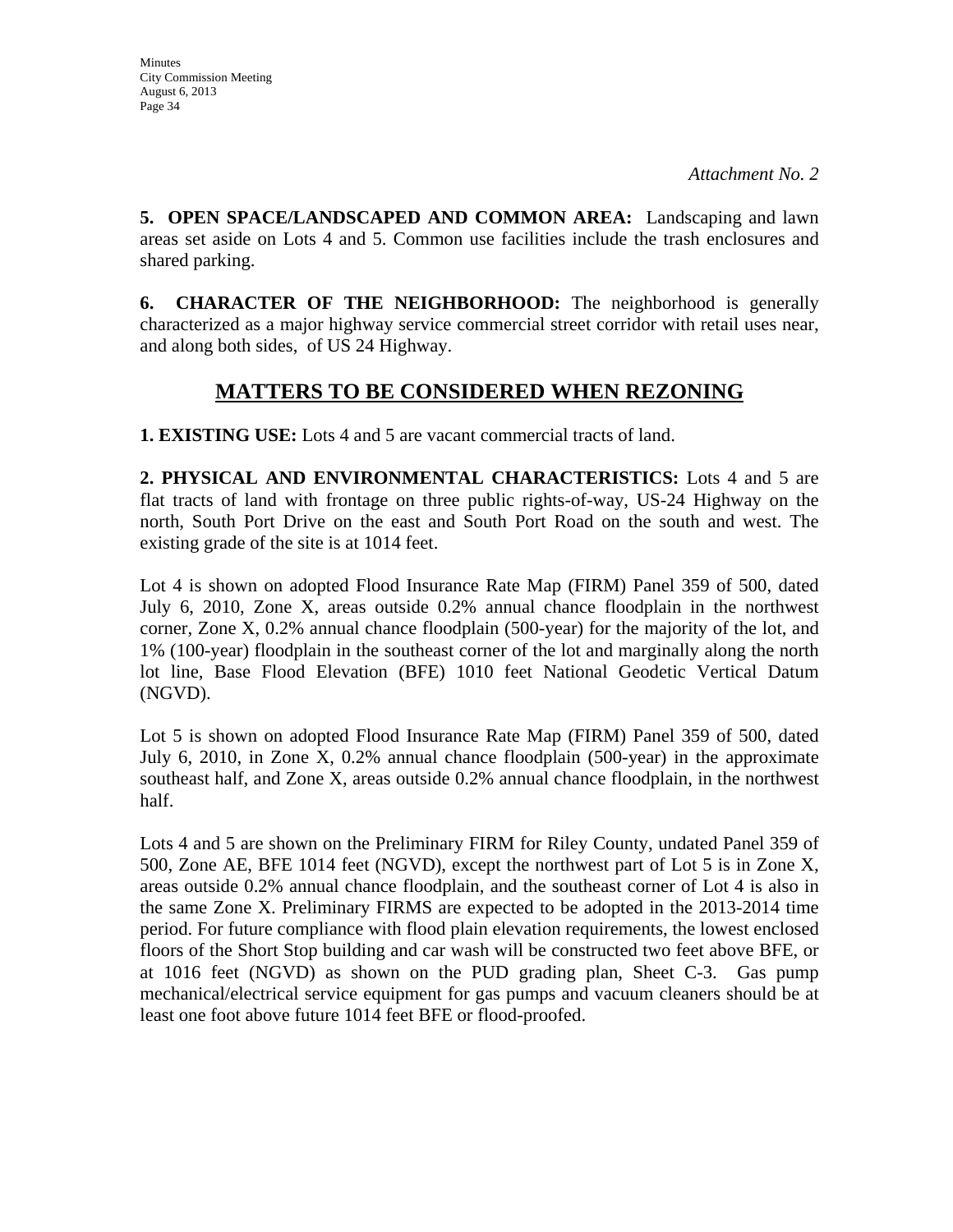### **3. SURROUNDING LAND USE AND ZONING:**

**(a.) NORTH:** U.S.-24 Highway, cultivated agricultural field, highway service commercial and retail uses, and undeveloped tract (future Heritage Square North); Pottawatomie County CH, Highway & Commercial Corridor District.

**(b.) SOUTH:** Tractor Supply, Midway Wholesale, railroad; PUD, agricultural fields, Kansas River; Pottawatomie County A-1, General Agriculture District.

**(c.) EAST:** Highway service commercial and retail uses, Dollar General, Aarons, Fastenal; PUD and Pottawatomie County CH, Highway & Commercial Corridor District.

**(d.) WEST:** Retail sales and wholesale; Pottawatomie County CH, Highway & Commercial Corridor District.

**4. GENERAL NEIGHBORHOOD CHARACTER:** See above under **No. 6, CHARACTER OF THE NEIGHBORHOOD**.

**5. SUITABILITY OF SITE FOR USES UNDER CURRENT ZONING:** Lots 4 and 5 are suitable for commercial development for the uses under the current zoning, as approved with the Preliminary Development Plan, subject to Condition No. 11, Ordinance No. 6607, and Condition No. 7, if approved.

**6. COMPATIBILITY OF PROPOSED DISTRICT WITH NEARBY PROPERTIES AND EXTENT TO WHICH IT MAY HAVE DETRIMENTAL AFFECTS:** Minimal impact on adjacent commercial property in the Heritage Square South PUD with respect to light, noise, and traffic is anticipated. Lots 4 and 5 are intended to develop as commercial lots in a manner similar to other commercial sites in the PUD.

**7. CONFORMANCE WITH COMPREHENSIVE PLAN:** The Future Land Use Map for the Northeast Planning Area of the Manhattan Urban Area Comprehensive Plan designates the site as Community Commercial (CC). The Comprehensive Plan also reflects the land use designation of the US 24 Corridor Plan developed by Pottawatomie County. The site is also subject to the US 24 Corridor Special Planning Area Policies in the Comprehensive Plan.

The existing PUD was found to conform to the Comprehensive Plan in 2006. The proposed PUD amendment conforms to the Manhattan Urban Area Comprehensive Plan.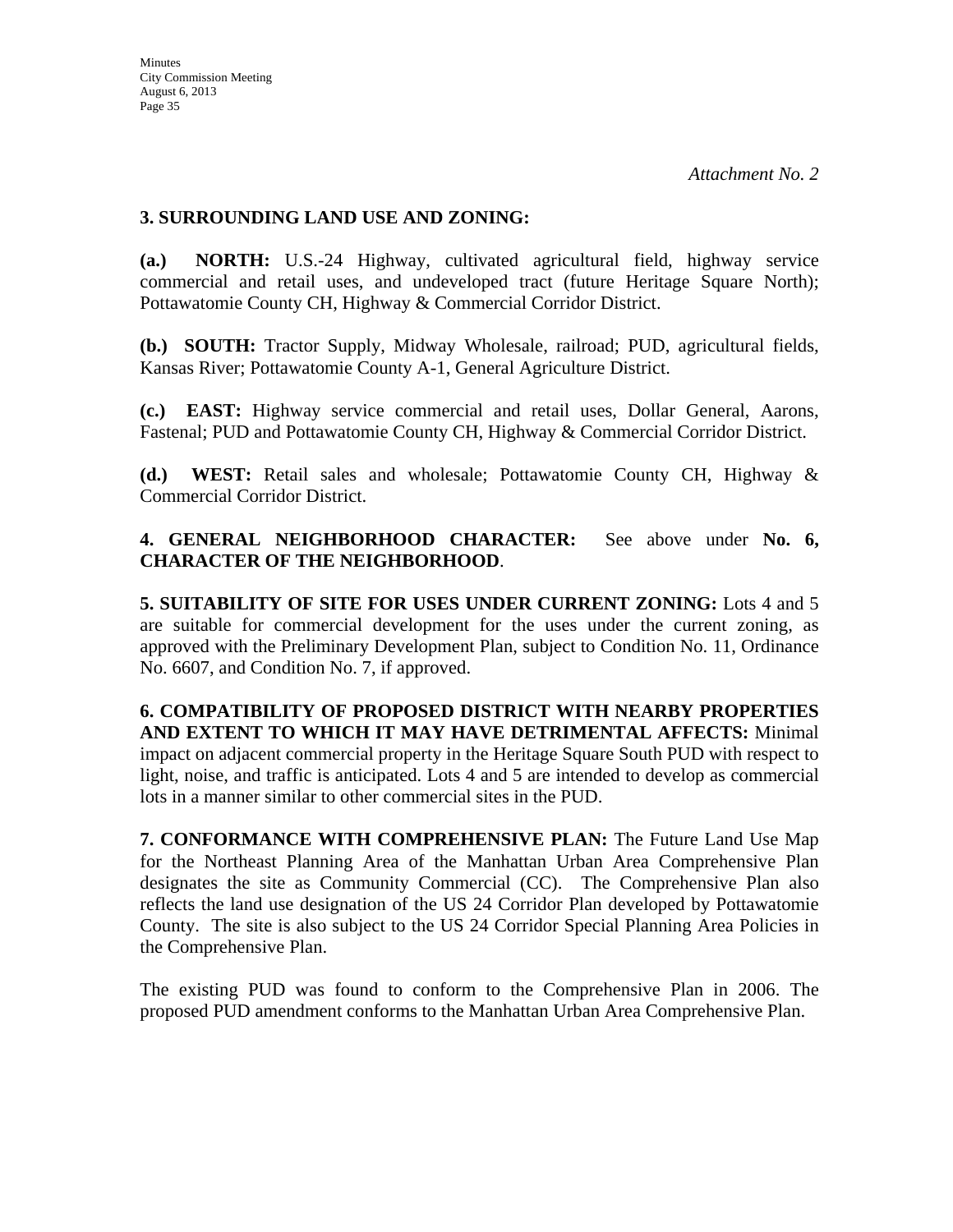#### **8. ZONING HISTORY AND LENGTH OF TIME VACANT AS ZONED:**

- June 29, 2006: City of Manhattan receives requests for island annexation of the proposed Heritage Square North and Heritage Square South tracts from Roger Schultz and Rob Eichman.
- July 11, 2006: City Commission approves Resolution Nos. 071106-H & I, requesting the Board of Pottawatomie County Commissioners to make positive findings regarding the requested island annexation of Heritage Square North and Heritage Square South.
- July 27, 2006: Board of Pottawatomie County Commissioners makes positive findings regarding the island annexations of Heritage Square North and Heritage Square South.
- August 15, 2006: City Commission approves first reading of ordinances annexing Heritage Square North and Heritage Square South; and, approves Resolution No. 081506-A, requesting the Board of Pottawatomie County Commissioners to make positive findings regarding the island annexation of that portion of the US 24 rights-of-way that adjoins Heritage Square.
- August 18, 2006: City of Manhattan receives Consent to Annexation from the Kansas Department of Transportation for that portion of the U.S.-24 Highway right-of-way that adjoins Heritage Square South, consisting of 6.791 acres.
- August 21, 2006: Board of Pottawatomie County Commissioners makes positive findings regarding the island annexation of that portion of U.S.-24 Highway rights-of-way that adjoins Heritage Square South.
- October 16, 2006; Manhattan Urban Area Planning Board holds public hearing and recommends approval (7-0), of the rezoning the proposed Heritage Square South and the U.S.-24 Highway -of-way from County - CH, Highway & Commercial Corridor District, to PUD, Commercial Planned Unit Development District.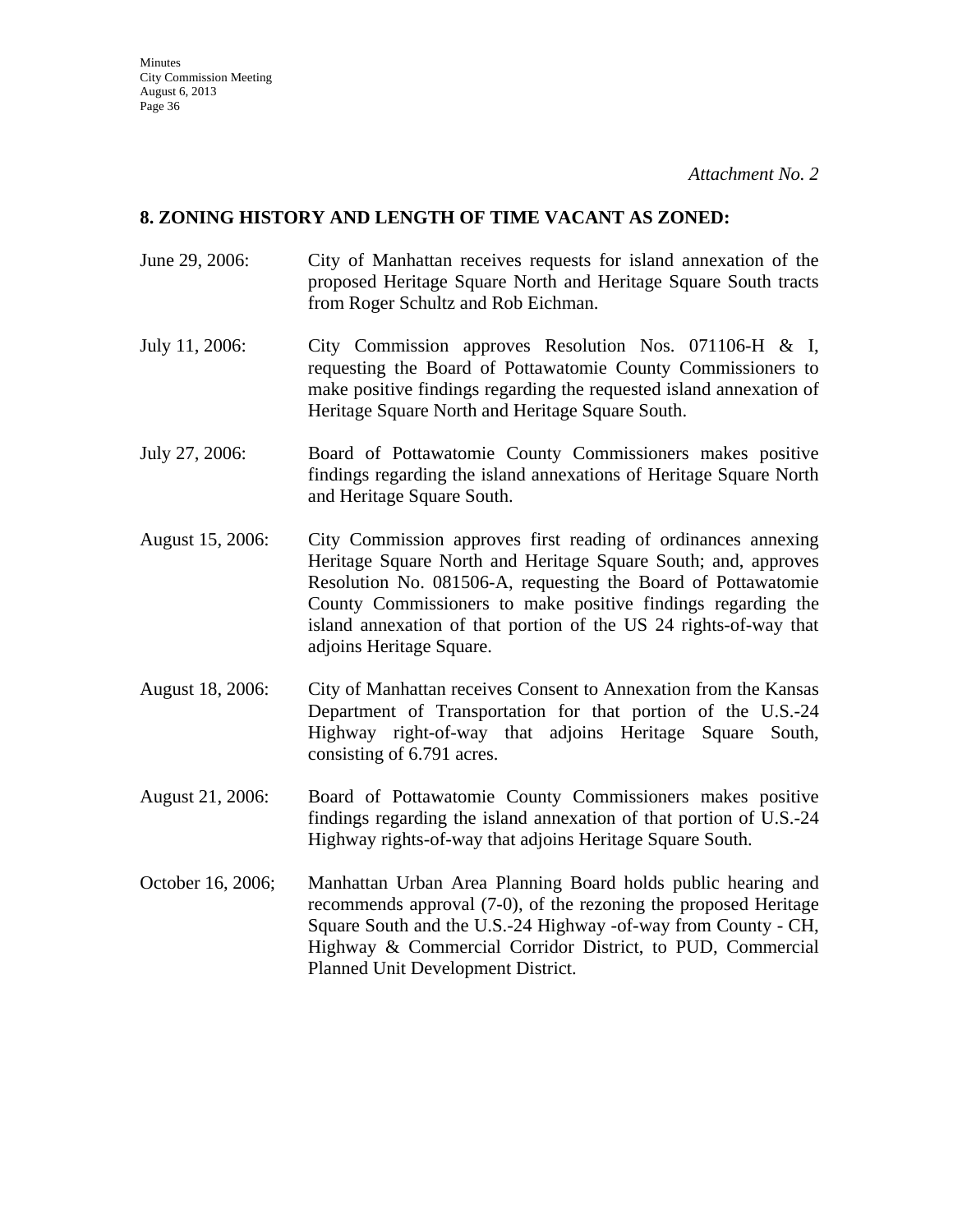**Minutes** City Commission Meeting August 6, 2013 Page 37

#### *Attachment No. 2*

- November 7, 2006 City Commission approved first reading of an ordinance annexing the 6.8-acre portion of the U.S.-24 Highway right-of-way adjoining the Heritage Square South development; and, approved first reading of an ordinance rezoning the proposed Heritage Square South development and the adjoining portion of U.S.-24 Highway rightof-way, to PUD, Planned Unit Development District.
- February 6, 2007 City Commission approves Ordinance No. 6606 annexing proposed Heritage Square North, proposed Heritage Square South and the 6.8-acre portion of the U.S.-24 Highway rights-of-way that adjoins Heritage Square South; and, approved Ordinance No.6607 rezoning the Heritage Square South and the adjoining portion of U.S.-24 Highway right-of-way, to PUD, Commercial Planned Unit Development District.
- March 5, 2007 Manhattan Urban Area Planning Board approves the Final Development Plan (Lots 1, 6, and 9) and Final Plat of the Heritage Square South Addition (Lots 1-10).
- March 15, 2007 City Commission accepts the easements and rights-of-way as shown on the Final Plat of Heritage Square South Addition.
- July 17, 2007 City Commission approves first reading of an ordinance renaming Heritage South Road to South Port Road, and Heritage Square Drive to South Port Drive, in Heritage Square South P.U.D. Addition.
- August 14, 2007 City Commission approves Ordinance No. 6651 renaming Heritage South Road to South Port Road, and Heritage Square Drive to South Port Drive, in Heritage Square South P.U.D. Addition.
- January 24, 2013 Manhattan Urban Area Planning Board recommends approval of proposed amendment of Ordinance No. 6607 and the Preliminary Development Plan of Lot 3, Heritage Square South Commercial Planned Unit Development, to be known as the Final Development Plan of Lot 3, Heritage Square South Commercial Planned Unit Development, based on the findings in the Staff Report.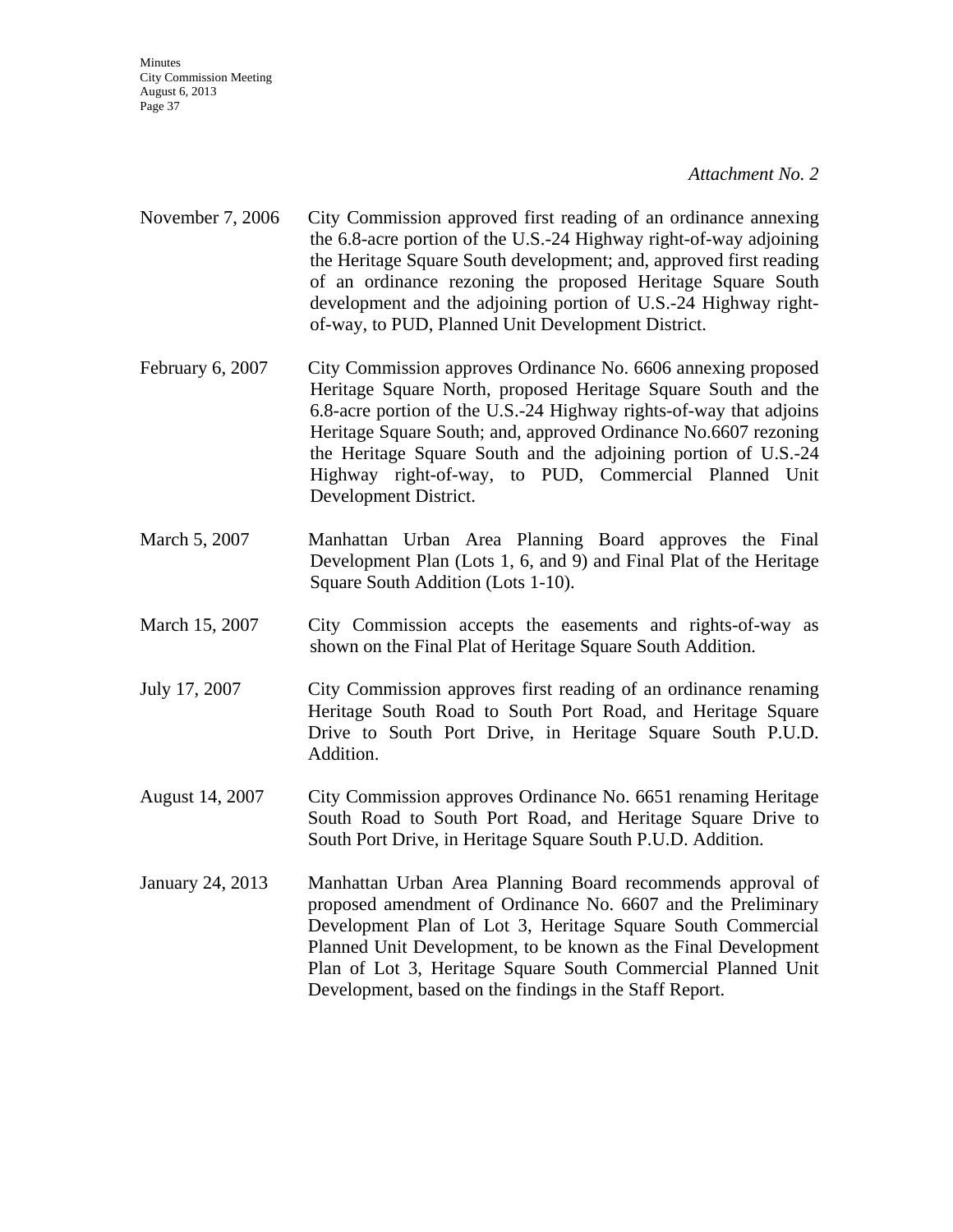Minutes City Commission Meeting August 6, 2013 Page 38

#### *Attachment No. 2*

- February 19, 2013 City Commission approves first reading of an ordinance amending Ordinance No. 6607 and the Preliminary Development Plan of Lot 3, Heritage Square South Commercial Planned Unit Development, to be known as the Final Development Plan of Lot 3, Heritage Square South Commercial Planned Unit Development.
- March 5, 2013 City Commission approves Ordinance No. 6991 amending the Preliminary Development Plan of Lot 3, Heritage Square South Commercial Planned Unit Development and Ordinance No. 6607, as proposed, based on the findings in the Staff Report.
- June 3, 2013 Manhattan Urban Area Planning Board recommends approval first reading of an ordinance amending Ordinance No. 6607 and the Preliminary Development Plan of Lot 2, and Lots 7 and 8, Heritage Square South Commercial Planned Unit Development, to be known as the Final Development Plan of Lot 2, Heritage Square South Commercial Planned Unit Development, and the Final Development Plan of Lots 7 and 8, Heritage Square South Commercial Planned Unit Development, based on the findings in the Staff Report; and approves the Final Plat of Heritage square South Unit Two PUD.
- June 18, 2013 City Commission approves first reading of an ordinance amending Ordinance No. 6607 and the Preliminary Development Plan of Lot 2, and Lots 7 and 8, Heritage Square South Commercial Planned Unit Development, to be known as the Final Development Plan of Lot 2, Heritage Square South Commercial Planned Unit Development, and the Final Development Plan of Lots 7 and 8, Heritage Square South Commercial Planned Unit Development.
- July 2, 2013 City Commission approves Ordinance No. 7010 amending Ordinance No. 6607 and the Preliminary Development Plan of Lot 2, and Lots 7 and 8, Heritage Square South Commercial Planned Unit Development, to be known as the Final Development Plan of Lot 2, Heritage Square South Commercial Planned Unit Development, and the Final Development Plan of Lots 7 and 8, Heritage Square South Commercial Planned Unit Development; and, accepts the easements associated with Lot 2 and Lot 3, Heritage Square South Unit two PUD.
- July 2, 2013 City Commission accepts the easements as, as shown on the Final Plat of Heritage Square South, Unit Two PUD.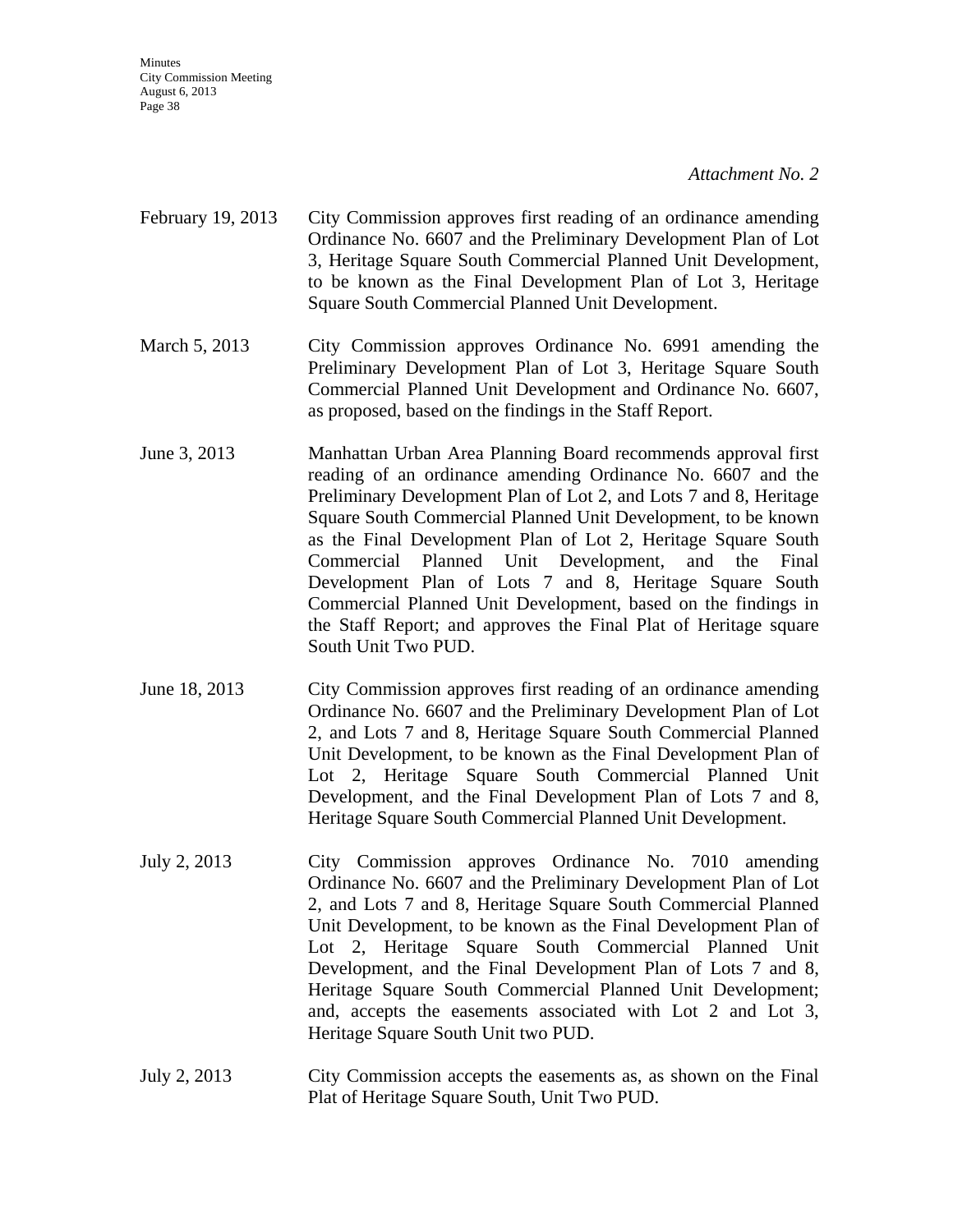**Minutes** City Commission Meeting August 6, 2013 Page 39

Tractor Supply, Heritage Commons, and Fastenal were built in 2007. A building permit for Dollar General was issued and construction has begun. A building permit is in process for Midway Wholesale.

**9. CONSISTENCY WITH INTENT AND PURPOSE OF THE ZONING ORDINANCE:** The intent and purpose of the Zoning Regulations is to protect the public health, safety, and general welfare; regulate the use of land and buildings within zoning districts to assure compatibility; and to protect property values. The PUD Regulations are intended to provide a maximum choice of living environments by allowing a variety of housing and building types; a more efficient land use than is generally achieved through conventional development; a development pattern that is in harmony with land use density, transportation facilities and community facilities; and a development plan which addresses specific needs and unique conditions of the site which may require changes in bulk regulations or layout.

The proposed PUD amendment is consistent with Ordinance No. 6607, and the approved PUD, the Manhattan Zoning Regulations, and PUD requirements of the Manhattan Zoning Regulations. The amendment process is required before development of Lots 4 and 5 can proceed. The amendment process insures the PUD conforms to the requirements of all regulations.

Lots 4 and 5 are shown of the Preliminary Flood Plain maps in the 100 Year Flood Plain. The lowest enclosed floor will be elevated to at least one-foot above the proposed BFE to conform to future flood plain requirements. Gas pumps and vacuum cleaner mechanical/electrical services should be flood proofed or elevated to at least one foot above BFE.

**10. RELATIVE GAIN TO THE PUBLIC HEALTH, SAFETY AND WELFARE THAT DENIAL OF THE REQUEST WOULD ACCOMPLISH, COMPARED WITH THE HARDSHIP IMPOSED UPON THE APPLICANT:** There appears to be no gain to the public that denial would accomplish. No adverse affects on the public are known as a result of the amendment. Denial of the rezoning may be a hardship to the owner.

**11. ADEQUACY OF PUBLIC FACILITIES AND SERVICES:** Adequate street, sanitary sewer and water services are available to serve the development.

**12. OTHER APPLICABLE FACTORS:** There are no other applicable factors.

**13. STAFF COMMENTS:** All provisions of Ordinance No. 6607 that are not in conflict with this amendment shall remain in force.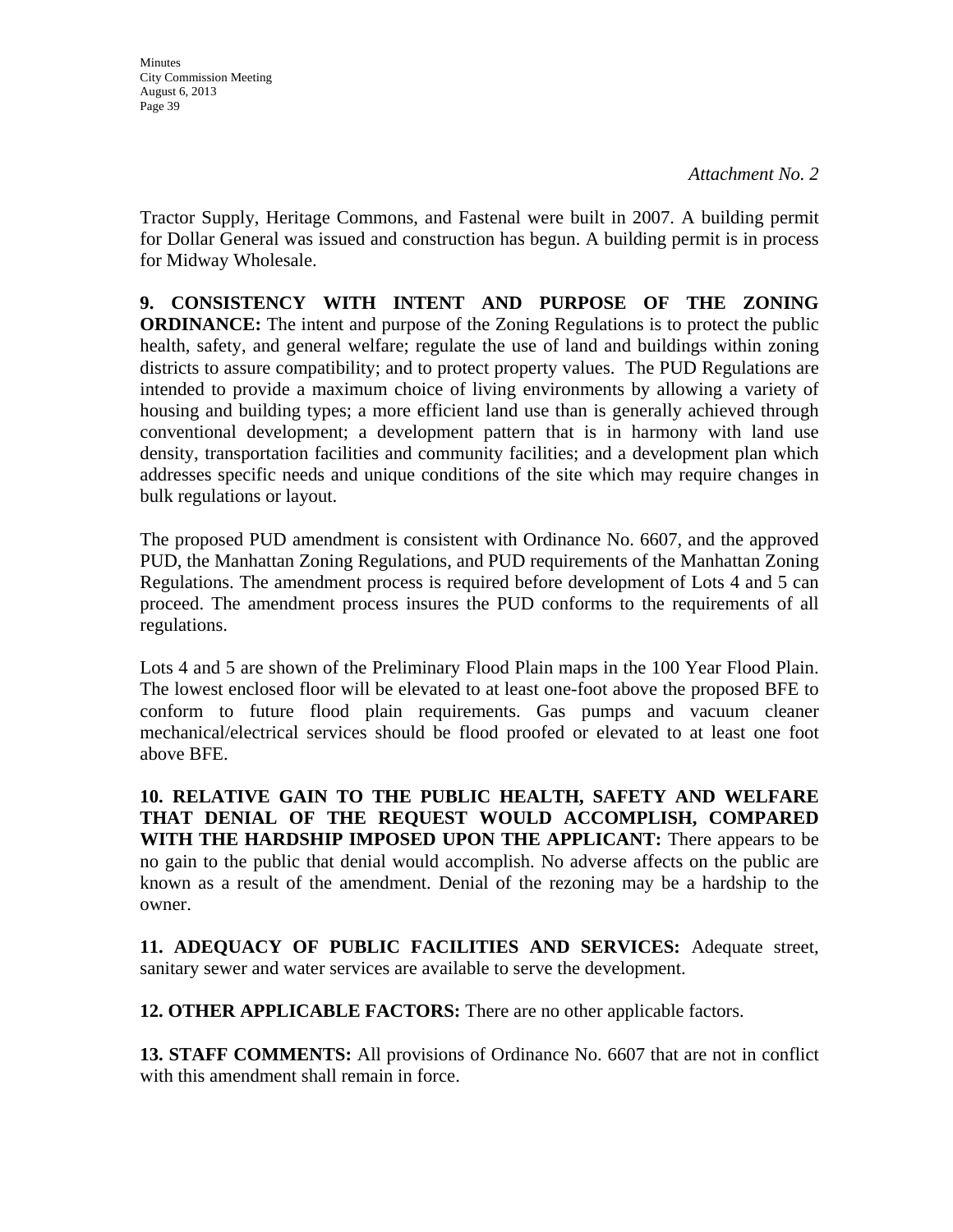City Administration recommends approval of the proposed amendment of Ordinance No. 6607, and the approved Preliminary Development Plan of Lot 4 and Lot 5, Heritage Square South Commercial Planned Unit Development, to be known as the Final Development Plan of Lot 4 and Lot 5, Heritage Square South Commercial Planned Unit Development, with the following conditions of approval:

- 1. Off-street parking shall be shared between Lot 4 and Lot 5.
- 2. Trash enclosures and trash containers shall be shared between Lot 4 and Lot 5.
- 3. A pole sign, as proposed in the application documents, shall be permitted on Lot 4.

### **ALTERNATIVES:**

- 1. Recommend approval of the proposed amendment of Ordinance No. 6607, and the approved Preliminary Development Plan of Lot 4 and Lot 5, Heritage Square South Commercial Planned Unit Development, to be known as the Final Development Plan of Lot 4 and Lot 5, Heritage Square South Commercial Planned Unit Development, stating the basis for such recommendation.
- 2. Recommend approval of the proposed amendment of Ordinance No. 6607, and the approved Preliminary Development Plan of Lot 4 and Lot 5, Heritage Square South Commercial Planned Unit Development, to be known as the Final Development Plan of Lot 4 and Lot 5, Heritage Square South Commercial Planned Unit Development, stating the basis for such recommendation.
- 3. Recommend denial of the proposed amendment of Ordinance No. 6607 and the approved Preliminary Development Plan of Ordinance No. 6607, and the approved Preliminary Development Plan of Lot 4 and Lot 5, Heritage Square South Commercial Planned Unit Development, to be known as the Final Development Plan of Lot 4 and Lot 5, Heritage Square South Commercial Planned Unit Development, stating the specific reasons for denial.
- 4. Table the proposed Amendment to a specific date, for specifically stated reasons.

### **POSSIBLE MOTION:**

The Manhattan Urban Area Planning Board recommends approval of the proposed amendment of Ordinance No. 6607, and the approved Preliminary Development Plan of Lot 4 and Lot 5, Heritage Square South Commercial Planned Unit Development, to be known as the Final Development Plan of Lot 4 and Lot 5, Heritage Square South Commercial Planned Unit Development, based on the findings in the Staff Report, with three conditions of approval.